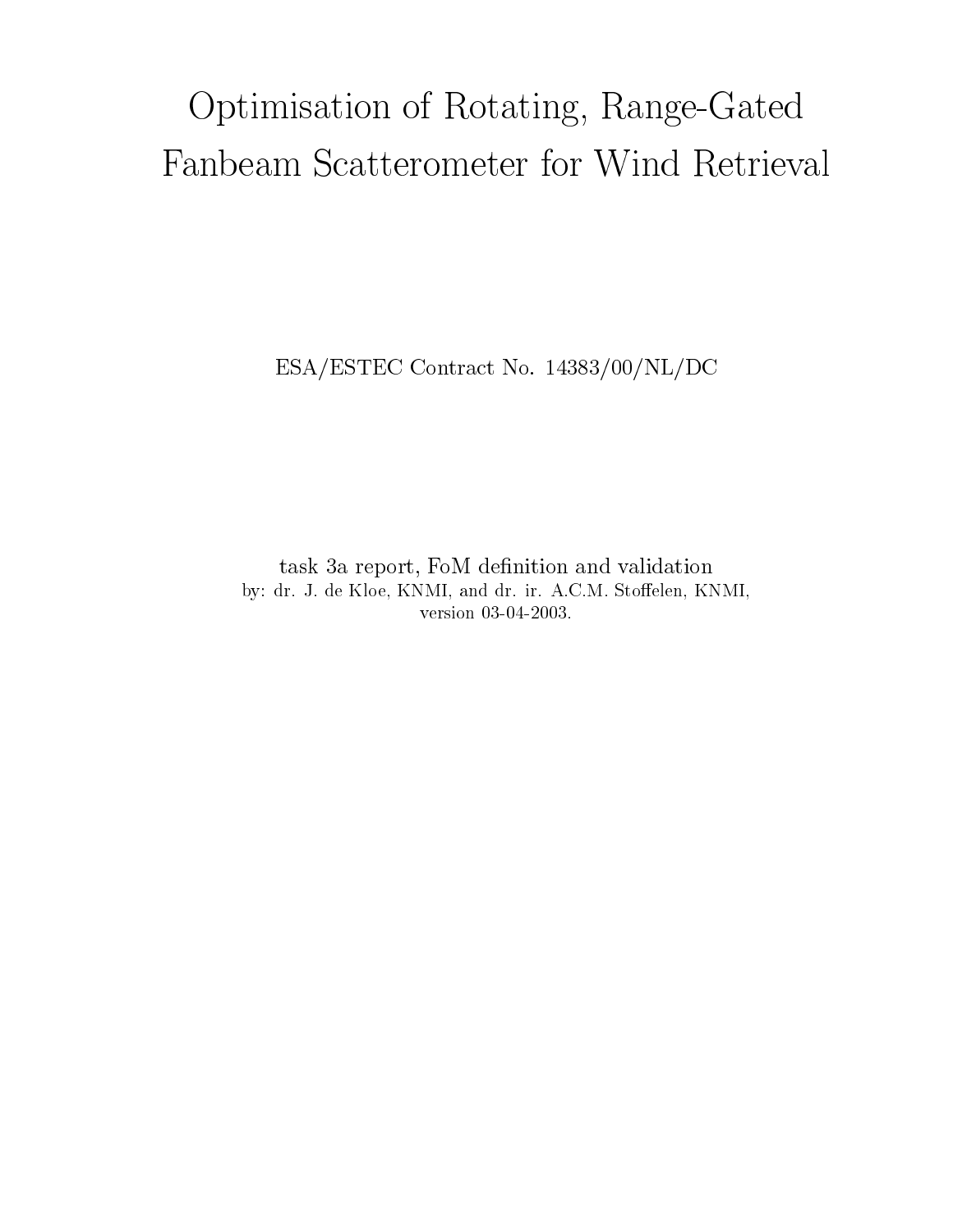# **Contents**

|                  | References                                                                                                                                                                                                                                                                                                                                                                                                                                                                                                                                                                                                                                                                                                                                                                               | $\overline{\mathbf{4}}$                                                    |
|------------------|------------------------------------------------------------------------------------------------------------------------------------------------------------------------------------------------------------------------------------------------------------------------------------------------------------------------------------------------------------------------------------------------------------------------------------------------------------------------------------------------------------------------------------------------------------------------------------------------------------------------------------------------------------------------------------------------------------------------------------------------------------------------------------------|----------------------------------------------------------------------------|
| $\mathbf 1$      | Summary                                                                                                                                                                                                                                                                                                                                                                                                                                                                                                                                                                                                                                                                                                                                                                                  | 5                                                                          |
| $\boldsymbol{2}$ | Introduction                                                                                                                                                                                                                                                                                                                                                                                                                                                                                                                                                                                                                                                                                                                                                                             | 6                                                                          |
| 3                | Definition of the new Figure of Merit<br>3.1<br>3.2<br>3.3<br>3.4<br>3.5<br>3.6<br>10<br>3.7<br>11                                                                                                                                                                                                                                                                                                                                                                                                                                                                                                                                                                                                                                                                                       | 7<br>7<br>8<br>8<br>10<br>10                                               |
| $\bf{4}$         | Testing the new Figure of Merit<br>12<br>12<br>4.1<br>4.1.1<br>4.1.2<br>2 solutions, 180 degrees apart, exact calculation<br>4.1.3<br>2 solutions, general case, exact calculation<br>17<br>4.1.4<br>4.1.5<br>4.1.6<br>4.1.7<br>4.2<br>4.2.1<br>27<br>4.2.2<br>4.2.3<br>28<br>Implementation $3 \ldots \ldots \ldots \ldots \ldots \ldots \ldots \ldots \ldots \ldots \ldots \ldots$<br>4.3<br>4.3.1<br>1 solution<br>2 solutions, 180 degrees apart, exact calculation<br>4.3.2<br>29<br>2 solutions, general case, exact calculation<br>4.3.3<br>30<br>3 and more solutions, exact calculation<br>4.3.4<br>31<br>4.3.5<br>31<br>4.3.6<br>4.3.7<br>Implementation $4 \ldots \ldots \ldots \ldots \ldots \ldots \ldots \ldots \ldots \ldots \ldots$<br>4.4<br>35<br>4.4.1<br>4.4.2<br>36 | 12<br>12<br>16<br>20<br>24<br>24<br>24<br>25<br>29<br>29<br>34<br>34<br>34 |
| $\overline{5}$   | Conclusions<br>37<br>37<br>5.1<br>5.2<br>37                                                                                                                                                                                                                                                                                                                                                                                                                                                                                                                                                                                                                                                                                                                                              |                                                                            |
|                  | overal conclusion respectively and the set of the set of the set of the set of the set of the set of the set of the set of the set of the set of the set of the set of the set of the set of the set of the set of the set of<br>5.3<br>38                                                                                                                                                                                                                                                                                                                                                                                                                                                                                                                                               |                                                                            |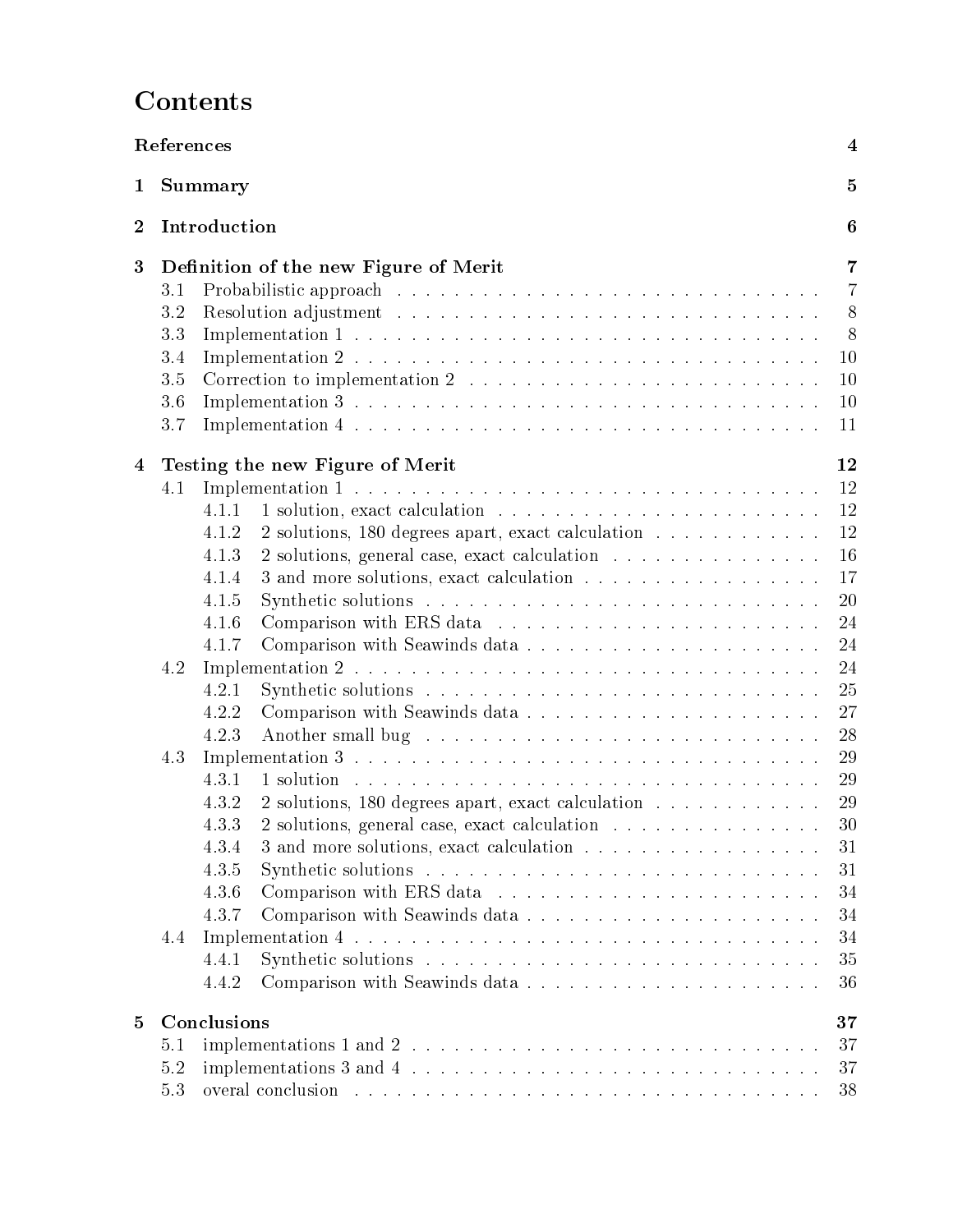## Appendix A: FoM program code 39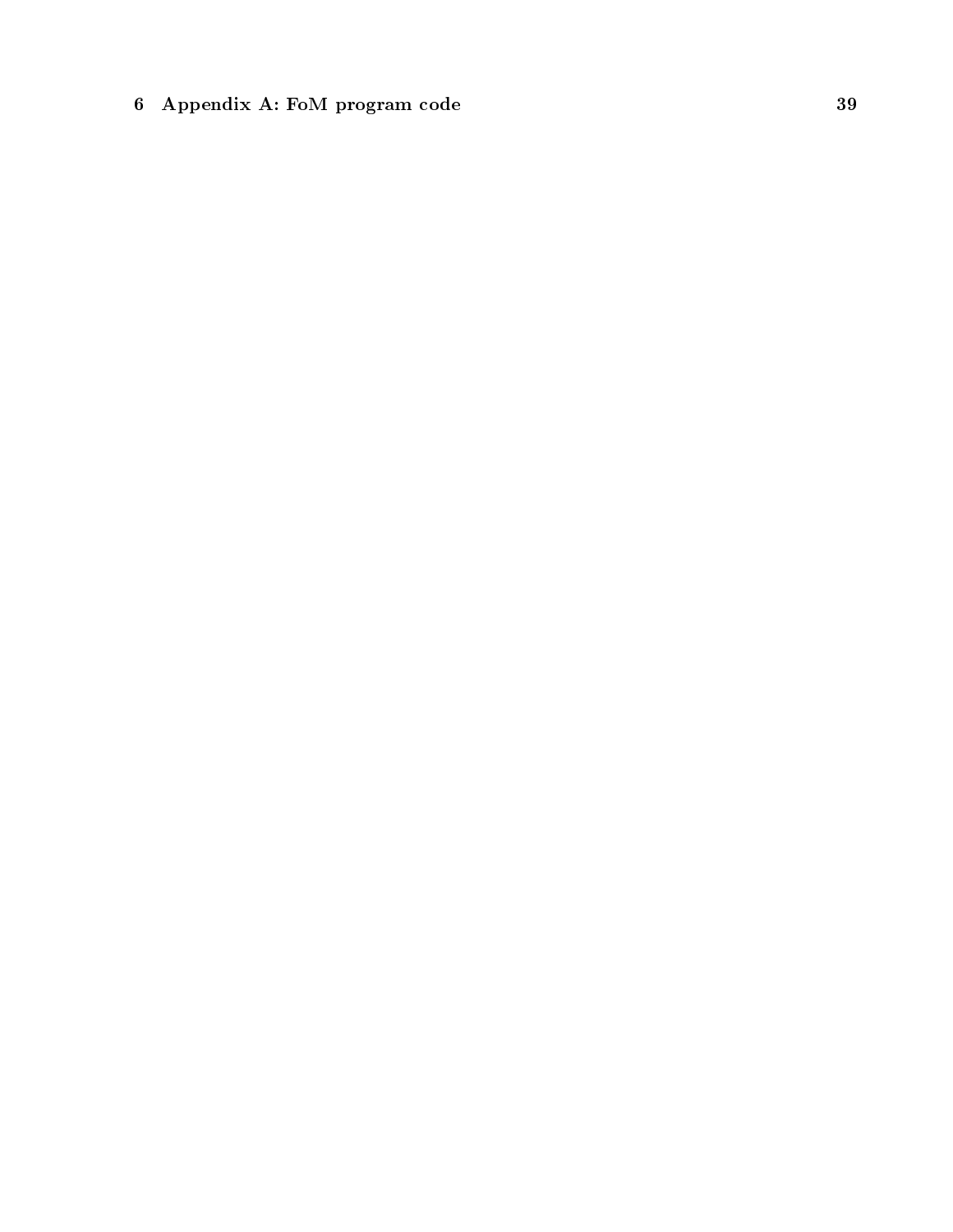## References

- [1] "Optimisation of Rotating, Range-Gated Fanbeam Scatterometer for Wind Retrieval", Task 1 Technical Report: Review of the requirements and scatterometer concept" MPB technologies Inc, October 17, 2000.
- [2] "Optimisation of Rotating, Range-Gated Fanbeam Scatterometer for Wind Retrieval", Task 2a Report: GMF and wind field definition, and wind retrieval, KNMI, April 2002.
- [3] "Optimisation of Rotating, Range-Gated Fanbeam Scatterometer for Wind Retrieval", Task 3b Report (results of the system optimisation), Ifars, 2002.
- $[4]$  "Statement of guidance regarding how well satellite and in situ sensor capabilities meet WMO user requirements in several application areas", WMO Satellite reports, 2001, Sat-26, Technical document WMO/TD no. 1052.
- [5] "Analysis methods for numerical weather prediction", Lorenc, A.C., 1986, Quart J. R. Meteorol. Soc. 112, pp. 1177-1194.
- [6] "Scatterometry", Stoffelen, A.C.M., Thesis University of Utrecht, 1998, http://www.library.uu.nl/digiarchief/dip/diss/01840669/inhoud.htm
- [7] "RFscat Note on the FoM", Ad Stoffelen,  $24-5-2002$ .
- [8] "Quality control and wind retrieval for SeaWinds, final report of the EUMETSAT Quikscat fellowship" M. Portabella and A. Stoffenen, KNMI Scientific report, WR-2002-01, section 4.2.
- [9] \Error modelling of scatterometer in-situ, and ECMWF model winds; A calibration refinement", Ad Stoffelen, 1996, KNMI Technical report; TR-193, sec.5.2, p.10.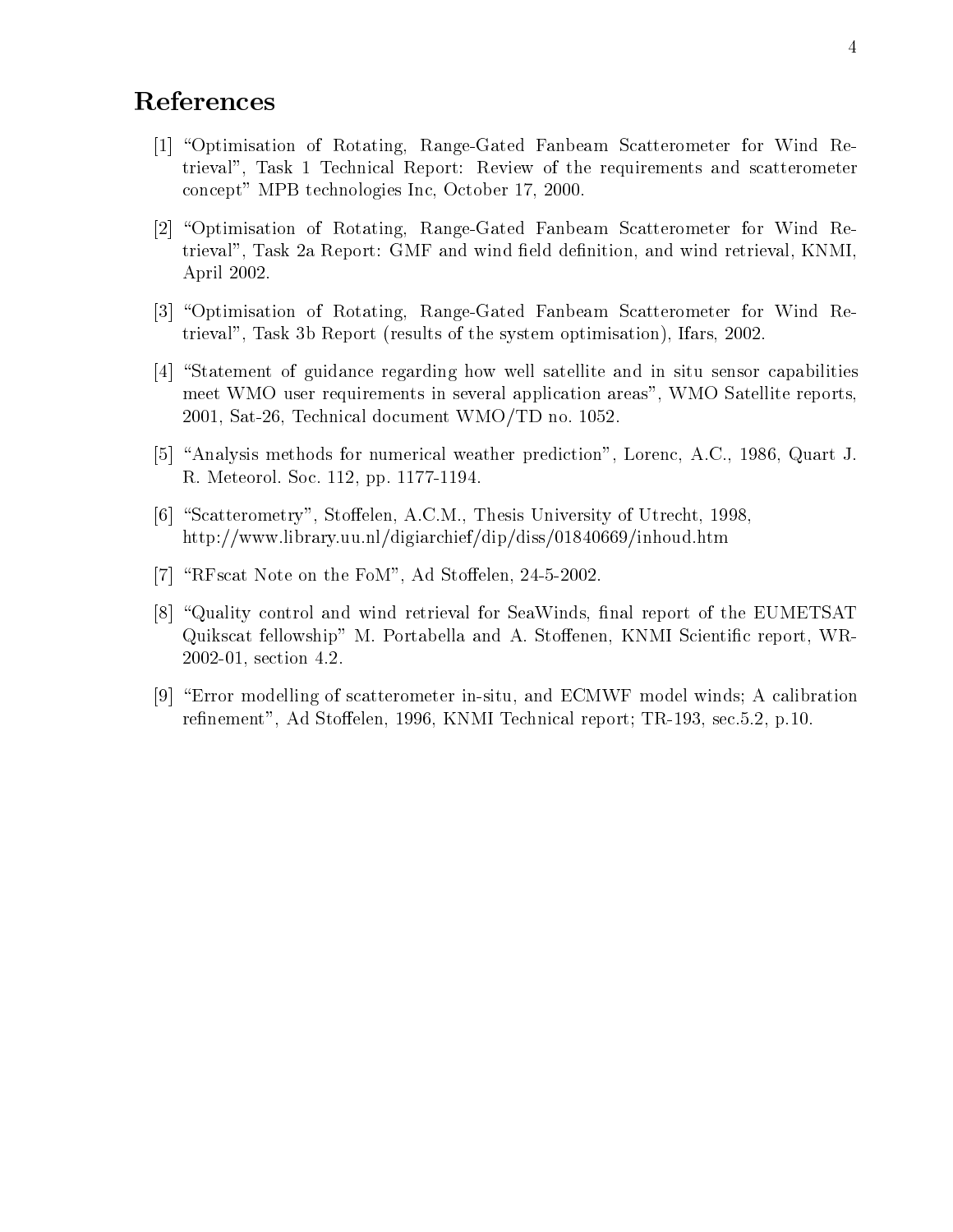## 1 Summary

In this document a newly developed Figure of Merit (FoM), to be used to judge the performance of the RFSCAT simulator, is discussed and validated.

First this new FoM is defined (for two different implementations). The first with equal weights for each solution, the second with a weight depending on the angle of the solutions to each other.

However, at the end of the simulations a relevant bug was found in the implementation of the FoM. The two corrected implementations have therefore been added as implementation 3 and 4.

Then this FoM is tested in different ways. In a number of simple cases an exact calculation is done and compared to the numerical output of the FoM implementation. Then in a number of cases a number of synthetic wind solutions is used as input for the FoM implementation. The results for several cases are compared to each other and to real ERS and Seawinds data.

For 1 and 2 solutions the first implementation of the new Figure of Merit is very well understood. The exact calculations and the synthetic approach agree very well with each other. Also the real ERS data agrees very well with the results.

For the case of 3 and 4 solutions the implementation of the new Figure of Merit shows some differences with the exact solution. A reason for this has not been found.

Some difference has been found between implementation 1 and 2 of the FoM. Somewhat less difference was present between implementation 3 and 4. Adding different weights to the solutions while determining the distribution functions is of some relevance. This might be increased by taking the solution probability after inversion (residual) in stead of the sectors between the solutions as weights.

From the scans of the Standard Deviation (SD) of the first rank solution around the true wind, it is clear that the FoM has some useful properties. From the scans of the angle between the solutions it is clear that this does not give much variation of the FoM, which is not the intended behaviour.

Finally the results of real Seawinds data is given, which is signicantly better than the synthetic calculations for 2, 3 or 4 solutions (for all implementations). This is explained by the fact that the background ECMWF wind is probably of better quality, than assumed in the calculation.

The overall conclusion is thus that this Figure of Merit is usefull, but not completely understood, and there certainly is room for improvement/tuning of the FoM.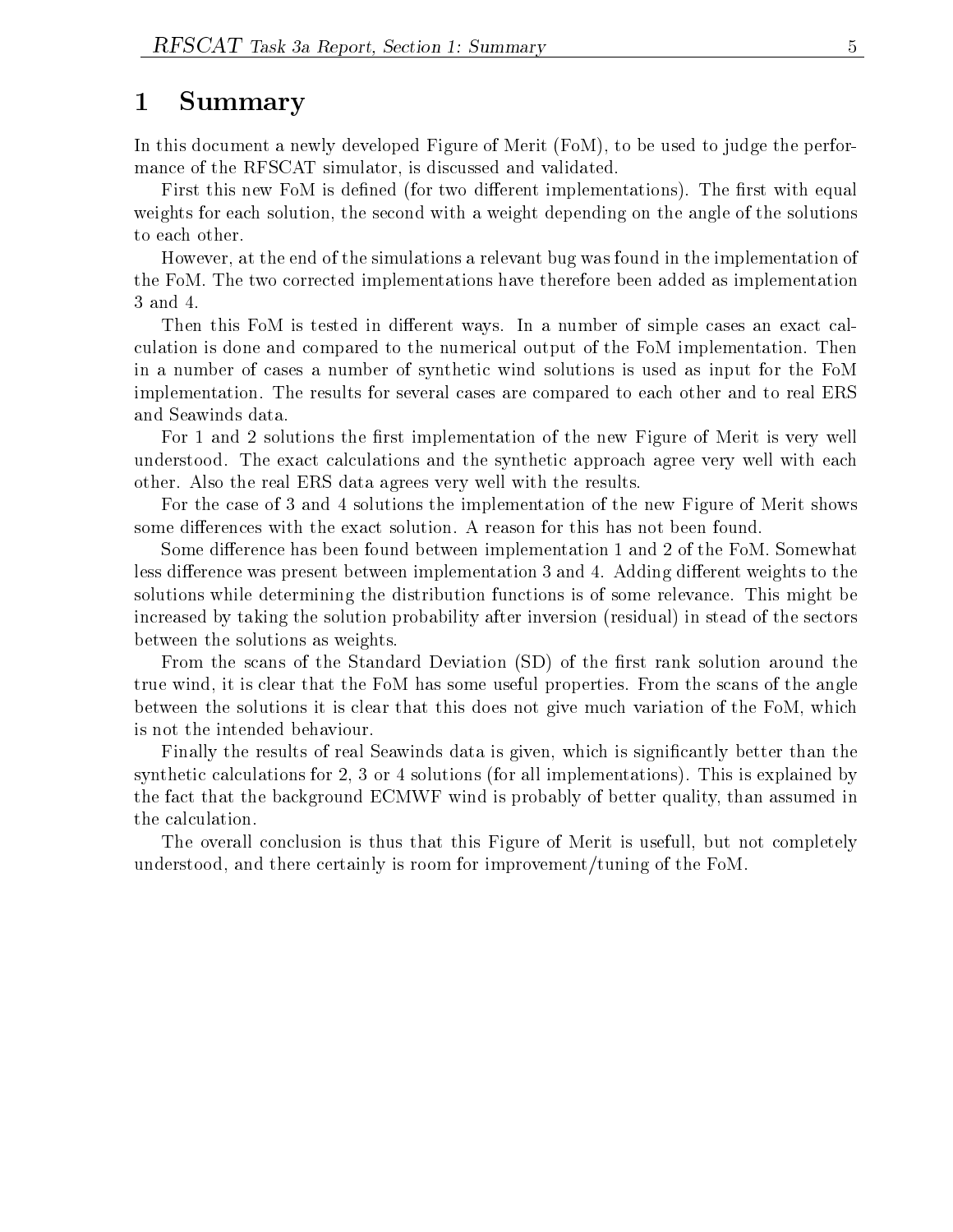## 2 Introduction

For real scatterometer winds heuristic methods exist to determine their quality. These methods are based on experience and not fully objective. Furthermore it would be very time consuming to build this experience-based quality measure, for each of the scenarios that will be tested by the RFSCAT simulator.

Therefore we think it is appropriate to search for a more fundamental way of exploring wind quality.

The problem of determining quality is caused by the ambiguous nature of the wind direction; multiple solutions exist with varying probability. Ranking scores and closest solution to reference wind vector RMS differences are used for validation, but these need to be combined in a FoM in order to provide a reasonable quality indication.

In the following section we will derive an objective score based on probabilistic arguments.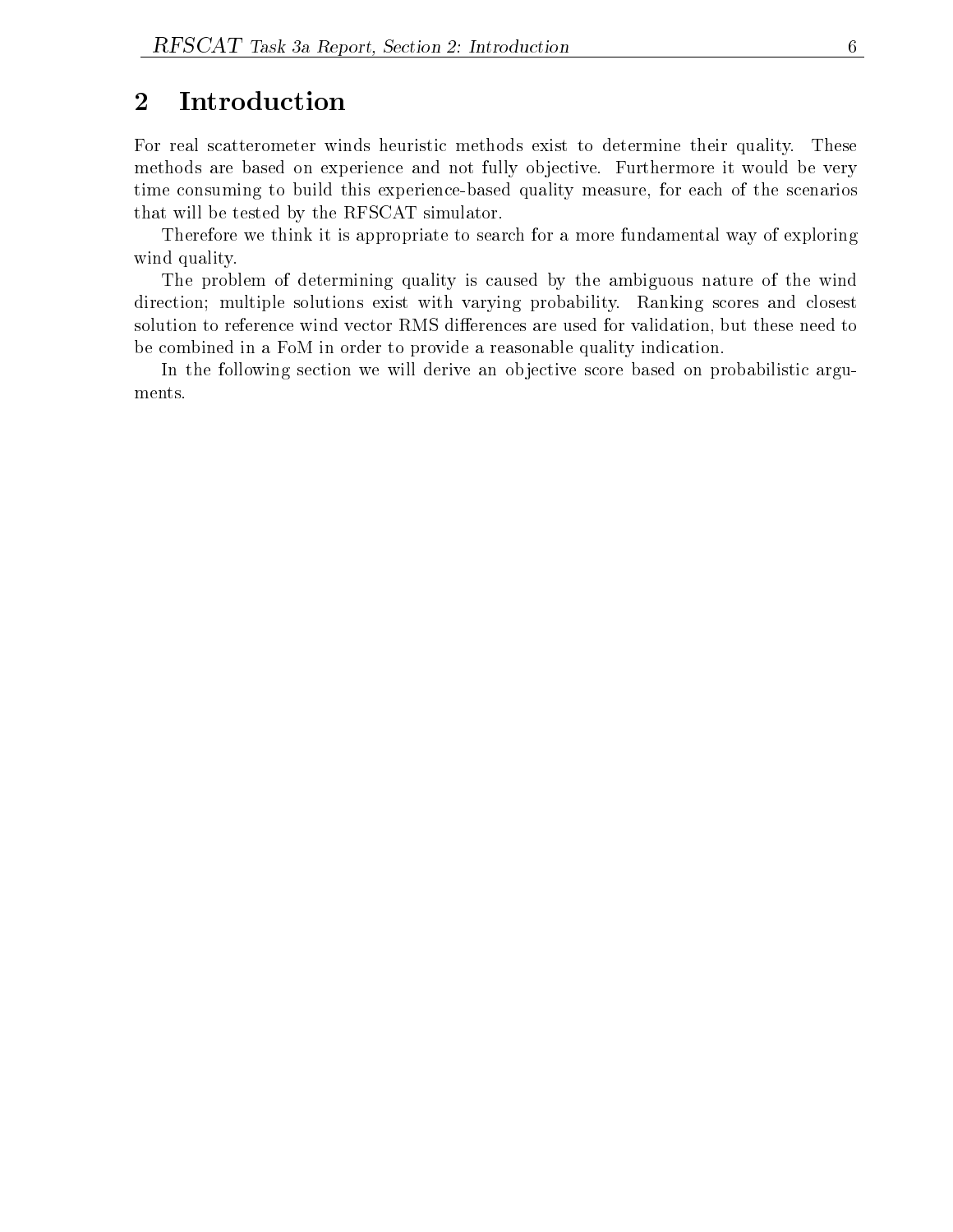## 3 Definition of the new Figure of Merit

The quality measure desired is dictated by a specification.

This specification is driven by the fact that the wind is largely a known quantity. The dynamic range of wind components is governed by a standard deviation of about 5.5 m/s [2], whereas the required accuracy is about 1.5 m/s [4]. This is a complication for designing an objective quality measure, i.e., ambiguities much outside the specification range are not bad, since these can be removed by using prior knowledge. However, those inside the specication range are clearly detrimental, as these can in real life not be distinguished from each other and may cause detrimental impacts.

To overcome this problem, an approach similar to that used in meteorological analysis is taken.

#### 3.1 Probabilistic approach

Lorenc [5] provides a probabilistic formalism for meteorological analysis. In this formalism probability density functions (PDF) are used to describe the physical observations and the model (a priori) background information.

Any physical observation is sub ject to random observational errors. In our case we know the true wind state  $\vec{v}_t$  and we can express the errors by:

$$
P(\vec{v}_o|\vec{v}=\vec{v}_t) = P_o(\vec{v}_o - \vec{v})\tag{1}
$$

i.e. the probability for finding an observed windvector  $\vec{v}_o$ , for a given true windvector  $\vec{v}_t$ , is a function of the difference of both vectors.

A complication in our case is that the observed wind  $\vec{v}_o$  is not unique, but several ambiguities exist, that may be ranked in order of decreasing probability. However, over a distribution of  $\vec{v}_t$  we can obtain the distribution of  $\vec{v}_o$  and plot the PDF  $P_o(\vec{v}_o - \vec{v}_t)$  including all ambiguities.

Note that for several subdomains of  $\vec{v}$  and for different across-track cells this will be a varying multi-modal distribution.

The background information encapsulates our knowledge before the observation is taken. It results from observations in the past and knowledge about atmospheric flow  $(6)$ ; chapter I). The background that is used in meteorological analysis has a quality that is compatible with the specification by WMO of the required wind quality. It can be modelled by a Gaussian distribution in the wind vector components ([6], chapter IV):

$$
P(\vec{v} = \vec{v}_t) = P_b(\vec{v}_b - \vec{v}) \propto \exp\left(-\frac{[\vec{v}_b - \vec{v}]^2}{2\sigma_b^2}\right)
$$
 (2)

The meteorological analysis resulting from the observations and the a priori background information incorporates both observations and background and is given by (see Eq (11) of [5]):

$$
P_a(\vec{v}) = P(\vec{v} = \vec{v}_t | \vec{v}_o) \n\propto P(\vec{v}_o | \vec{v} = \vec{v}_t) \times P(\vec{v} = \vec{v}_t) \n\propto P_o(\vec{v}_o - \vec{v}) \times \exp\left(-\frac{[\vec{v}_b - \vec{v}]^2}{2\sigma_b^2}\right)
$$
\n(3)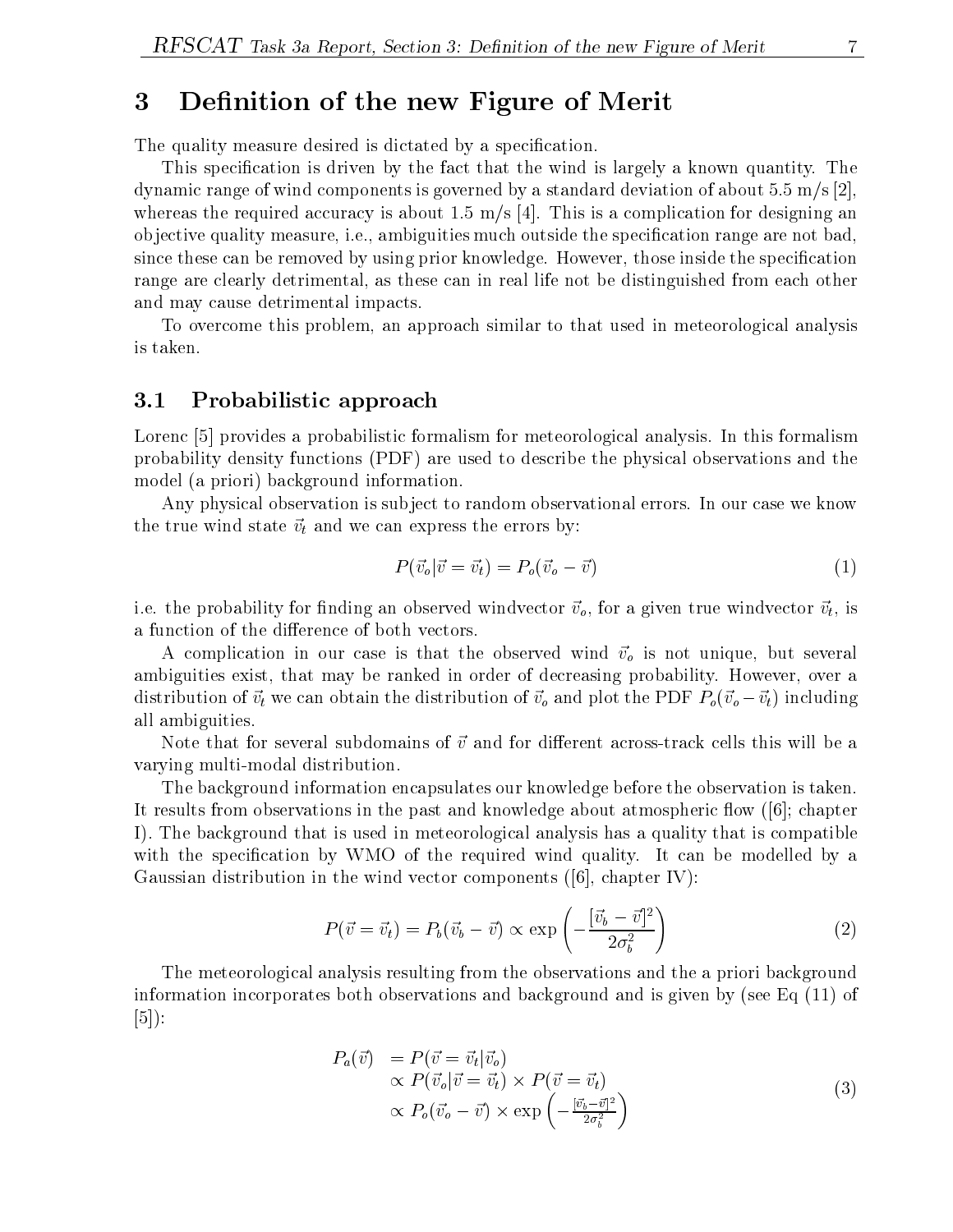$P_a(\vec{v})$  incorporates the improved knowledge of the wind field with respect to the background, and represents the analysis probability. As such we can e.g. compute:

$$
RMS(\vec{v}_a) = \sqrt{\int_v \int_u (\vec{v} - \vec{v}_t)^2 P_a(\vec{v}) du dv}
$$
\n(4)

where  $\vec{v} = (u, v)$  is a decomposition of the wind vector in its west-east and south-north components respectively. This RMS should obviously be related to  $\sigma_b$  and be smaller then this to be useful (the maximum is  $\sigma_b$ ). Similarly, mean component, mean speed, or direction errors, or indeed other statistical modes to measure quality (RMS, bias, etc.) can be obtained through integration of the analysis wind distribution.

#### 3.2 Resolution adjustment

For the implementation of equation 4 the value of  $\sigma_b$  is needed. For a scatterometer resolution of 50 km to be used by NWP this value is known to be 1.5 m/s [4]. To adjust its value to different resolutions the relation given in [1], page 24, sec.  $3.1.2.4$ , is used. This equation relates the expected standard deviation to the wind component variability spectrum for a given resolution r:

$$
\sigma^2 = 2 \int_{2\pi/r}^{\infty} 0.25 \times 10^{-2} k^{-\frac{5}{3}} dk = 0.5 \times 10^{-2} \left[ -\frac{3}{2} k^{-\frac{2}{3}} \right]_{2\pi/r}^{\infty} = \frac{3}{4} \times 10^{-2} \left( \frac{2\pi}{r} \right)^{-\frac{2}{3}} \tag{5}
$$

with r in  $[m], \sigma$  in  $[m/s]$  and k in  $[1/m]$ . Using this, the ratio between two SD values for two different resolutions,  $r_1$  and  $r_2$ , can be expressed as:

$$
\frac{\sigma_{r_1}^2}{\sigma_{r_2}^2} = \left(\frac{2\pi}{r_1}\right)^{-\frac{2}{3}} \left(\frac{r_2}{2\pi}\right)^{-\frac{2}{3}} = \left(\frac{r_2}{r_1}\right)^{-\frac{2}{3}}\tag{6}
$$

this is used to transform the known value for 50 km resolution, into the SD of the wanted resolution  $r_1$  (now in [km]):

$$
\sigma_{r_1} = \sigma_{r_2} \left(\frac{r_1}{r_2}\right)^{\frac{1}{3}} = 1.5 \left(\frac{r_1}{50}\right)^{\frac{1}{3}} \text{[m/s]}
$$
\n<sup>(7)</sup>

#### 3.3 Implementation <sup>1</sup>

The Figure of Merit is based on the RMS defined by eq. 4. For both wind components u and v, a score is calculated as follows:

• the distribution function for the difference between found and reference wind is determined  $(P_o(\Delta u))$ . To do this, 201 bins between -50 and +50 m/s with a binsize of 0.5  $m/s$  are used. At first all found solutions have equal weight, and the vectors are just counted in each bin. So in case of 1 solution, the weight is 1, in case of 2 solutions the weight of each solution is  $1/2$ , in case of 3 solutions the weight of each solution is  $1/3$ , and in case of 4 solutions the weight of each solution is 1/4. Then the distribution is normalised by dividing all bins by the total number of nodes, in order to have an integral of 1.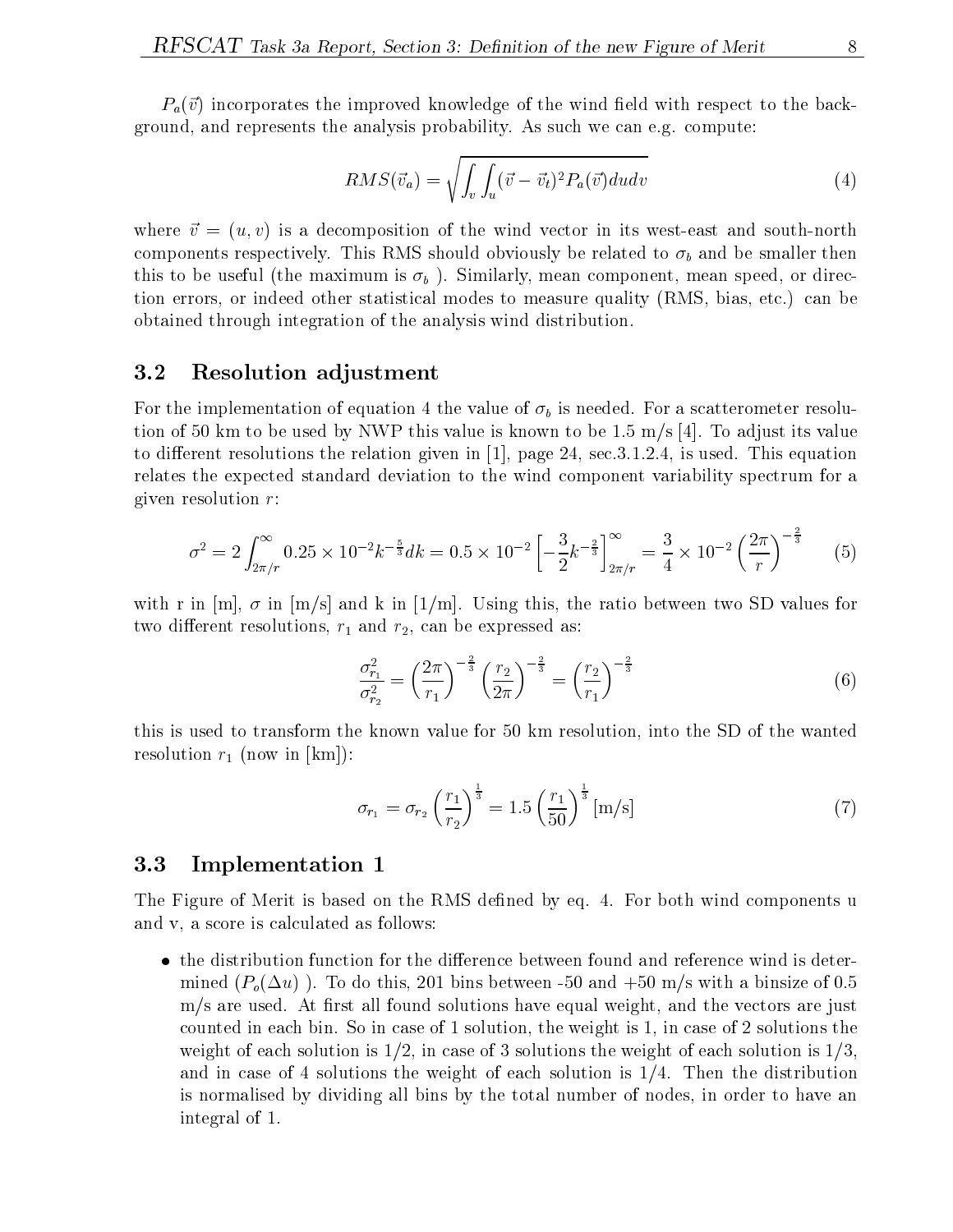- then a background distribution is calculated  $(P_b(\Delta u))$ , using a Gaussian distribution with a halfwidth of the expected background SD of  $\sigma_b$ .
- then the found distribution  $P_o(\Delta u)$  and the background distribution  $P_b(\Delta u)$  are multiplied and normalised to 1 to get an analysis distribution  $P_{a,u}(\Delta u)$ , conform eq. 4.
- then this analysis distribution is used to calculate a weighted-RMS of  $\Delta u$  using:

$$
RMS_u = \sqrt{\sum_{bins} \Delta u^2 P_{a,u}(\Delta u)}
$$
\n(8)

(the summation is done over all bins) and in a similar way for the v-component.

• finally the found RMS value is divided by the expected SD to get the score for this windcomponent, so:  $score_u = \text{RMS}_u/\sigma_b$  and  $score_v = \text{RMS}_v/\sigma_b$ .

In the determination of  $P<sub>o</sub>$  the weight of the solutions corresponds to their probability (which we don't know). In reality not all solutions have equal probability. Portabella and Stoffelen [8] developed methods to compute these probabilities for Seawinds but since these methods are not generic an additional factor is needed. This is resolved here by using the score<sub>r</sub>. An improvement of the FoM would be in the correct determination of these probabilities, which would remove the need for score.

The ranking score is determined in the following way (note that  $P<sub>o</sub>$  is used rather than  $P_a$  which was suggested in [7]. This was a mistake, as is further explained in sections 3.6 and 4.3):

• the 2-dimensional observed probability  $P_{o2}(\Delta u, \Delta v) = P_{o,u}(\Delta u)P_{o,v}(\Delta v)$  is summed for all solutions, using only the first rank solution:

$$
r_1 = \sum_{1st\ rank} P_{o2}(\Delta u_1, \Delta v_1) \tag{9}
$$

 then a similar summation is done using the higher ranked solutions (only if they are existing):

$$
r_r = \sum_{j=2nd,3rd,4th\ rank} P_{o2}(\Delta u_j, \Delta v_j)
$$
 (10)

• then a ranking score is calculated from these numbers:

$$
scorer = \frac{2r_r}{r_1 + r_r}
$$
\n(11)

Finally the 3 ranking scores are combined as follows:

$$
FoM = 0.4 \times \text{score}_{u} + 0.4 \times \text{score}_{v} + 0.2 \times \text{score}_{r}
$$
\n
$$
(12)
$$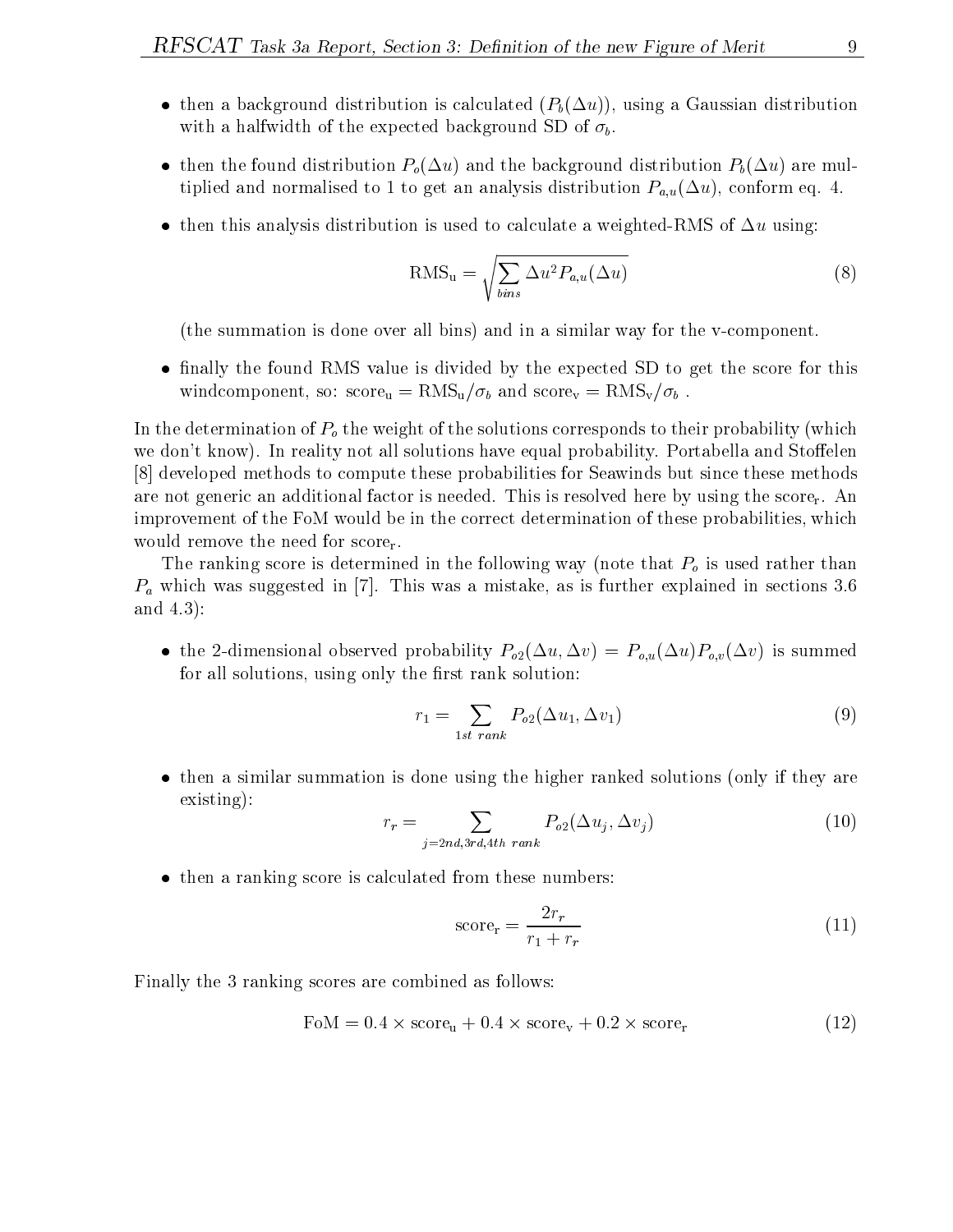## 3.4 Implementation <sup>2</sup>

Now in step 1, while determining  $P_o(\Delta u)$ , different weights for different solutions are used. As weight the sector-angle is used for each solution. A sector-angle is defined as the angle between the middle of the current and the clock-wise next solution, and the middle of the current and the counter-clock-wise next solution.

In cases with 1 or 2 solutions nothing changes, since for 1 solution the weight is not relevant, and for 2 solutions the sector-angles for both solutions are always 180 degrees, so always equal.

In cases with 3 or 4 solutions this becomes important. The effect will be that solutions that are close together get less weight, and a solution that is well separated from the other solutions gets more weight.

This assumption for the solution probability will be an improvement to uniform solutions weighting, as was used in implementation 1, but it still ignores system characteristics that determine the real solution probabilities (see [8]). Therefore usage of score<sub>r</sub> is still necessary.

This case has not been tested analytically, because of the resulting complexity of the equations.

This implementation is the one used in the Task 3b report to evaluate the performance of the simulated RFSCAT instrument.

#### Correction to implementation 2 3.5

After the conclusion of all calculations, during the writing of this report, a small bug was discovered in the FoM-code which is given in appendix A. The calculation of the  $r_1$  score should also include the cases in which just one solution is found. Therefore the line

```
IF (numsol(i) ge 2) THEN $
```
before the calculation of  $r_1$  should be replaced by:

```
If \sim 1, \sim 1, \sim 1, \sim 1, \sim 1, \sim 1, \sim 1, \sim 1, \sim 1, \sim 1, \sim 1, \sim 1, \sim 1, \sim 1, \sim 1, \sim 1, \sim 1, \sim 1, \sim 1, \sim 1, \sim 1, \sim 1, \sim 1, \sim 1, \sim 1, \sim 1, \sim 1, \
```
For this purpose a switch called "apply correction to implementation 2" has been added to the code.

The impact of the bug on the reported results will be almost unnoticable since the case with just 1 solution almost never occurs. Only in simulations with a polarimetric measurement this may happen.

In the synthetic results for 1 solution the score<sub>r</sub> is always zero, so also in this case there is no effect.

The effect of the bug will be that the FoM seems a little worse than it actually should be, since the  $r_1$  score is too low (a higher  $r_1$  improves the FoM).

This correction has not been applied to the synthetic calculations described in section 4.

#### 3.6 Implementation <sup>3</sup>

After all the simulations needed for this project had been concluded, another bug was found in the Figure of Merit routine. In equations 9 and 10  $P_{o,2}$  was used, which is now corrected to  $P_{a,2}$ . This correction to implementation 1 is called implementation 3. Since all results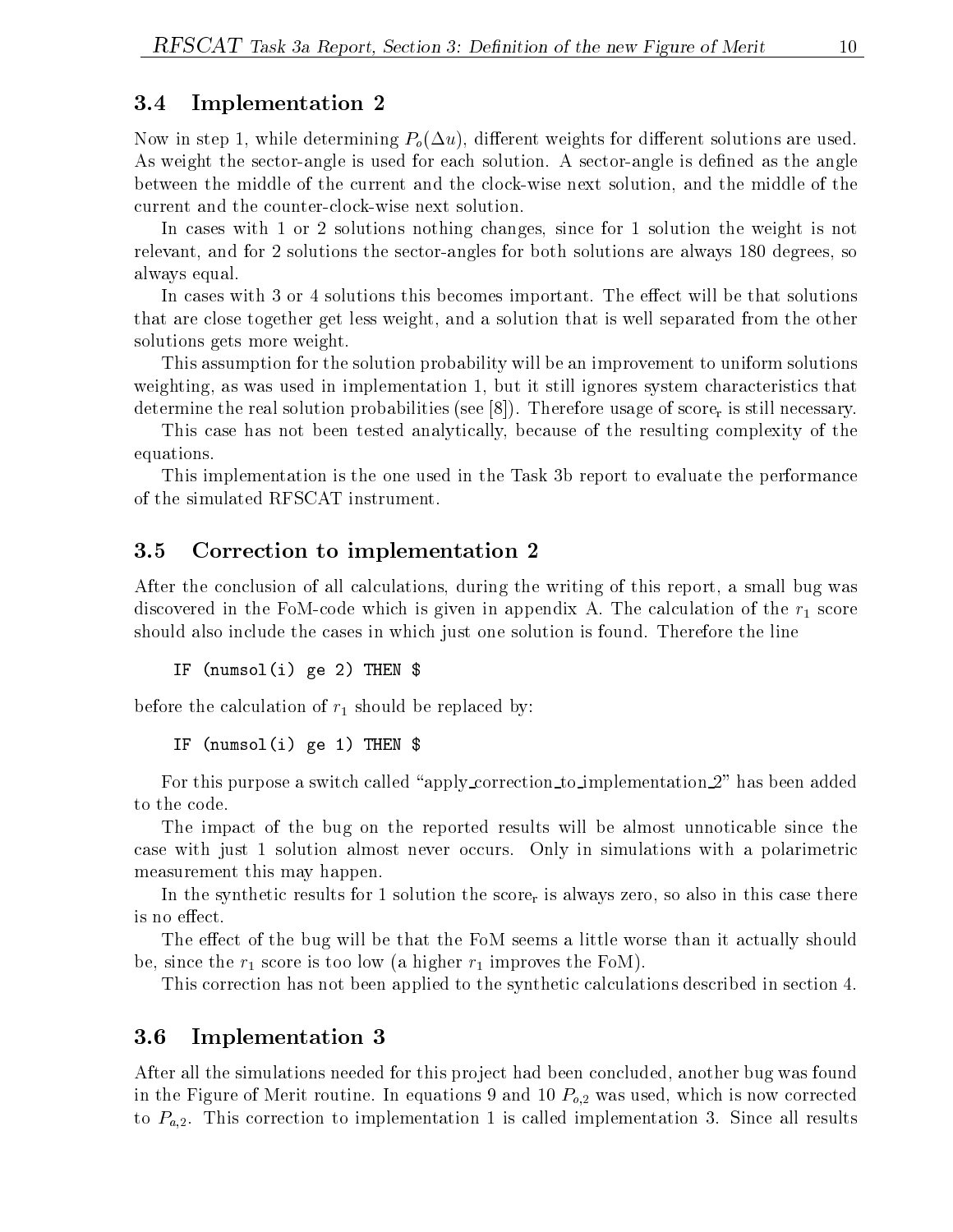were already produced it was decided to study the properties of the FoM with and without bug, in order to be able to decide how important it is.

## 3.7 Implementation <sup>4</sup>

The bug mentioned in section 3.6 also applies to implementation 2. This correction to implementation 2 is called implementation 4. So in this case  $P_{a,2}$  is used for the score, calculation, and also different weights are used for the  $P_o$  calculation.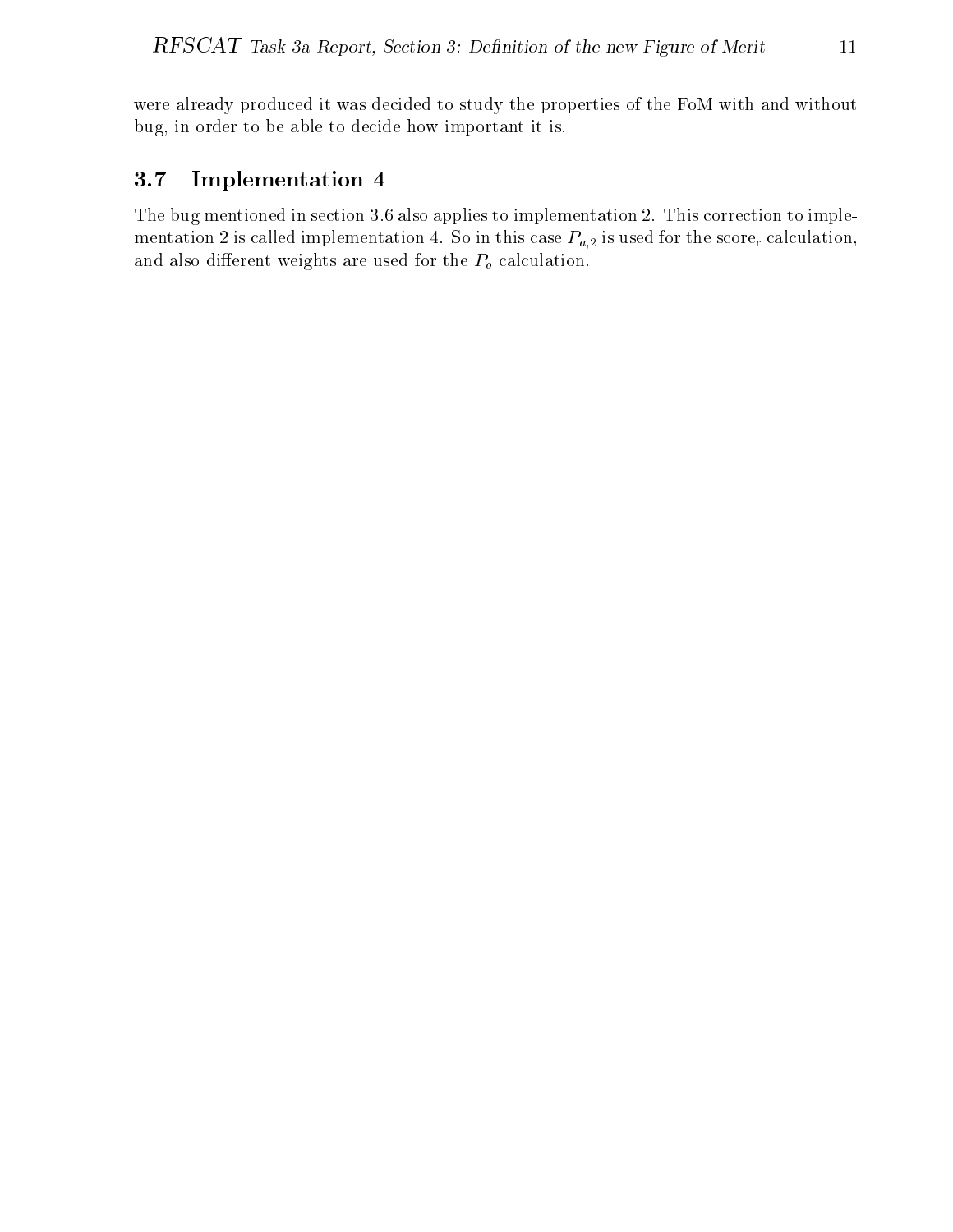## 4 Testing the new Figure of Merit

#### 4.1 Implementation <sup>1</sup>

#### 4.1.1 1 solution, exact calculation

For simple cases an exact calculation can be done for the FoM scheme. If for all nodes just 1 solution is found, with a given standard deviation and no systematic error, then the distribution functions become:

$$
P_o(\Delta u) = c_1 \exp\left(\frac{-\Delta u^2}{2\sigma_1^2}\right) \tag{13}
$$

$$
P_b(\Delta u) = c_2 \exp\left(\frac{-\Delta u^2}{2\sigma_b^2}\right) \tag{14}
$$

with  $\sigma_1 = \sigma_b = 1.5$  m/s,  $\Delta u \equiv u_t - u_1$ .  $u_t$  is the u-component of the true (reference) wind, and  $u_1$  the u-component of the first (and in this case only) wind solution. From the normalisation the values of  $c_1$  and  $c_2$  can be found.

Using this, the analysis distribution becomes

$$
P_{a,u} = P_o(\Delta u) \times P_b(\Delta u) = c_3 \exp\left(\frac{-\Delta u^2}{2\sigma_1^2} + \frac{-\Delta u^2}{2\sigma_b^2}\right) = c_3 \exp\left(\frac{-\Delta u^2}{2\sigma_a^2}\right) \tag{15}
$$

with again  $c_3$  determined by the normalisation, and  $\frac{1}{\sigma_a^2} = \frac{1}{\sigma_1^2} + \frac{1}{\sigma_b^2}$ .

Now the integral needed for the RMS score becomes:

$$
\text{RMS}_u^2 = \int_{-\infty}^{\infty} \Delta u^2 P_a(\Delta u) d\Delta u = \int_{-\infty}^{\infty} c_3 \Delta u^2 \exp\left(\frac{-\Delta u^2}{2\sigma_a^2}\right) d\Delta u =
$$
\n
$$
\left[ -c_3 \sigma_a^2 \Delta u \exp\left(\frac{-\Delta u^2}{2\sigma_a^2}\right) \right]_{\Delta u = -\infty}^{\infty} + c_3 \sigma_a^2 \int_{-\infty}^{\infty} \exp\left(\frac{-\Delta u^2}{2\sigma_a^2}\right) d\Delta u =
$$
\n
$$
0 + \sigma_a^2 \int_{-\infty}^{\infty} c_3 \exp\left(\frac{-\Delta u^2}{2\sigma_a^2}\right) d\Delta u = \sigma_a^2 \int_{-\infty}^{\infty} P_a(\Delta u) d\Delta u = \sigma_a^2 \tag{16}
$$

because the last integral equals one, due to the normalisation of  $P_a(\Delta u)$ . So

$$
RMS_u = \sqrt{\sigma_a^2} = \frac{1}{\sqrt{\frac{1}{\sigma_1^2} + \frac{1}{\sigma_b^2}}} = \frac{\sigma_b}{\sqrt{2}}
$$
(17)

and score<sub>u</sub>  $\frac{1}{\sigma_b} = \frac{1}{\sqrt{2}} = 0.707$ . The same value is found for score<sub>v</sub>.

For just 1 solution score $_1=0,$  so the FoM becomes  $0.8\times\frac{1}{\sqrt{2}}=0.566.$  This is the numerical value for the Figure of Merit for a standard deviation of the reference windfield of  $\sigma_b = 1.5$ m/s, and  $\sigma_1 = \sigma_b$ .

#### 4.1.2 2 solutions, 180 degrees apart, exact calculation

In case of a second ambiguous solution also an exact calculation can be done, if a position of the 2 solutions relative to each other is assumed. The simplest case is the ERS geometry,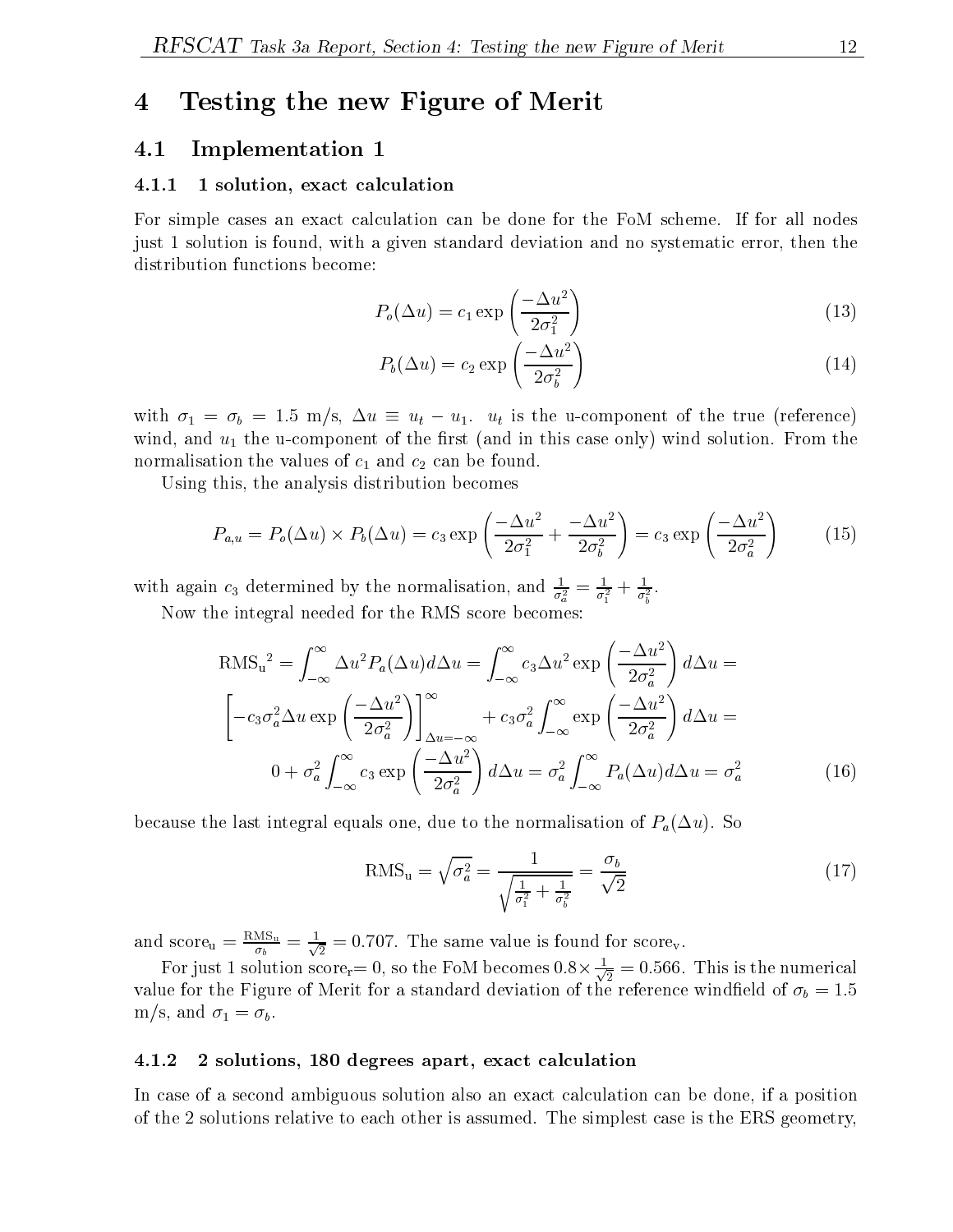in which the 2 solutions have a similar wind speed and are always about 180 degrees apart. In this case the observed probability becomes:

$$
P_o(\Delta u) = P_{o,1}(\Delta u) + P_{o,2}(\Delta u)
$$
\n(18)

For the parallel solution the same distribution is used:

$$
P_{o,1}(\Delta u_1) = c_1 \exp\left(\frac{-\Delta u_1^2}{2\sigma_1^2}\right) \tag{19}
$$

With  $\Delta u_1 \equiv u_t - u_1$ . Again  $\sigma_1 = \sigma_b = 1.5$  m/s is taken.

But the SD for the second solution is very different now, and can be calculated as follows: (using  $\Delta u_2 \equiv u_t - u_2 = u_t + u_1$  and  $u_2 = -u_1$ )

$$
P_{o,2}(\Delta u_2) = \int_{u_t = -\infty}^{\infty} \int_{u_1 = -\infty}^{\infty} P_t(u_t) P_{o,1}(\Delta u_1) \delta(u_1 + u_2) du_1 du_t =
$$
  

$$
\int_{u_t = -\infty}^{\infty} \int_{u_1 = -\infty}^{\infty} P_t(u_t) P_{o,1}(u_t - u_1) \delta(u_1 + u_2) du_1 du_t =
$$
  

$$
\int_{u_t = -\infty}^{\infty} P_t(u_t) P_{o,1}(u_t + u_2) du_t = \int_{u_t = -\infty}^{\infty} P_t(u_t) P_{o,1}(2u_t - \Delta u_2) du_t =
$$
  

$$
\int_{u_t = -\infty}^{\infty} \exp\left(\frac{-u_t^2}{2\sigma_w^2}\right) \exp\left(\frac{-(2u_t - \Delta u_2)^2}{2\sigma_1^2}\right) du_t =
$$
  

$$
\int_{u_t = -\infty}^{\infty} \exp\left(\frac{-u_t^2}{2\sigma_w^2}\right) \exp\left(\frac{-(u_t - \frac{1}{2}\Delta u_2)^2}{2(\frac{1}{2}\sigma_1)^2}\right) du_t =
$$
  

$$
\exp\left(\frac{-\frac{1}{4}\Delta u_2^2}{2(\frac{1}{4})\sigma_2^2}\right) = \exp\left(\frac{-\Delta u_2^2}{2\sigma_2^2}\right) \tag{20}
$$

with  $\frac{1}{4}\sigma_2 = \sigma_w^2 + \frac{1}{4}\sigma_1^2$  so  $\sigma_2^2 = 4\sigma_w^2 + \sigma_1^2$ , and  $\sigma_w = 5.5$  m/s. In short notation, using expectation values, this can also be written as:

(using  $\Delta u_2 \equiv u_t - u_2 = u_t + u_1$  and  $u_2 = -u_1$ , and uncorrelated  $u_t$  and  $\Delta u_1$ )

$$
\sigma_2^2 = \langle \Delta u_2^2 \rangle = \langle (u_t - u_2)^2 \rangle = \langle (u_t + u_1)^2 \rangle =
$$
  
< 
$$
\langle (2u_t - \Delta u_1)^2 \rangle = \langle 4u_t^2 - 4u_t\Delta u_1 + \Delta u_1^2 \rangle =
$$
  

$$
4 \langle u_t^2 \rangle + 0 + \langle \Delta u_1^2 \rangle = 4\sigma_w^2 + \sigma_1^2
$$
(21)

So the distribution of the anti-parallel solutions is also just Gaussian, but with a width of  $\sigma_2 = \sqrt{4\sigma_w^2 + \sigma_1^2} = 11.10 \text{ m/s}$ . So:

$$
P_o(\Delta u) = c_1 \exp\left(\frac{-\Delta u^2}{2\sigma_1^2}\right) + c_2 \exp\left(\frac{-\Delta u^2}{2\sigma_2^2}\right) \tag{22}
$$

Since the amount of parallel and anti-parallel solutions is taken to be equal in this 2 solution case, the two constants  $c_1$  and  $c_2$  in equation 22 can be found by normalisation of each of the two components of  $P_0$  to 0.5. This gives:  $c_1 = \frac{1}{\sigma_1\sqrt{2\pi}}$  and  $c_2 = \frac{1}{\sigma_2\sqrt{2\pi}}$ .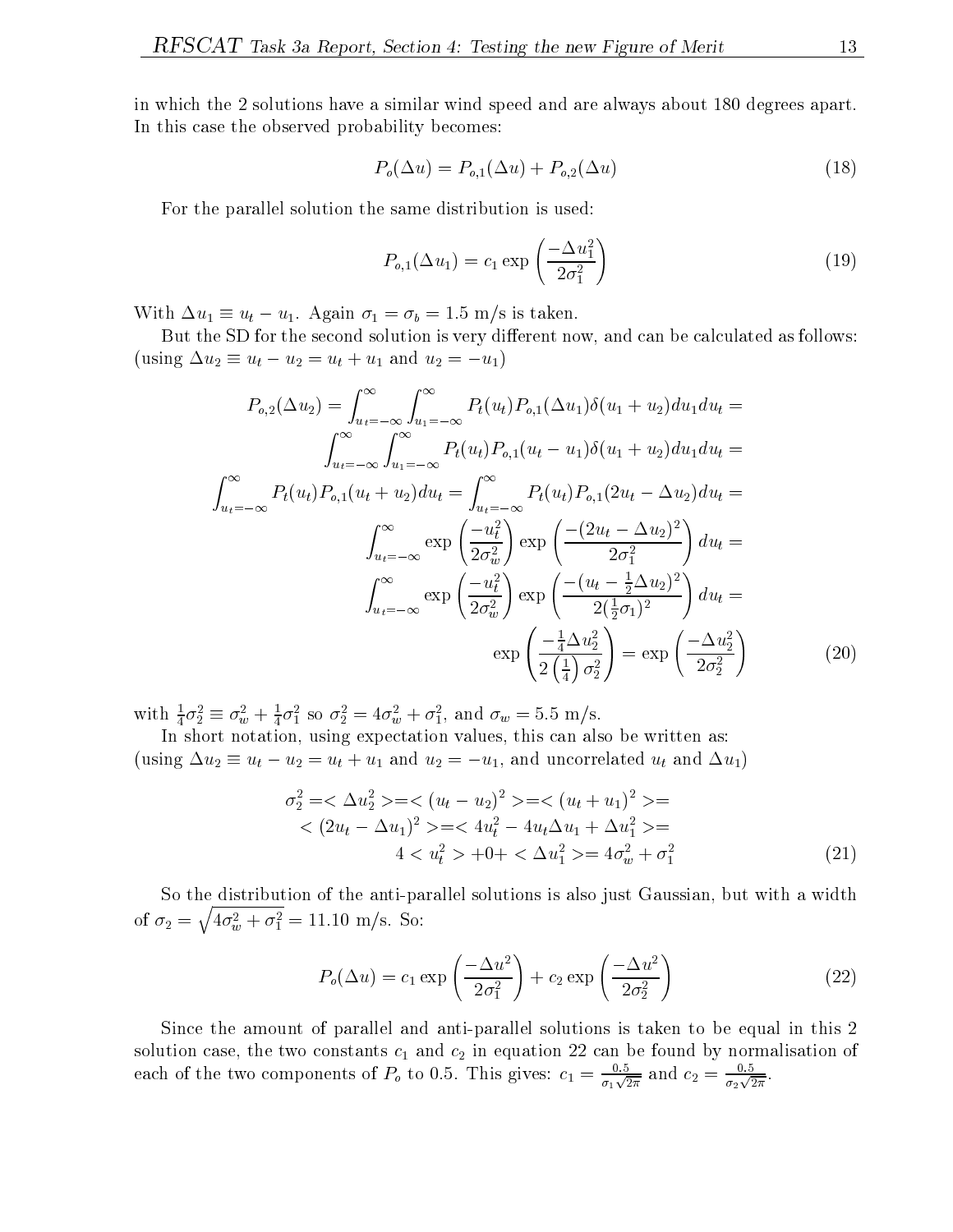Now again  $P_a$  can be calculated:

$$
P_a(\Delta u) = P_o(\Delta u) \times P_b(\Delta u) =
$$
  

$$
c_4 \exp\left(\frac{-\Delta u^2}{2} \left(\frac{1}{\sigma_1^2} + \frac{1}{\sigma_b^2}\right)\right) + c_5 \exp\left(\frac{-\Delta u^2}{2} \left(\frac{1}{\sigma_2^2} + \frac{1}{\sigma_b^2}\right)\right) =
$$
  

$$
c_4 \exp\left(\frac{-\Delta u^2}{2\sigma_{a,1}^2}\right) + c_5 \exp\left(\frac{-\Delta u^2}{2\sigma_{a,2}^2}\right)
$$
 (23)

with  $\frac{1}{\sigma_{a,1}^2} = \frac{1}{\sigma_1^2} + \frac{1}{\sigma_b^2}$  and  $\frac{1}{\sigma_{a,2}^2} = \frac{1}{\sigma_2^2} + \frac{1}{\sigma_b^2}$ .

 $T$  and c5 and c5 again follow from normalisation, and have the same ratio as c1 and have the same ratio as c1 and  $c_2$  so  $\frac{c_4}{c_5} = \frac{c_1}{c_2} = \frac{\sigma_2}{\sigma_1}$  so  $c_5 = \frac{\sigma_1}{\sigma_2}c_4$ . Integration of  $P_a$  gives:  $c_4\sigma_{a,1}\sqrt{2\pi} + c_5\sigma_{a,2}\sqrt{2\pi} \equiv 1$  so  $c_4\sigma_{a,1}+c_4\frac{1}{\sigma_2}\sigma_{a,2}=\frac{1}{\sqrt{2\pi}}$  so:  $2\pi$  and  $\pi$ 

$$
c_4 = \frac{1}{\sqrt{2\pi}(\sigma_{a,1} + \frac{\sigma_1}{\sigma_2}\sigma_{a,2})}
$$
(24)

and:

$$
c_5 = \frac{1}{\sqrt{2\pi}(\sigma_{a,2} + \frac{\sigma_2}{\sigma_1}\sigma_{a,1})}
$$
(25)

Now the integration for  $RMS_u$  becomes:

$$
RMS_{u}^{2} = \int_{\Delta u = -\infty}^{\infty} \Delta u^{2} P_{a}(\Delta u) d\Delta u =
$$

$$
\int_{\Delta u = -\infty}^{\infty} \left\{ c_{4} \Delta u^{2} \exp\left(\frac{-\Delta u^{2}}{2\sigma_{a,1}^{2}}\right) + c_{5} \Delta u^{2} \exp\left(\frac{-\Delta u^{2}}{2\sigma_{a,2}^{2}}\right) \right\} d\Delta u =
$$

$$
c_{4} \sigma_{a,1}^{2} \sigma_{a,1} \sqrt{2\pi} + c_{5} \sigma_{a,2}^{2} \sigma_{a,2} \sqrt{2\pi} =
$$

$$
\frac{\sigma_{2} \sigma_{a,1}^{3} + \sigma_{1} \sigma_{a,2}^{3}}{\sigma_{2} \sigma_{a,1} + \sigma_{1} \sigma_{a,2}} = \frac{13.247 + 4.927}{11.775 + 2.230} = 1.298
$$
(26)

so  $\text{RMS}_u = 1.139$  and score<sub>u</sub> = 0.759.

The ranking score for this ERS case can be calculated using eqs. 9 and 10. The 2 dimensional function  $P_{o,2}(\Delta u, \Delta v)$  is probed with the frequency with which vectors occur for each combination of  $\Delta u$  and  $\Delta v$ . This probing frequency  $P_{p,1}$  for the 1st rank solution is given by:

$$
P_{p,1}(\Delta u, \Delta v) = \mathbf{n}_{\text{nodes}} \times f_{norm,1}^2 \times [QP_{o,1}(\Delta u) + (1 - Q)P_{o,2}(\Delta u)]
$$
  
 
$$
\times [QP_{o,1}(\Delta v) + (1 - Q)P_{o,2}(\Delta v)]
$$
 (27)

In which Q is the fraction of cases in which the 1st rank solution is right.

The normalisation factor  $\mathcal{I}_1$  is determined by the factor factor form;  $1$  is  $\mathcal{I}_1$  ,  $\mathcal{I}_2$  ,  $\mathcal{I}_3$  ,  $\mathcal{I}_4$  ,  $\mathcal{I}_5$  ,  $\mathcal{I}_6$  ,  $\mathcal{I}_7$  ,  $\mathcal{I}_8$  ,  $\mathcal{I}_7$  ,  $\mathcal{I}_8$  ,  $\mathcal{I}_9$  ,  $\mathcal{I$  $Q[P_{o,2}]$  should be normalised to 1. So  $f_{norm,1} \times [Qc_1\sigma_1\sqrt{2\pi} + (1-Q)c_2\sigma_2\sqrt{2\pi}] = 1$ . After inserting the expressions for  $c_1$  and  $c_2$ , this gives  $f_{norm,1} = 2$ .

The probing frequency  $P_{p,2}$  for the 2nd rank solution is given by:

$$
P_{p,2}(\Delta u, \Delta v) = n_{\text{nodes}} \times f_{norm,2}^2 \times [(1 - Q)P_{o,1}(\Delta u) + QP_{o,2}(\Delta u)]
$$
  
 
$$
\times [(1 - Q)P_{o,1}(\Delta v) + QP_{o,2}(\Delta v)]
$$
 (28)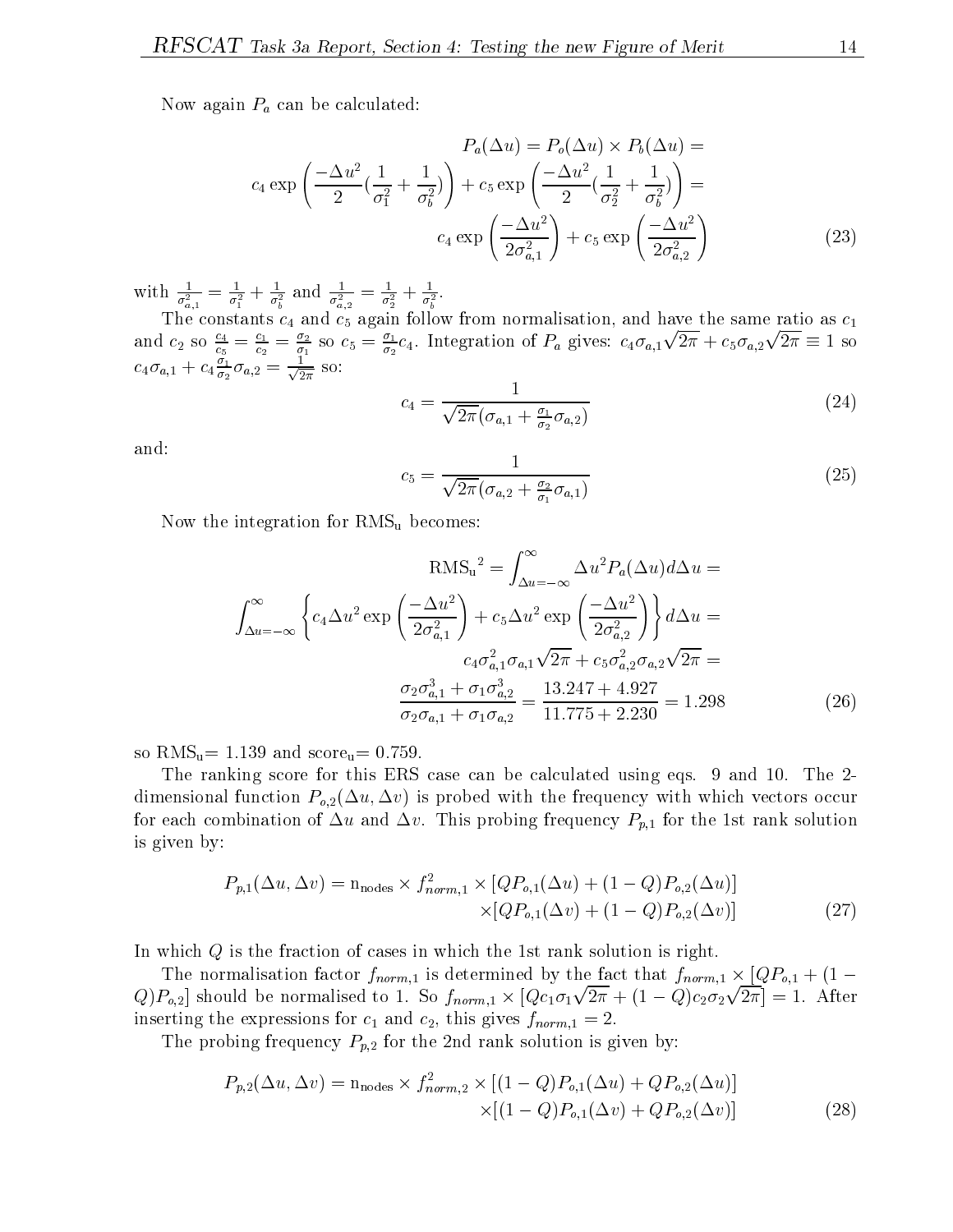Again the normalisation factor  $f_{norm,2}$  is determined by the fact that:

fnorm;2 - [(1 Q)Po;1 <sup>+</sup> QPo;2] should be normalised to 1. This gives fnorm;2 = 2. Using this the  $r_1$  score becomes:

$$
r_1 = \int_{\Delta u = -\infty}^{\infty} \int_{\Delta v = -\infty}^{\infty} P_{p,1}(\Delta u, \Delta v) \times P_{o,2}(\Delta u, \Delta v) d\Delta v d\Delta u
$$
  
\n
$$
= n_{\text{nodes}} \times f_{norm,1}^2 \times
$$
  
\n
$$
\left( \int_{\Delta u = -\infty}^{\infty} [QP_{o,1}(\Delta u) + (1 - Q)P_{o,2}(\Delta u)] \times [P_{o,1}(\Delta u) + P_{o,2}(\Delta u)] d\Delta u \right)^2
$$
  
\n
$$
= n_{\text{nodes}} \times f_{norm,1}^2 \times
$$
  
\n
$$
\left( \int_{\Delta u = -\infty}^{\infty} [QP_{o,1}^2(\Delta u) + (1 - Q)P_{o,2}^2(\Delta u) + P_{o,1}(\Delta u)P_{o,2}(\Delta u)] d\Delta u \right)^2
$$
  
\n
$$
= n_{\text{nodes}} \times f_{norm,1}^2 \times \left( \int_{\Delta u = -\infty}^{\infty} \left[ Qc_1^2 \exp\left(\frac{-\Delta u^2}{\sigma_1^2}\right) + (1 - Q)c_2^2 \exp\left(\frac{-\Delta u^2}{\sigma_2^2}\right) + C_{1}c_{2} \exp\left(\frac{-\Delta u^2}{\sigma_1^2}\right) + \frac{C_{1}c_{2}}{2\sigma_{1}^2} + \frac{-\Delta u^2}{2\sigma_{2}^2} \right) \right] d\Delta u \right)^2
$$
  
\n
$$
= n_{\text{nodes}} \times f_{norm,1}^2 \times \left( Qc_1^2 \sigma_1 \sqrt{\pi} + (1 - Q)c_2^2 \sigma_2 \sqrt{\pi} + c_{1}c_{2} \sigma_3 \sqrt{2\pi} \right)^2 \tag{29}
$$

with  $\sigma_s = \frac{1}{\sqrt{1-\frac{1}{\sigma_s}}}$ .  $\frac{1}{\sigma_1^2} + \frac{1}{\sigma_2^2}$ 

 $\sim$  straightform inserting the values for c1, c2, and s this becomes the contract this becomes:

$$
r_1 = \frac{n_{\text{nodes}}}{16\pi} \times \left(\frac{Q}{\sigma_1} + \frac{(1 - Q)}{\sigma_2} + \frac{\sqrt{2}}{\sqrt{\sigma_1^2 + \sigma_2^2}}\right)^2
$$
(30)

Similarly,  $r_r$  follows from:

$$
r_r = \int_{\Delta u = -\infty}^{\infty} \int_{\Delta v = -\infty}^{\infty} P_{p,2}(\Delta u, \Delta v) \times P_{o,2}(\Delta u, \Delta v) d\Delta v d\Delta u
$$
  
\n
$$
= n_{\text{nodes}} \times f_{norm,2}^2 \times
$$
  
\n
$$
\left( \int_{\Delta u = -\infty}^{\infty} [(1 - Q)P_{o,1}(\Delta u) + QP_{o,2}(\Delta u)] \times
$$
  
\n
$$
[P_{o,1}(\Delta u) + P_{o,2}(\Delta u)] d\Delta u \right)^2
$$
  
\n
$$
= n_{\text{nodes}} \times f_{norm,2}^2 \times
$$
  
\n
$$
\left( \int_{\Delta u = -\infty}^{\infty} [(1 - Q)P_{o,1}^2(\Delta u) + QP_{o,2}^2(\Delta u) + P_{o,1}(\Delta u)P_{o,2}(\Delta u)] d\Delta u \right)^2
$$
  
\n
$$
= n_{\text{nodes}} \times f_{norm,2}^2 \times
$$
  
\n
$$
\left( \int_{\Delta u = -\infty}^{\infty} \left[ (1 - Q) c_1^2 \exp\left(\frac{-\Delta u^2}{\sigma_1^2}\right) + Q c_2^2 \exp\left(\frac{-\Delta u^2}{\sigma_2^2}\right) + Q c_2^2 \exp\left(\frac{-\Delta u^2}{\sigma_2^2}\right) \right] d\Delta u \right)^2
$$
  
\n
$$
= n_{\text{nodes}} \times 4 \times
$$
  
\n
$$
\left( (1 - Q) c_1^2 \sigma_1 \sqrt{\pi} + Q c_2^2 \sigma_2 \sqrt{\pi} + c_1 c_2 \sigma_s \sqrt{2\pi} \right)^2
$$
  
\n(31)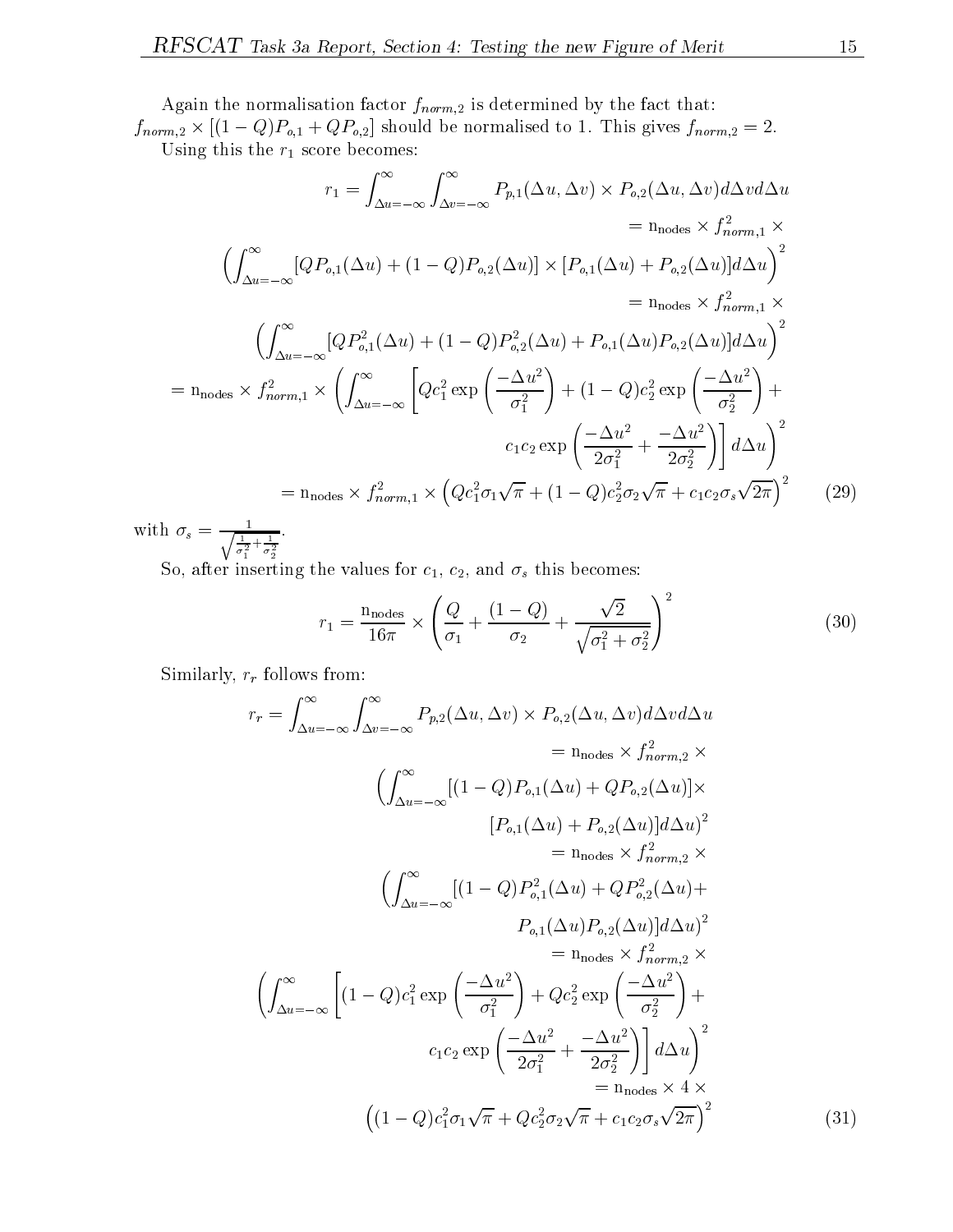So, after inserting the values for  $c_1, c_2$ , and  $\sigma_s$  this becomes:

$$
r_r = \frac{n_{\text{nodes}}}{16\pi} \times \left( \frac{(1 - Q)}{\sigma_1} + \frac{Q}{\sigma_2} + \frac{\sqrt{2}}{\sqrt{\sigma_1^2 + \sigma_2^2}} \right)^2 \tag{32}
$$

In an ideal case for  $n_{\text{sol}}=2$ ,  $Q=1$  which gives:  $r_1 = 0.629 \times \frac{25000 \text{ m}}{16 \pi}$  and  $r_r = 0.0468 \times \frac{25000 \text{ m}}{16 \pi}$ , so  $score_r = 0.139$ .

However, for the ERS case both ranks have (almost) equal probability (i.e.  $Q = 0.5$ ). From this it follows that  $r_1 = r_r$ . So equation 11 gives score, = 1.0.

Combining the scores for 2 solutions, the FoM becomes 0:8 - 0:759 + 0:2 - 1:0=0:807 for  $Q=0.5$ , or  $F \circ M = 0.635$  for  $Q=1$ .

#### 4.1.3 2 solutions, general case, exact calculation

A similar calculation for 2 solutions, in which the second solution is uncorrelated to the first and best solution can be done. This is not very realistic, since in most cases there will be at least a correlation in wind speed between the different solutions of a node, so it gives an upper limit of the FoM (i.e. an estimate for its worst possible value).

First we need the probability for the second solution, which in this case has just the same SD as the reference wind:

$$
P_2(u) = P_t(u) = c \exp\left(\frac{-u^2}{2\sigma_w^2}\right) \tag{33}
$$

From this we find:

$$
P_{o,2}(\Delta u_2) = \int_{u_t = -\infty}^{\infty} \int_{u_2 = -\infty}^{\infty} P_t(u_t) P_2(u_2) \delta(\Delta u_2 - u_t + u_2) du_2 du_t =
$$

$$
\int_{u_t = -\infty}^{\infty} P_t(u_t) P_2(u_t - \Delta u_2) du_t =
$$

$$
\int_{u_t = -\infty}^{\infty} c \exp\left(\frac{-u_t^2}{2\sigma_w^2}\right) \exp\left(\frac{-(u_t - \Delta u_2)^2}{2\sigma_w^2}\right) du_t =
$$

$$
c_2 \exp\left(\frac{-\Delta u_2}{2\sigma_2^2}\right) \tag{34}
$$

with  $\sigma_2^2 = 2\sigma_w^2$ .

This again can also be calculated using expectation values:

$$
\sigma_2^2 = \langle \Delta u_2^2 \rangle = \langle (u_t - u_2)^2 \rangle = \langle u_2^2 - 2u_t u_2 + u_t^2 \rangle = \langle u_2^2 \rangle + 0 + \langle u_t^2 \rangle = 2\sigma_w^2 \tag{35}
$$

This gives a SD of  $\sigma_2 = \sqrt{2}\sigma_w = 7.778$  m/s. Now, using eq. 26, the calculation for  $RMS_u$  becomes:

$$
RMS_u^2 = \frac{\sigma_2 \sigma_{a,1}^3 + \sigma_1 \sigma_{a,2}^3}{\sigma_2 \sigma_{a,1} + \sigma_1 \sigma_{a,2}} = \frac{9.281 + 4.793}{8.250 + 2.209} = 1.346
$$
 (36)

so  $RMS_u=1.160$  and score<sub>u</sub>= 0.773, and the FoM (again assuming Q=0.5 and thus score<sub>r</sub>=1.0) becomes 0:8 - 0:773 + 0:2 - 1:0=0:818. For Q=1 the r1 and rr scores are calculated using equations 30 and 32. This gives:  $r_1 = 0.714$  and  $r_r = 0.094$ , so score<sub>r</sub>=0.233 and FoM= 0.665.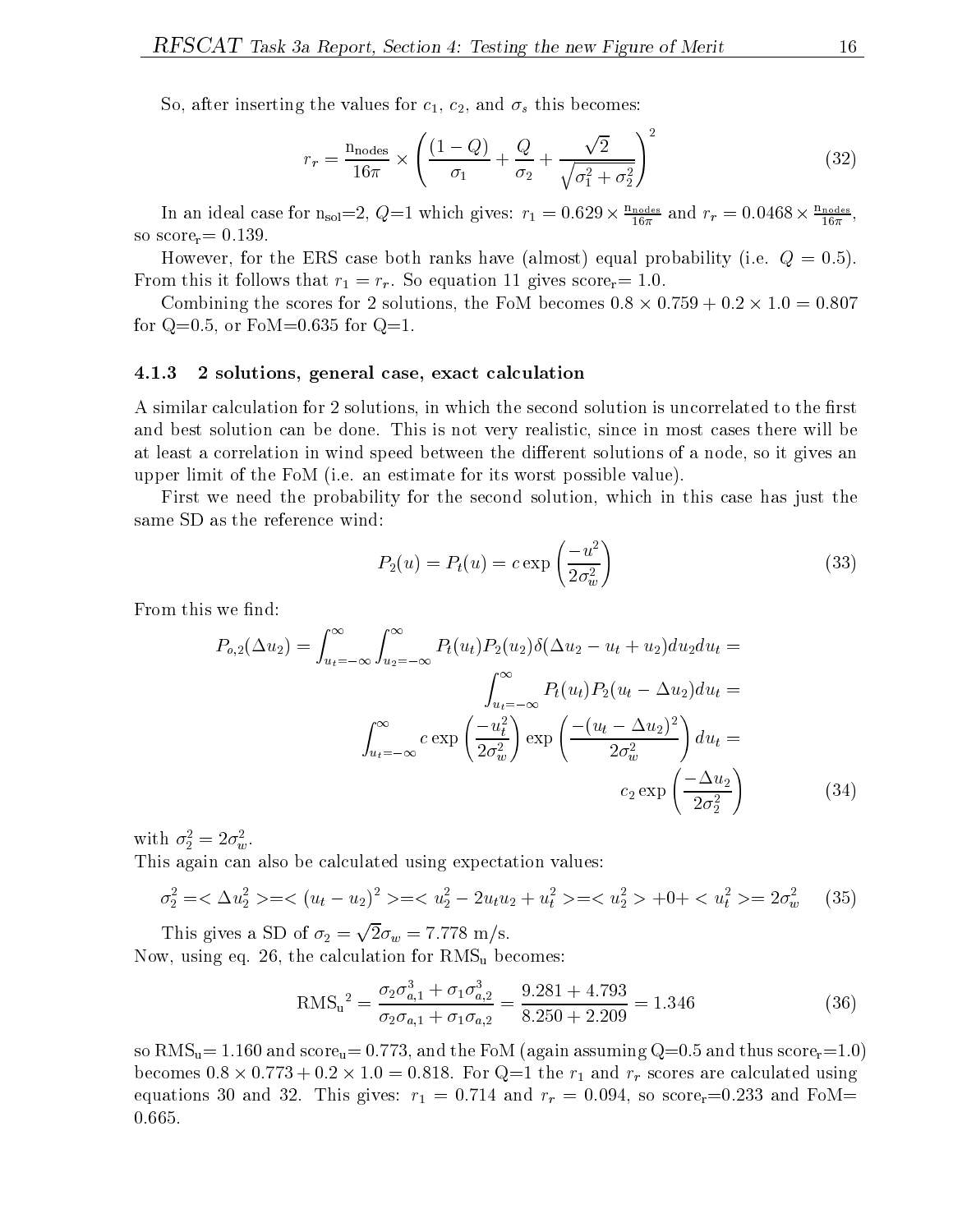#### 4.1.4 3 and more solutions, exact calculation

In case of three or more ambiguous solutions an exact calculation can also easily be done (for implementation 1). The ambiguous solutions are again assumed to be totally uncorrelated to each other, and to the first and best solution (i.e. taking again an estimate for its worst possible value).

In case of 3 solutions the only change is the ratio between the two constants  $c_1$  and  $c_2$ . The number of 1st rank solutions is now only one third of the total amount of solutions (assuming that all solutions except the first have an identical distribution). This gives: = 1 = 10 = 2 = 2  $\frac{\frac{3}{3}}{\sigma_1\sqrt{2\pi}}$  and  $c_2 = \frac{\frac{3}{3}}{\sigma_2\sqrt{2\pi}}$ .  $\frac{3}{\sigma_2\sqrt{2\pi}}$ .

More general, for nsol solutions, and assuming that all solutions except the rst rank have a distribution of  $P_{o,2}$ , :  $c_1 = \frac{1}{n_{sol}\sigma_1\sqrt{2\pi}}$  and  $c_2 = \frac{1}{n_{sol}\sigma_2\sqrt{2\pi}}$ .

Using this general result for can c1 and c2 equations 23 up to 24 can be rewritten.

Now  $P_a$  still has the same form as for 2 solutions (see eq. 23):

$$
P_a(\Delta u) = P_o(\Delta u) \times P_b(\Delta u) =
$$
  

$$
c_4 \exp\left(\frac{-\Delta u^2}{2}(\frac{1}{\sigma_1^2} + \frac{1}{\sigma_b^2})\right) + c_5 \exp\left(\frac{-\Delta u^2}{2}(\frac{1}{\sigma_2^2} + \frac{1}{\sigma_b^2})\right) =
$$
  

$$
c_4 \exp\left(\frac{-\Delta u^2}{2\sigma_{a,1}^2}\right) + c_5 \exp\left(\frac{-\Delta u^2}{2\sigma_{a,2}^2}\right)
$$
(37)

with  $\frac{1}{\sigma_{a,1}^2} = \frac{1}{\sigma_1^2} + \frac{1}{\sigma_b^2}$  and  $\frac{1}{\sigma_{a,2}^2} = \frac{1}{\sigma_2^2} + \frac{1}{\sigma_b^2}$ .

The constants c4 and c5 again follow from normalisation, and have the same ratio as  $c_1$  and  $c_2$ , but now the changed general expressions for  $c_1$  and  $c_2$  are used. So  $\frac{c_4}{c_5} = \frac{c_1}{c_2}$  $\frac{\sigma_2}{(n_{\rm sol}-1)\sigma_1}$  so  $c_5 = \frac{(n_{\rm sol}-1)\sigma_1}{\sigma_2}c_4$ . Integration of  $P_a$  gives:  $c_4\sigma_{a,1}\sqrt{2\pi} + c_5\sigma_{a,2}\sqrt{2\pi} \equiv 1$  so  $c_4\sigma_{a,1}$  +  $c_4 \frac{\cos(\frac{1}{2})^2 + \sigma_{a,2}}{\sigma_2} = \frac{1}{\sqrt{2\pi}}$  so equations 24 and 25 change into:

$$
c_4 = \frac{1}{\sqrt{2\pi}(\sigma_{a,1} + \frac{(n_{sol} - 1)\sigma_1}{\sigma_2}\sigma_{a,2})}
$$
(38)

and:

$$
c_5 = \frac{1}{\sqrt{2\pi}(\sigma_{a,2} + \frac{\sigma_2}{(n_{\text{sol}} - 1)\sigma_1}\sigma_{a,1})}
$$
(39)

Now the integration for  $RMS_u$  becomes:

$$
\text{RMS}_u^2 = \int_{\Delta u = -\infty}^{\infty} \Delta u^2 P_a(\Delta u) d\Delta u =
$$

$$
\int_{\Delta u = -\infty}^{\infty} \left\{ c_4 \Delta u^2 \exp\left(\frac{-\Delta u^2}{2\sigma_{a,1}^2}\right) + c_5 \Delta u^2 \exp\left(\frac{-\Delta u^2}{2\sigma_{a,2}^2}\right) \right\} d\Delta u =
$$

$$
c_4 \sigma_{a,1}^2 \sigma_{a,1} \sqrt{2\pi} + c_5 \sigma_{a,2}^2 \sigma_{a,2} \sqrt{2\pi} =
$$

$$
\frac{\sigma_2 \sigma_{a,1}^3 + \sigma_1 \sigma_{a,2}^3 (\mathbf{n}_{\text{sol}} - 1)}{\sigma_2 \sigma_{a,1} + \sigma_1 \sigma_{a,2} (\mathbf{n}_{\text{sol}} - 1)}
$$
(40)

With  $n_{sol}=3$  the  $RMS_u$  becomes:

$$
\text{RMS}_{\mathbf{u}}^{2} = \frac{\sigma_2 \sigma_{a,1}^3 + 2\sigma_1 \sigma_{a,2}^3}{\sigma_2 \sigma_{a,1} + 2\sigma_1 \sigma_{a,2}} = \frac{9.281 + 2 \times 4.793}{8.250 + 2 \times 2.209} = 1.489
$$
\n(41)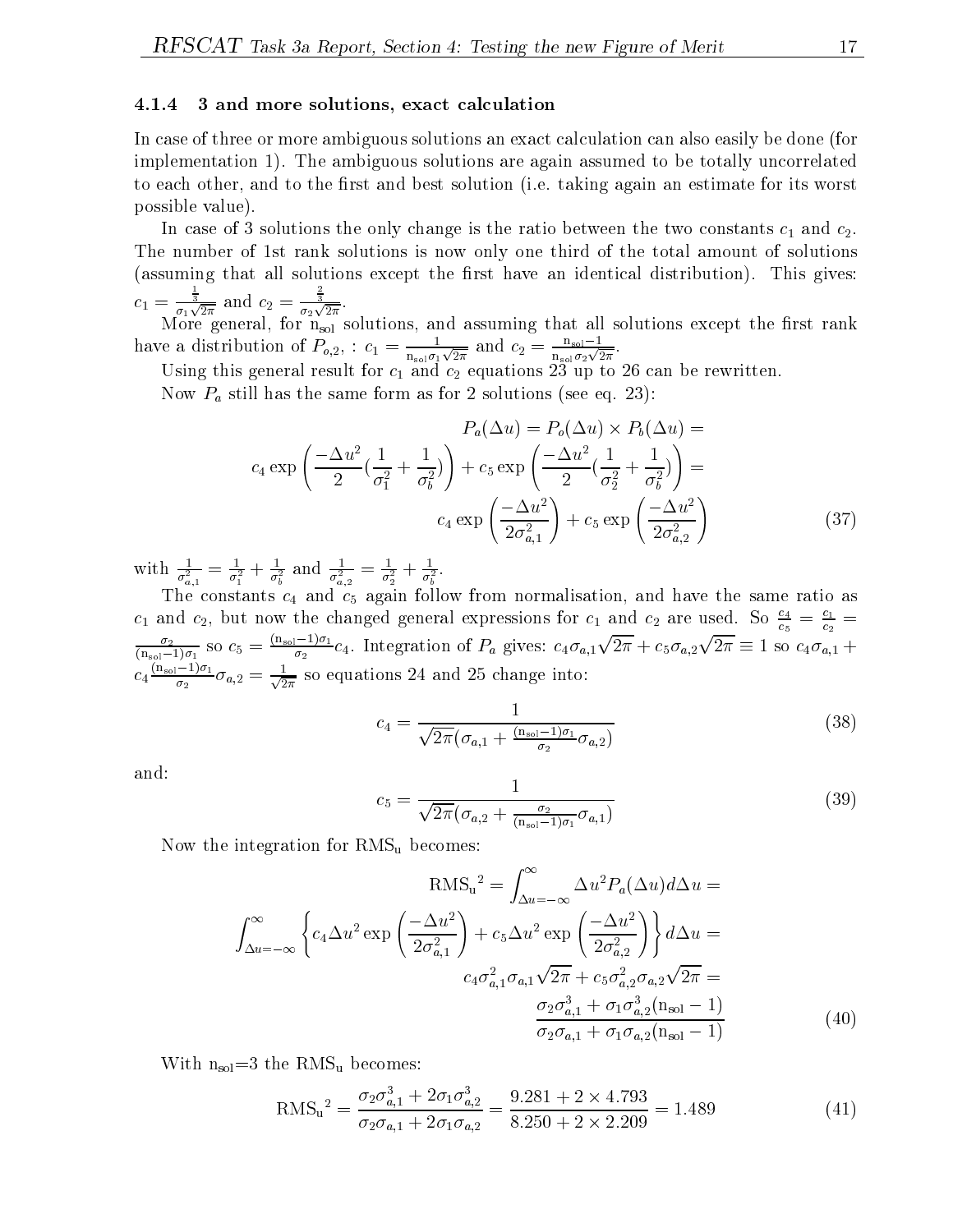So  $score_u = 0.814$ .

The ranking score for this case is calculated in a similar way as was done for the 2 solution case. Again eqs. 9 and 10 are used.

The 2-dimensional function  $P_{o,2}(\Delta u, \Delta v)$  is again probed with the frequency with which vectors occur for each combination of  $\Delta u$  and  $\Delta v$ . This probing frequency  $P_{p,1}$  for the 1st rank solution is identical to the frequency for the 2 solution case, and is given by:

$$
P_{p,1}(\Delta u, \Delta v) = \mathbf{n}_{\text{nodes}} \times f_{norm,1}^2 \times [QP_{o,1}(\Delta u) + (1 - Q)P_{o,2}(\Delta u)]
$$
  
 
$$
\times [QP_{o,1}(\Delta v) + (1 - Q)P_{o,2}(\Delta v)]
$$
 (42)

In which Q is the fraction of cases in which the 1st rank solution is right.

The normalisation factor  $\mathcal{I}_1$  is determined by the factor factor form;  $1$  is  $\mathcal{I}_1$  ,  $\mathcal{I}_2$  ,  $\mathcal{I}_3$  ,  $\mathcal{I}_4$  ,  $\mathcal{I}_5$  ,  $\mathcal{I}_6$  ,  $\mathcal{I}_7$  ,  $\mathcal{I}_8$  ,  $\mathcal{I}_7$  ,  $\mathcal{I}_8$  ,  $\mathcal{I}_9$  ,  $\mathcal{I$  $Q[P_{o,2}]$  should be normalised to 1. So  $f_{norm,1} \times [Q c_1 \sigma_1 \sqrt{2\pi} + (1 - Q) c_2 \sigma_2 \sqrt{2\pi}] = 1$ . After inserting the expressions for  $c_1$  and  $c_2$ , this gives  $f_{norm,1} = \frac{1}{Q + (1-Q)(n_{sol}-1)}$ .

The problem  $\Omega$  frequency  $P$ ;2;3;4 for the 2nd 4th rank solution is distributed by:  $\Omega$  is given by:

$$
P_{p,2,3,4}(\Delta u, \Delta v) = \mathbf{n}_{\text{nodes}} \times (\mathbf{n}_{\text{sol}} - 1) \times f_{norm,2}^2
$$
  
 
$$
\times [(1 - Q)P_{o,1}(\Delta u) + (\mathbf{n}_{\text{sol}} - 1 + Q - 1)P_{o,2}(\Delta u)]
$$
  
 
$$
\times [(1 - Q)P_{o,1}(\Delta v) + (\mathbf{n}_{\text{sol}} - 1 + Q - 1)P_{o,2}(\Delta v)]
$$
 (43)

Again the normalisation factor  $f_{norm,2}$  is determined by the fact that: fnorm;2 - [(1 Q)Po;1 + (nsol 1 + <sup>Q</sup> 1)Po;2] should be normalised to 1. I fils gives  $f_{norm,2} = \frac{q_{\text{sol}}}{(1-Q)+(n_{\text{sol}}-1+Q-1)(n_{\text{sol}}-1)}$ .

Using the rate r<sub>1</sub> score becomes:

$$
r_{1} = \int_{\Delta u=-\infty}^{\infty} \int_{\Delta v=-\infty}^{\infty} P_{p,1}(\Delta u, \Delta v) \times P_{o,2}(\Delta u, \Delta v) d\Delta v d\Delta u
$$
  
\n
$$
= n_{\text{nodes}} \times f_{norm,1}^{2} \times
$$
  
\n
$$
\left( \int_{\Delta u=-\infty}^{\infty} [QP_{o,1}(\Delta u) + (1-Q)P_{o,2}(\Delta u)] \times [P_{o,1}(\Delta u) + P_{o,2}(\Delta u)] d\Delta u \right)^{2}
$$
  
\n
$$
= n_{\text{nodes}} \times f_{norm,1}^{2} \times
$$
  
\n
$$
\left( \int_{\Delta u=-\infty}^{\infty} [QP_{o,1}^{2}(\Delta u) + (1-Q)P_{o,2}^{2}(\Delta u) + P_{o,1}(\Delta u)P_{o,2}(\Delta u)] d\Delta u \right)^{2}
$$
  
\n
$$
= n_{\text{nodes}} \times f_{norm,1}^{2} \times \left( \int_{\Delta u=-\infty}^{\infty} \left[ Qc_{1}^{2} \exp \left( \frac{-\Delta u^{2}}{\sigma_{1}^{2}} \right) + (1-Q)c_{2}^{2} \exp \left( \frac{-\Delta u^{2}}{\sigma_{2}^{2}} \right) + C_{1}c_{2} \exp \left( \frac{-\Delta u^{2}}{\sigma_{1}^{2}} \right) \right] d\Delta u \right)^{2}
$$
  
\n
$$
= n_{\text{nodes}} \times f_{norm,1}^{2} \times \left( Qc_{1}^{2} \sigma_{1} \sqrt{\pi} + (1-Q) c_{2}^{2} \sigma_{2} \sqrt{\pi} + c_{1}c_{2} \sigma_{s} \sqrt{2\pi} \right)^{2} \tag{44}
$$

with  $\sigma_s = \frac{1}{\sqrt{1-\frac{1}{\sqrt{1-\frac{1}{\sqrt{1-\frac{1}{\sqrt{1-\frac{1}{\sqrt{1-\frac{1}{\sqrt{1-\frac{1}{\sqrt{1-\frac{1}{\sqrt{1-\frac{1}{\sqrt{1-\frac{1}{\sqrt{1-\frac{1}{\sqrt{1-\frac{1}{\sqrt{1-\frac{1}{\sqrt{1-\frac{1}{\sqrt{1-\frac{1}{\sqrt{1-\frac{1}{\sqrt{1-\frac{1}{\sqrt{1-\frac{1}{\sqrt{1-\frac{1}{\sqrt{1-\frac{1}{\sqrt{1-\frac{1}{\sqrt{1-\frac{1}{\sqrt{1-\frac{1}{\sqrt{1-\frac{1$  $\frac{1}{\sigma_1^2} + \frac{1}{\sigma_2^2}$ 22 January 2014 - 2014 - 2014 - 2014 - 2014 - 2014 - 2014 - 2014 - 2014 - 2014 - 2014 - 2014

So, after inserting the values for  $c_1$ ,  $c_2$ , and  $\sigma_s$  this becomes:

$$
r_1 = \frac{n_{\text{nodes}}}{4\pi n_{\text{sol}}^2 [Q + (1 - Q)(n_{\text{sol}} - 1)]^2} \times \left(\frac{Q}{\sigma_1} + \frac{(1 - Q)(n_{\text{sol}} - 1)^2}{\sigma_2} + \frac{\sqrt{2}(n_{\text{sol}} - 1)}{\sqrt{\sigma_1^2 + \sigma_2^2}}\right)^2 \tag{45}
$$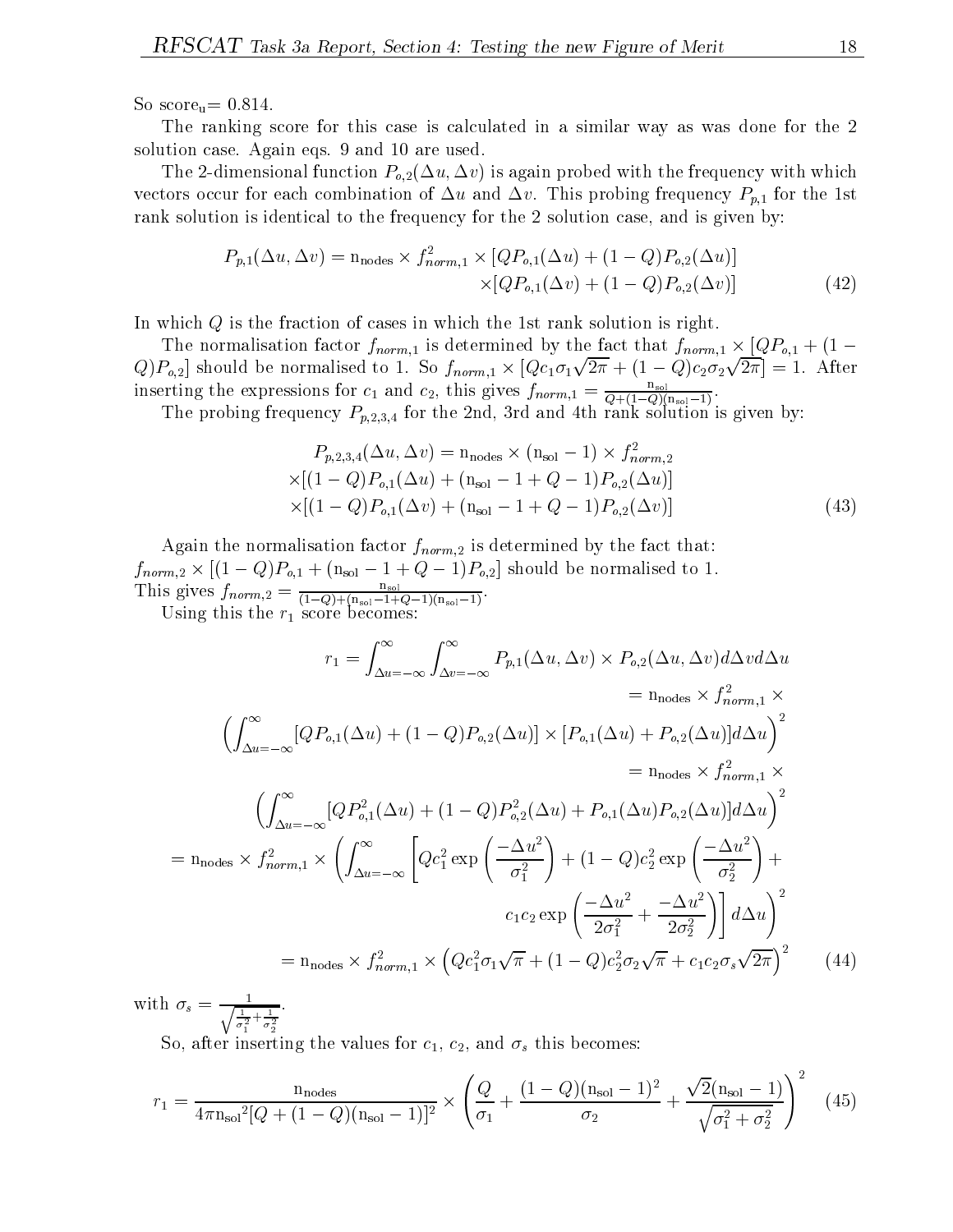Similarly,  $r_r$  follows from:

$$
r_r = \int_{\Delta u = -\infty}^{\infty} \int_{\Delta v = -\infty}^{\infty} P_{p,2,3,4}(\Delta u, \Delta v) \times P_{o,2}(\Delta u, \Delta v) d\Delta v d\Delta u
$$
  
\n
$$
= n_{\text{nodes}} \times (n_{\text{sol}} - 1) \times f_{norm,2}^2 \times
$$
  
\n
$$
\left( \int_{\Delta u = -\infty}^{\infty} [(1 - Q)P_{o,1}(\Delta u) + (n_{\text{sol}} - 1 + Q - 1)P_{o,2}(\Delta u)] \times [P_{o,1}(\Delta u) + P_{o,2}(\Delta u)] d\Delta u \right)^2
$$
  
\n
$$
= n_{\text{nodes}} \times (n_{\text{sol}} - 1) \times f_{norm,2}^2 \times
$$
  
\n
$$
\left( \int_{\Delta u = -\infty}^{\infty} [(1 - Q)P_{o,1}^2(\Delta u) + (n_{\text{sol}} - 1 + Q - 1)P_{o,2}^2(\Delta u) + (n_{\text{sol}} - 1)P_{o,1}(\Delta u)P_{o,2}(\Delta u)] d\Delta u \right)^2
$$
  
\n
$$
= n_{\text{nodes}} \times (n_{\text{sol}} - 1) \times f_{norm,2}^2 \times
$$
  
\n
$$
\left( \int_{\Delta u = -\infty}^{\infty} \left[ (1 - Q)c_1^2 \exp\left(\frac{-\Delta u^2}{\sigma_1^2}\right) + (n_{\text{sol}} - 1 + Q - 1)c_2^2 \exp\left(\frac{-\Delta u^2}{\sigma_2^2}\right) + (n_{\text{sol}} - 1)c_1c_2 \exp\left(\frac{-\Delta u^2}{2\sigma_1^2} + \frac{-\Delta u^2}{2\sigma_2^2}\right) \right] d\Delta u \right)^2
$$
  
\n
$$
= n_{\text{nodes}} \times (n_{\text{sol}} - 1) \times \frac{n_{\text{sol}}^2}{[(1 - Q) + (n_{\text{sol}} - 1 + Q - 1)(n_{\text{sol}} - 1)]^2} \times
$$
  
\n
$$
\left( (1 - Q)c_1^2 \sigma_1 \sqrt{\pi} + (n_{\text{sol}} - 1 + Q - 1)c_
$$

So, after inserting the values for  $c_1$ ,  $c_2$ , and  $\sigma_s$  this becomes:

$$
r_r = \frac{n_{\text{nodes}}(n_{\text{sol}} - 1)}{4\pi n_{\text{sol}}^2} \times \frac{1}{[(1 - Q) + (n_{\text{sol}} - 1 + Q - 1)(n_{\text{sol}} - 1)]^2} \times \left(\frac{(1 - Q)}{\sigma_1} + \frac{(n_{\text{sol}} - 1 + Q - 1)(n_{\text{sol}} - 1)^2}{\sigma_2} + \frac{(n_{\text{sol}} - 1)^2 \sqrt{2}}{\sqrt{\sigma_1^2 + \sigma_2^2}}\right)^2
$$
(47)

When equations 45 and 47 are used, with  $Q = 0.5$  and  $n_{sol} = 3$  this gives:

$$
r_1 = \frac{n_{\text{nodes}}}{4\pi \times 9 \times (\frac{3}{2})^2} \times \left(\frac{\frac{1}{2}}{\sigma_1} + \frac{\frac{1}{2} \times 2^2}{\sigma_2} + \frac{2\sqrt{2}}{\sqrt{\sigma_1^2 + \sigma_2^2}}\right)^2 \tag{48}
$$

and:

$$
r_r = \frac{n_{\text{nodes}} \times 2}{4\pi \times 9 \times (\frac{7}{2})^2} \times \left(\frac{\frac{1}{2}}{\sigma_1} + \frac{\frac{3}{2} \times 2^2}{\sigma_2} + \frac{2^2 \sqrt{2}}{\sqrt{\sigma_1^2 + \sigma_2^2}}\right)^2 \tag{49}
$$

Now we fill in the values for  $\sigma_1$  and  $\sigma_2$  and get score<sub>r</sub> = 1.150. For Q=1 this would be: score = 0.533 + 0.532. Compiled the scores for the 3 solution case, the FoM becomes 0:8 - 0:8 - 0:8 - 0:8 - 0: 0:2 - 1:2 - 1:00 = 0:00 Q; 0:01 - 1:00 = 0.758 for Q; = 1.158 for Q; = 1.158 for Q; = 1.158 for Q; = 1.158 for

And in case of 4 solutions, using eq. 40 with  $n_{sol}=4$ , the  $RMS_u$  becomes:

$$
\text{RMS}_{\mathbf{u}}^2 = \frac{\sigma_2 \sigma_{a,1}^3 + 3 \sigma_1 \sigma_{a,2}^3}{\sigma_2 \sigma_{a,1} + 3 \sigma_1 \sigma_{a,2}} = \frac{9.281 + 3 \times 4.793}{8.250 + 3 \times 2.209} = 1.590 \tag{50}
$$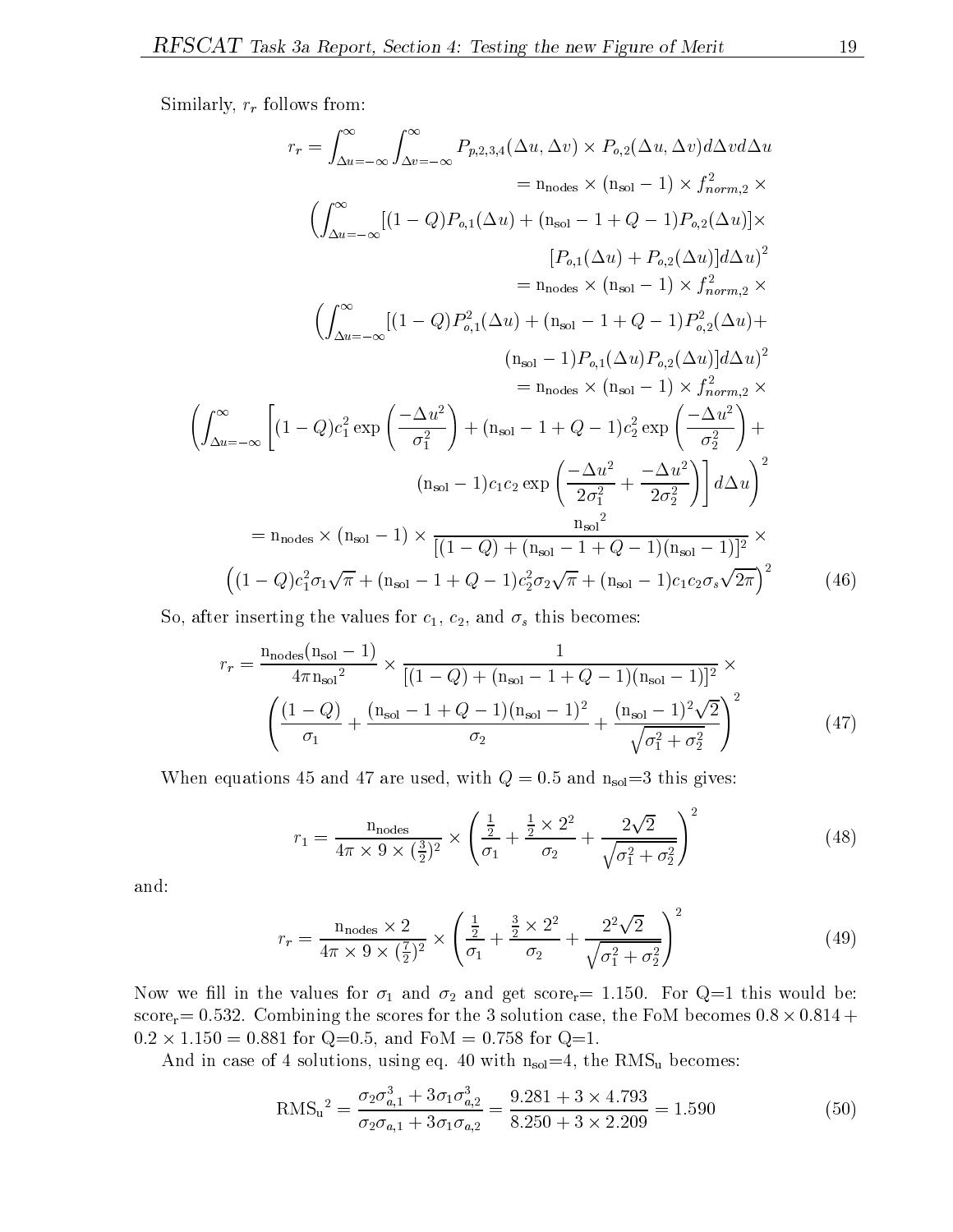So  $score_u = 0.841$ .

The ranking score again follows from eqs. 45 and 47, using  $n_{sol}=4$  and  $Q=0.5$ :

$$
r_1 = \frac{n_{\text{nodes}}}{4\pi \times 16 \times 2^2} \times \left(\frac{\frac{1}{2}}{\sigma_1} + \frac{\frac{1}{2} \times 3^2}{\sigma_2} + \frac{3\sqrt{2}}{\sqrt{\sigma_1^2 + \sigma_2^2}}\right)^2 \tag{51}
$$

and:

$$
r_r = \frac{n_{\text{nodes}} \times 3}{4\pi \times 16 \times 8^2} \times \left(\frac{\frac{1}{2}}{\sigma_1} + \frac{\frac{5}{2} \times 3^2}{\sigma_2} + \frac{3^2 \sqrt{2}}{\sqrt{\sigma_1^2 + \sigma_2^2}}\right)^2 \tag{52}
$$

From this we obtain score<sub>r</sub>= 1.353 for Q=0.5. Similarly we obtain score<sub>r</sub>= 0.796 for Q=1. Combining the scores for 4 solutions, the FoM becomes 0:8 - 0:841 + 0:2 - 1:353 = 0:943 for  $Q=0.5$ , and FoM = 0.832 for  $Q=1$ .

#### 4.1.5 Synthetic solutions

The implementation of the FoM calculation was tested by generating artificial wind vector solutions, and using them as input for the FoM routine. The results are summarised in table 1.

- First, for a case with 1 solution with a SD of  $1.5 \text{ m/s}$  around the true wind, 5001 wind vectors were generated. These have been used as input for the FoM calculation (which is given in Appendix 6). This yielded:  $score_u = 0.716$ ,  $score_v = 0.697$ , and  $score_r = 0.0$ , so FoM = 0.565. This is very close to the expected values of: score<sub>u</sub>= 0.707, score<sub>v</sub>= 0.707, score<sub>r</sub>= 0.0, and FoM = 0.566. To test how these numbers vary for different values of the SD of the wind solutions a scan was done for different SD values. The results are given in Fig. 1.
- Then, a second solution was added with 180 degree ambiguity, and both solutions were in 50 % of all cases swapped (Q=0.5). This yielded:  $score_u= 0.759$ ,  $score_v=$ 0.759, and score<sub>r</sub>= 1.002, so FoM = 0.808. This is very close to the expected values of:  $score<sub>u</sub> = 0.759$ ,  $score<sub>v</sub> = 0.759$ ,  $score<sub>r</sub> = 1.0$ , and  $FoM = 0.807$ . For  $Q=1$  the score<sub>r</sub>= 0.141, and FoM = 0.635. This again is very close to the expected values of: score,= 0.139, and FoM  $= 0.635$ . Also for this case, with 2 solutions and 180 degree ambiguity, a scan of the SD was done. In the calculations for this scan the swapping was switched of  $(Q=1)$ , because when in 50 % of all cases the 1st and 2nd solution are swapped  $(Q=0.5)$ , this always results in a score<sub>r</sub>=1 independant of SD, which is not very informative). The results are given in Fig. 2. The found values for  $score_u$  and scorev are very similar to the values found in case of <sup>1</sup> solution. (except for <sup>a</sup> SD below 1 m/s, which is not very important for the current application of the FoM). The values for score<sub>r</sub> increase more gradually with SD. This is not very important for the ERS case, since the equal probability of both solutions causes 50 % of the 1st rank solutions to point the wrong way. Therefore score, is very close to 1 in this case. For seawinds and RFscat this will be different.

Also a scan was done over the angle between the 1st and 2nd rank solution for the case with 2 solutions (again for  $Q=1$ ). The results are given in Fig. 3. The variation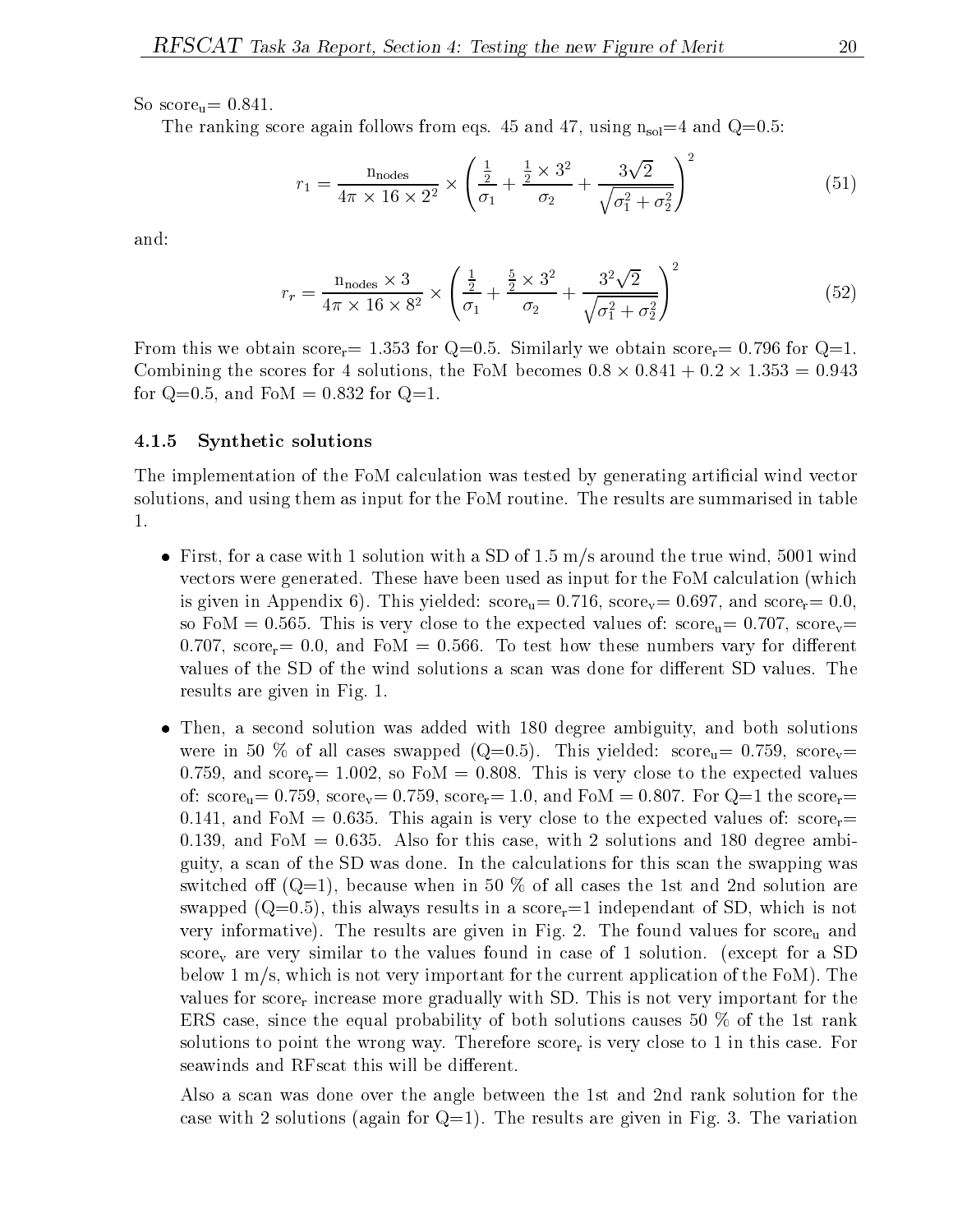|                                             |           |                    | rable 1. values for the Folvi for implementation 1. |           | FoM                 | FoM       |
|---------------------------------------------|-----------|--------------------|-----------------------------------------------------|-----------|---------------------|-----------|
| $n_{\rm sol}$                               | $score_u$ | $score_v$          | $score_r$                                           | $score_r$ |                     |           |
| Exact values                                |           |                    | $(Q = \frac{1}{2})$                                 | $(Q = 1)$ | $(Q = \frac{1}{2})$ | $(Q = 1)$ |
|                                             |           |                    |                                                     |           |                     |           |
| 1                                           | 0.707     | 0.707              | 0.0                                                 | 0.0       | 0.566               | 0.566     |
| $(180 \text{ deg.amb.})$<br>$\overline{2}$  | 0.759     | 0.759              | 1.0                                                 | 0.139     | 0.807               | 0.635     |
| (uncorrelated)<br>$\overline{2}$            | 0.773     | 0.773              | 1.0                                                 | 0.233     | 0.818               | 0.665     |
| (uncorrelated)<br>3                         | 0.814     | 0.814              | 1.150                                               | 0.532     | 0.881               | 0.758     |
| 4 (uncorrelated)                            | 0.841     | 0.841              | 1.353                                               | 0.796     | 0.943               | 0.832     |
| Values resulting from synthetic windvectors |           |                    |                                                     |           |                     |           |
| $\mathbf{1}$                                | 0.716     | 0.697              | 0.0                                                 | $0.0\,$   | 0.565               | 0.565     |
| $2(180 \text{ deg.amb.})$                   | 0.759     | 0.759              | 1.002                                               | 0.141     | 0.808               | 0.635     |
| (random angle)<br>2                         | 0.772     | 0.770              | 0.985                                               | 0.370     | 0.814               | 0.691     |
| (uncorrelated)<br>$\overline{2}$            | 0.773     | 0.778              | 0.981                                               | 0.226     | 0.816               | 0.665     |
|                                             | Q         | $=\frac{1}{2}$     |                                                     |           |                     |           |
| $(125 \text{ deg.amb.})$<br>3               | 0.805     | 0.799              | 1.003                                               |           | 0.842               |           |
| (random angle)<br>3                         | 0.805     | $0.804\,$          | 1.080                                               |           | 0.859               |           |
| (uncorrelated)<br>3                         | 0.809     | $0.816\,$          | 1.061                                               |           | $0.862\,$           |           |
| (random angle)                              | 0.826     | 0.822              | 1.159                                               |           | 0.891               |           |
| (uncorrelated)<br>4 (                       | 0.838     | 0.842              | $1.175\,$                                           |           | 0.907               |           |
|                                             | Q         | $=$ $\overline{1}$ |                                                     |           |                     |           |
| $3(125 \text{ deg.amb.})$                   | 0.807     | 0.798              |                                                     | 0.407     |                     | 0.723     |
| (random angle)<br>3                         | 0.810     | 0.801              |                                                     | $0.555\,$ |                     | 0.755     |
| (uncorrelated)<br>3                         | 0.815     | 0.817              |                                                     | 0.533     |                     | 0.759     |
| (random angle)                              | 0.827     | 0.823              |                                                     | 0.734     |                     | 0.807     |
| 4 (uncorrelated)                            | 0.836     | 0.848              |                                                     | 0.793     |                     | 0.832     |
| Real data                                   |           |                    |                                                     |           |                     |           |
| 2 (real ERS data)                           | 0.761     | 0.742              | 0.768                                               |           | 0.755               |           |
| var (real Seawinds data)                    | 0.725     | 0.701              | 0.416                                               |           | 0.653               |           |

Table 1: Values for the FoM for implementation  $1$ 

in the FoM curve is very small which is a consequence of the definition of the FoM. Not much variation is to be expected, except when the second solution is close enough to the first one, so that (due to the noise added to the solutions) the ranking changes. There is very little variation between angle=90 and angle=180, which is clearly not desired, since an ambiguity of 180 degrees is much preferred above an ambiguity of 90 degrees (for low and moderate wind speeds). The score, curve has a sharp increase between angles of 10 and 40 degrees. This is a desired property since it will give an extra penalty to solutions with angles close to the first rank solution.

• When this second solution is given a random angle compared to the first solution, and  $Q=0.5$ , this yields: score<sub>u</sub>= 0.772, score<sub>v</sub>= 0.770, and score<sub>r</sub>= 0.985, so FoM = 0.814. The score<sub>r</sub> changes to 0.370 for  $Q=1$ , and FoM to 0.691.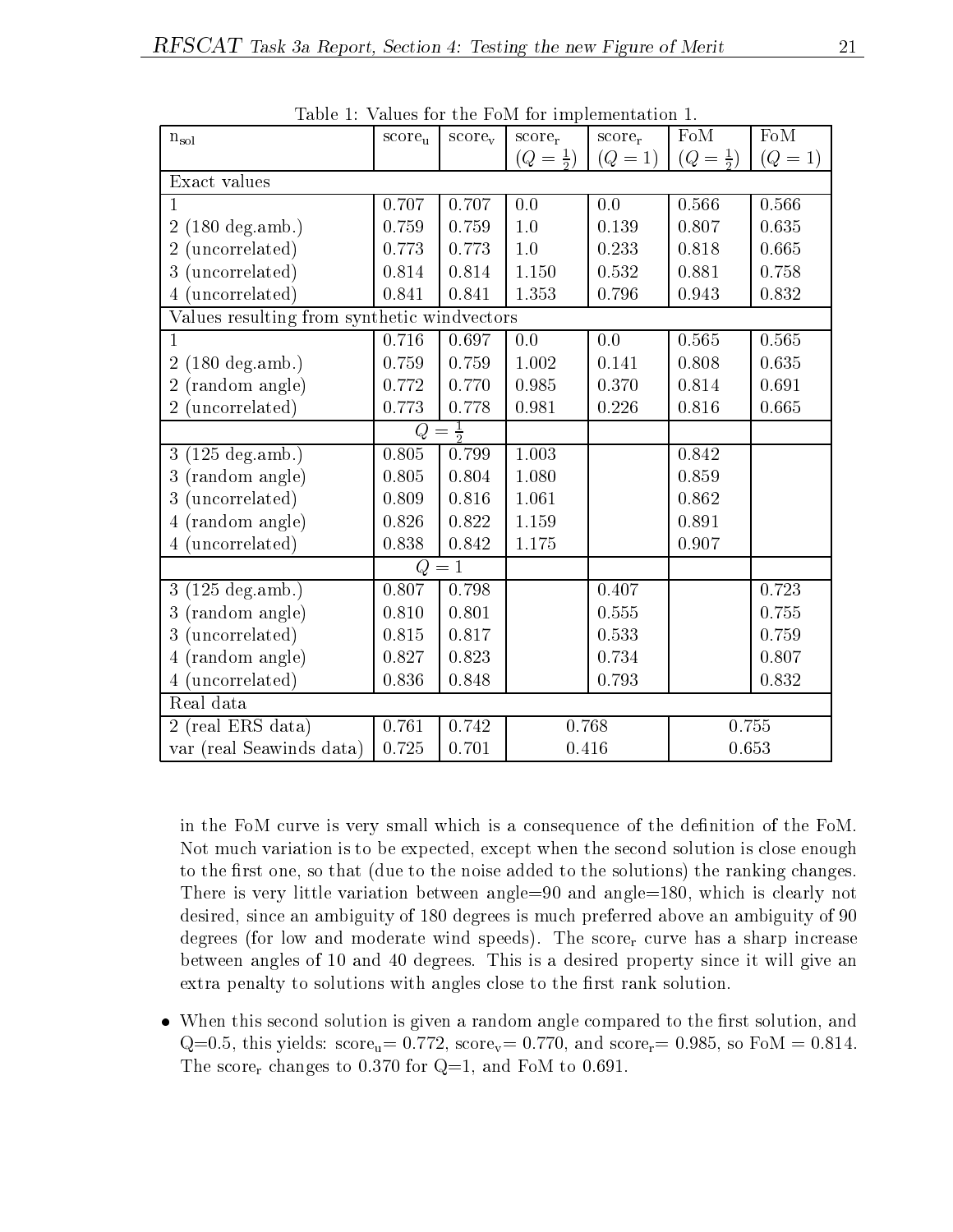

Figure 1: FoM results for different SD values for the synthetic wind solution (case with 1) solution). The left plot shows the scoreu and scorev. The right plot shows the FoM. The blue dotted line in both plots is the exact curve using equation 17. The green crossing lines indicate the result with SD=1.5 m/s.



Figure 2: FoM results for different SD values for the synthetic wind solution (case with 2 so $l$ utions with 100 degree amotydity) for implementation 1. The left plot shows the score<sub>u</sub> (red), score<sub>v</sub> (green) and score<sub>r</sub> (black). The right plot shows the FoM. The dotted lines in the left plot are the exact calculation of the scores using eqs 26, <sup>30</sup> and 32. The red dotted line in the right plot is the exact FoM calculation for Q=0.5, and the black dotted line is the exact  $\Gamma$  vin calculation for  $\omega=$ 1. The green crossing lines indicate the result with  $\omega\mu=$ 1.9 m/s and  $Q=0.9$ . The blue solid and dotted thes are the results for implementation 9, which will be  $Q=0.9$ discussed in section 4.3.5.

• When this second solution taken completely uncorrelated to the first solution, and  $Q=0.5$ , this yields: score<sub>u</sub>= 0.773, score<sub>v</sub>= 0.778, and score<sub>r</sub>= 0.981, so FoM = 0.816.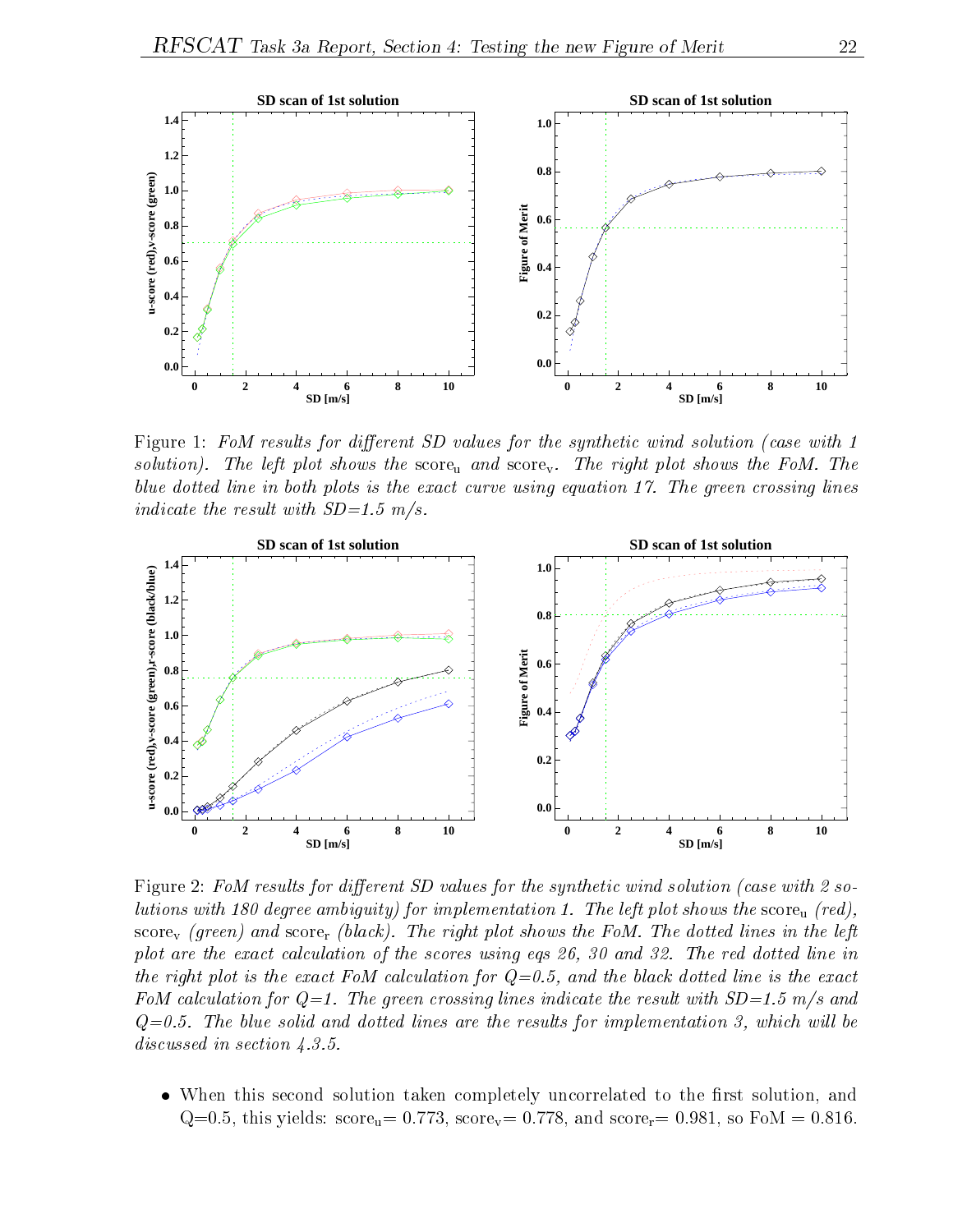

Figure 3: FoM results for different angles between the 1st and 2nd synthetic wind solution  $\alpha$  is a solution and  $\alpha$   $\alpha$  . The left plot shows the scoreu (red), scorev (green) and score<sub>r</sub> (black). The right plot shows the FoM. The blue solid and dotted lines are the results for implementation  $\sigma$ , which will be discussed in section 4.5.5.

This again is very close to the expected values of:  $score<sub>u</sub> = 0.773$ ,  $score<sub>v</sub> = 0.773$ , score<sub>r</sub> = 1.0, and FoM = 0.818. For  $Q=1$  score<sub>r</sub> = 0.226 and FoM = 0.665, which again matches the expected theoretical values of  $score_r = 0.233$  and  $FoM=0.665$  very well.

- For the case with 3 solutions, with an ambiguity of  $+/-125$  degrees between the 1st and both other solutions, and  $Q=0.5$ , the numbers are: score<sub>u</sub>= 0.805, score<sub>v</sub>= 0.799, and score<sub>r</sub>= 1.003, so FoM = 0.842. For Q=1 the scores are: score<sub>u</sub>= 0.807, score<sub>v</sub>= 0.798, and  $score_r = 0.407$ , so  $FoM = 0.723$ .
- For the case with 3 solutions (with random angle between the 1st rank solution and both other solutions), and Q=0.5, the numbers are:  $score_u= 0.805$ ,  $score_v= 0.804$ , and score<sub>r</sub>= 1.080, so FoM = 0.859. For Q=1 the scores are: score<sub>u</sub>= 0.810, score<sub>v</sub>= 0.801, and score<sub>r</sub> = 0.555, so FoM = 0.755.
- For the case with 3 solutions taken completely uncorrelated to each other, and  $Q=0.5$ , the numbers are:  $score_u= 0.809$ ,  $score_v= 0.816$ , and  $score_r= 1.061$ , so  $FoM = 0.862$ . The score<sub>u</sub> and score<sub>v</sub> are very close to the expected values of score<sub>u</sub>= 0.814, score<sub>v</sub>= 0.814. However the score<sub>r</sub> and the FoM deviates from the expected values of score<sub>r</sub>= 1.150, and FoM = 0.881. For Q=1 the scores are:  $score_u= 0.815$ ,  $score_v= 0.817$ , and score<sub>r</sub> = 0.533, so FoM = 0.759. Now all scores and the FoM are again very close to the expected theoretical values of:  $score_u = 0.814$ ,  $score_v = 0.814$ .  $score_r = 0.532$  and  $FoM = 0.758$ .
- For the case with 4 solutions (with random angle between the 1st rank solution and the other solutions), and  $Q=0.5$ , the numbers are:  $score_u= 0.826$ ,  $score_v= 0.822$ , and score<sub>r</sub>= 1.159, so FoM = 0.891. For Q=1 the scores are: score<sub>u</sub>= 0.827, score<sub>v</sub>= 0.823, and  $score_r = 0.734$ , so  $FoM = 0.807$ .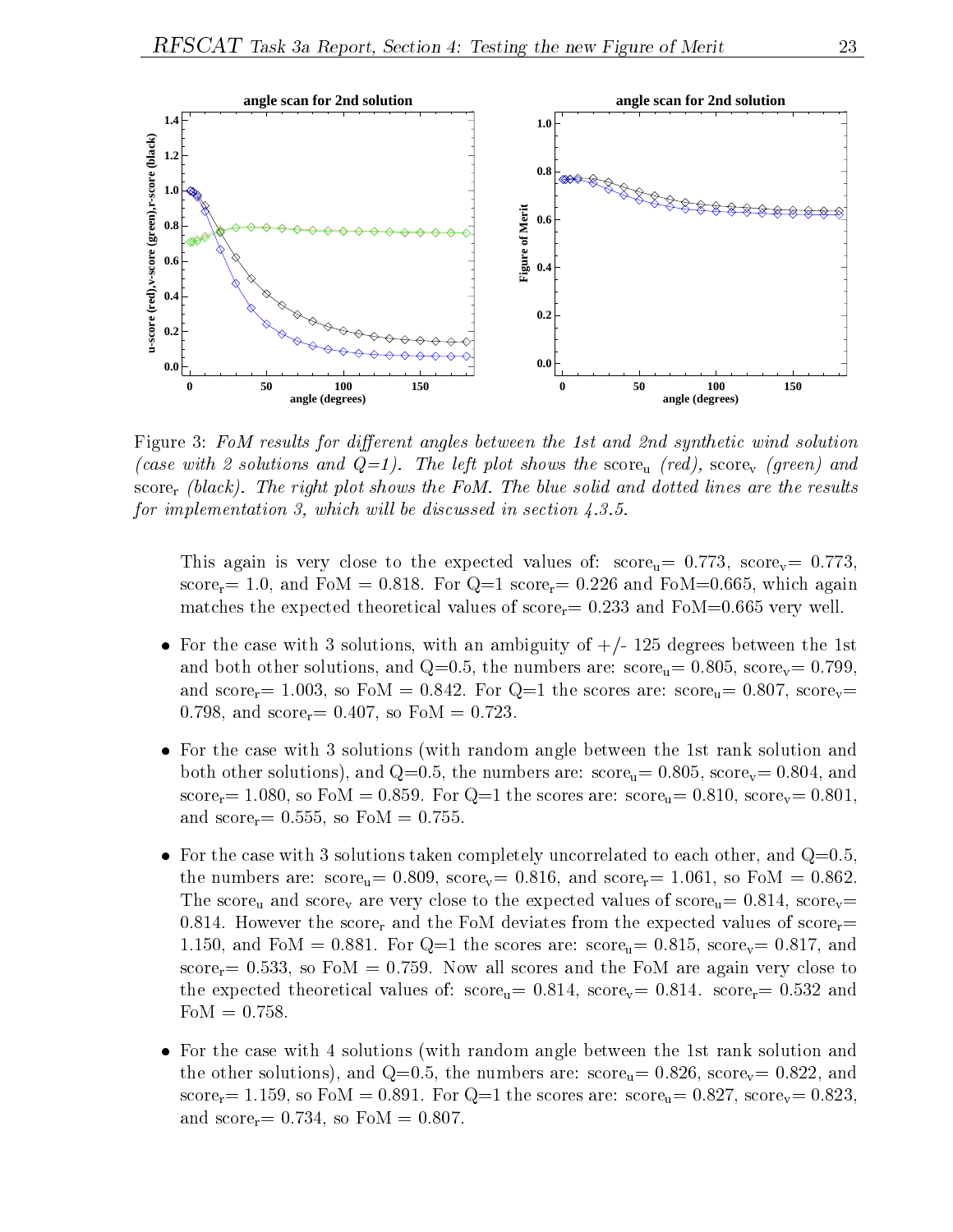For the case with 4 solutions taken completely uncorrelated to each other, and  $Q=0.5$ , the numbers are:  $score_u= 0.838$ ,  $score_v= 0.842$ , and  $score_r= 1.175$ , so  $FoM = 0.907$ . The score<sub>u</sub> and score<sub>v</sub> are very close to the expected values of score<sub>u</sub>= 0.841, score<sub>v</sub>= 0.841. However the score<sub>r</sub> and the FoM deviate significantly from the expected values of score<sub>r</sub>= 1.353, and FoM = 0.943. For Q=1 the scores are: score<sub>u</sub>= 0.836, score<sub>v</sub>= 0.848, and score<sub>r</sub>= 0.793, so FoM = 0.832. These scores again are very close to the expected values for  $Q=1$  of score<sub>u</sub>= 0.841, score<sub>v</sub>= 0.841, score<sub>r</sub>= 0.796 and FoM = 0.832.

#### 4.1.6 Comparison with ERS data

The FoM for the ERS geometry was also tested by applying it to real ERS data. To do this, data was taken from 6 to 17 February 1996. Only the data contained in the inner area of the Hirlam model was selected (to avoid the edge regions, which are known to have a poor background). The node-averaged mean results are:  $score_u = 0.761$ ,  $score_v = 0.742$ ,  $score_v =$ 0.768 and FoM = 0.755. The score<sub>u</sub> and score<sub>v</sub> are close to the expected theoretical value of score<sub>u</sub>= 0.759. The score<sub>r</sub> is clearly better than the expected value of 1.0. This can be explained by the fact that  $62\%$  of all first rank solutions also are the closest solution (and not 50 % as was assumed in the theoretical calculation). If this is entered into the synthetic solution ERS-case then a score<sub>r</sub>= 0.789 is found, which is again close to the found value.

#### 4.1.7 Comparison with Seawinds data

The FoM for the Seawinds geometry was also tested by applying it to real Seawinds data. To do this, global data was taken from 2 to 4 February 2002. As reference wind an ECMWF forecast was used. The node-averaged mean results are:  $score_u= 0.725$ ,  $score_v= 0.701$ , score<sub>r</sub> = 0.416 and FoM = 0.653. The score<sub>u</sub> and score<sub>v</sub> are significantly below the results from the synthetic calculation, for both 3- and 4 solutions. This can be explained by the fact that the used ECMWF background windfield is of better quality, then the assumed  $\sigma_b = 1.5$  m/s.

For example if a case with 3 uncorrelated solutions is considered, and reasonable values of  $\sigma_b = 0.92$  m/s and  $Q = 0.93$  are used, the resulting scores from the synthetic vector calculation are:  $score_u = 0.699$ ,  $score_v = 0.704$ ,  $score_r = 0.424$ , and a FoM = 0.646, which is already close to the observed values. This is very close to published values for the error in the ECMWF reference wind, of 0.90 m/s for the u-component and 0.95 m/s for the v-component [9].

The difference between score<sub>u</sub> and score<sub>v</sub> can probably be explained by the distortion of the wind component distribution by the tradewinds.

The Seawinds data consists mostly of a combination of nodes with 2, 3 and 4 solutions, so the combined numbers will be different. The idea remains the same, however, that by taking similar values of  $\sigma_b$  and Q the results can be explained.

#### 4.2 Implementation <sup>2</sup>

Giving different weights to the different solutions, based on the angle-sector associated with each solution, only makes a difference for 3 or 4 solutions. These weights also complicate the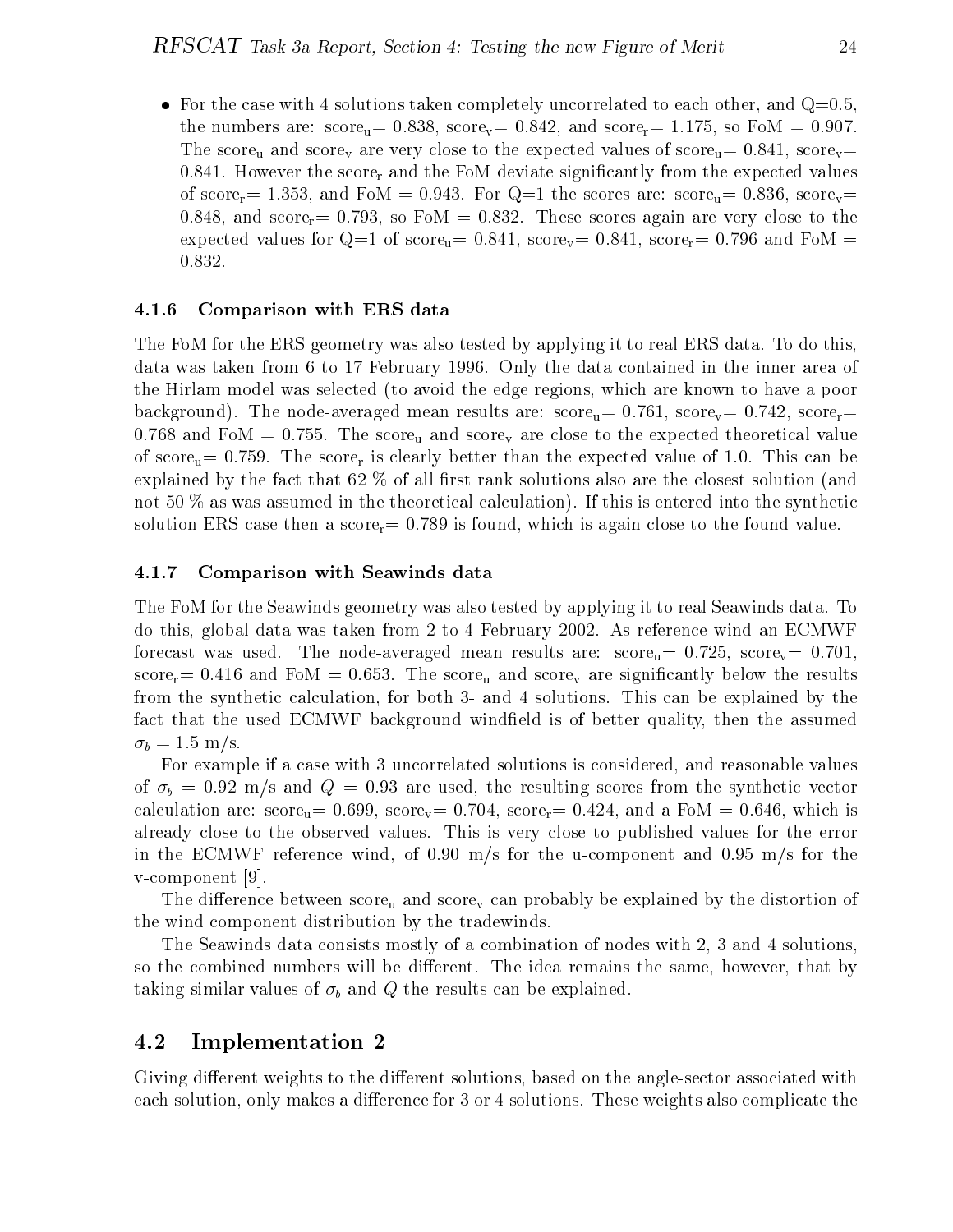| rapic $\omega$ . varues for the role for implementation $\omega$ . |             |           |                     |           |                     |            |  |
|--------------------------------------------------------------------|-------------|-----------|---------------------|-----------|---------------------|------------|--|
| $n_{\rm sol}$                                                      | $score_{u}$ | $score_v$ | $score_r$           | $score_r$ | FoM                 | FoM        |  |
|                                                                    |             |           | $(Q = \frac{1}{2})$ | $(Q = 1)$ | $(Q = \frac{1}{2})$ | $=1)$<br>Q |  |
|                                                                    | $Q =$       |           |                     |           |                     |            |  |
| $3(125 \text{ deg.amb.})$                                          | 0.802       | 0.798     | 1.000               |           | 0.840               |            |  |
| 3 (random angle)                                                   | 0.810       | 0.805     | 1.080               |           | 0.862               |            |  |
| (uncorrelated)<br>3                                                | 0.810       | 0.814     | 1.063               |           | 0.862               |            |  |
| (random angle)<br>4                                                | 0.802       | 0.795     | 1.128               |           | 0.865               |            |  |
| (uncorrelated)<br>4                                                | 0.839       | 0.840     | 1.182               |           | 0.908               |            |  |
|                                                                    | $Q=1$       |           |                     |           |                     |            |  |
| $3(125 \text{ deg.amb.})$                                          | 0.804       | 0.792     |                     | 0.369     |                     | 0.712      |  |
| (random angle)<br>3 <sup>1</sup>                                   | 0.808       | 0.810     |                     | 0.554     |                     | 0.758      |  |
| (uncorrelated)<br>3 <sub>1</sub>                                   | 0.816       | 0.819     |                     | 0.537     |                     | 0.761      |  |
| (random angle)<br>4                                                | 0.803       | 0.798     |                     | 0.661     |                     | 0.773      |  |
| (uncorrelated)                                                     | 0.835       | 0.847     |                     | 0.809     |                     | 0.835      |  |
| Real data                                                          |             |           |                     |           |                     |            |  |
| var (real Seawinds data)                                           | 0.728       | 0.703     | 0.422               |           | 0.657               |            |  |

Table 2: Values for the FoM for implementation  $2$ 

exact calculation of the FoM so this has not been attempted for this implementation. The check with synthetic solutions has been done, as is described below, and also a comparison with real Seawinds data is performed.

#### 4.2.1 Synthetic solutions

Also this second implementation of the FoM calculation was tested by generating artificial wind vector solutions, and using them as input for the FoM routine. 5001 windvectors were generated in each example. The results are summarised in table 2.

- First a case with 3 solutions is simulated. The first solution has a SD of 1.5 m/s around the true wind. Then the second and third solution are constructed by adding and subtracting 125 degrees to the first solution. (from the real Seawinds data, it was found that for the cases with 3 solutions, the average angle difference between the first, and the second or third solution, is 125 degrees). It was not attempted to simulate the ranking of the solutions  $(Q=1$  was taken). This should not influence the results very much, since the closest solution for real Seawinds data is equal to the first rank solution in 90-95 % of all cases (except for the outer and nadir nodes). When these synthetic solutions are used as input for the FoM calculation this yields:  $score_u=$ 0.804, score<sub>v</sub>= 0.792, and score<sub>r</sub>= 0.369, so FoM = 0.712. These results are close to the synthetic results for implementation 1, except for score, which is somewhat lower.
- For the case with 3 solutions (with random angle between the 1st rank solution and both other solutions) and  $Q=1$  the numbers are:  $score_u= 0.808$ ,  $score_v= 0.810$ , and  $score_r = 0.554$ , so  $F \circ M = 0.758$ . These results are all very close to the synthetic results for implementation 1.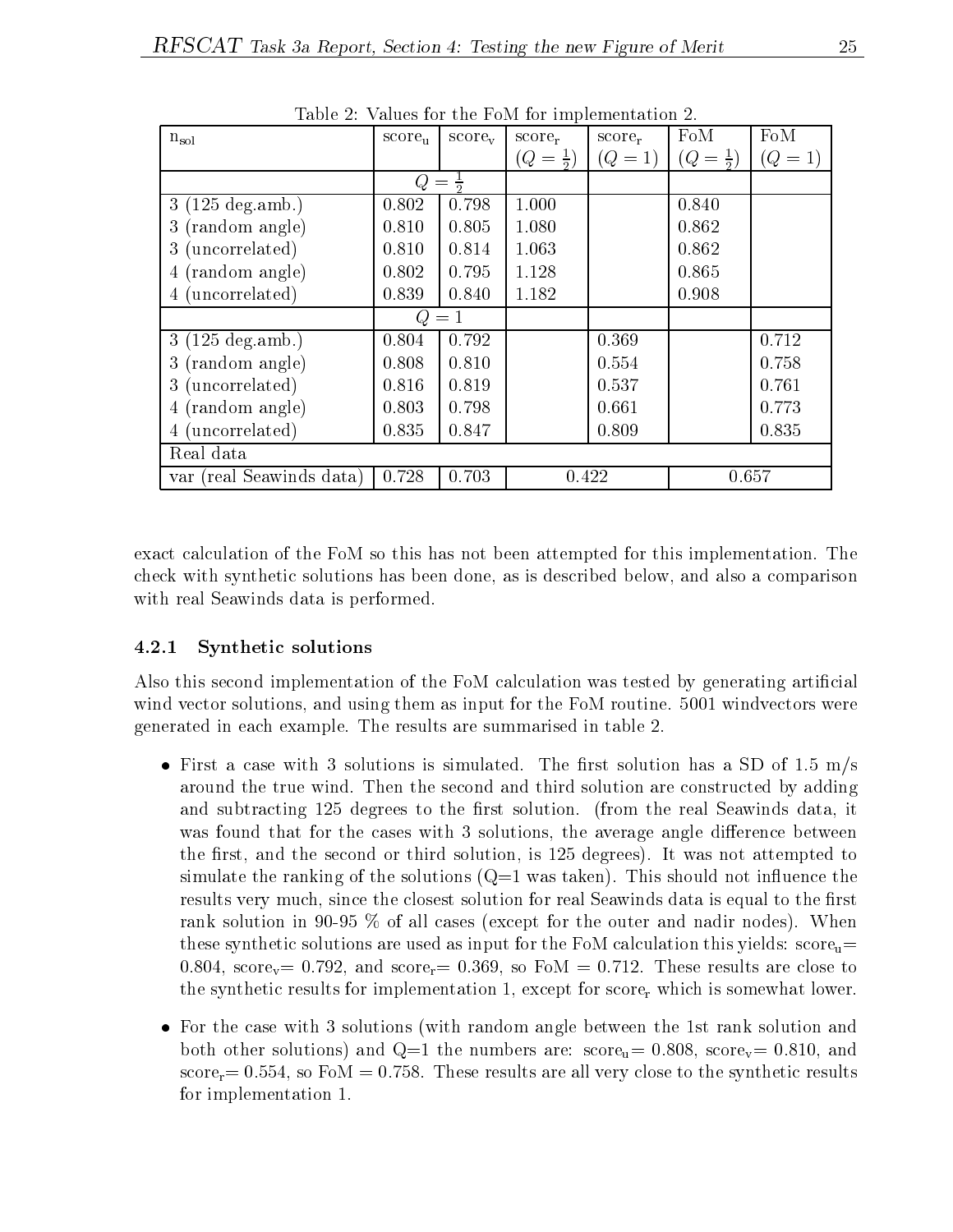

Figure 4: FoM results for different SD values for the synthetic wind solution (case with 3 solutions with <sup>125</sup> degrees between the rst rank and the other solutions, and Q=1). The left plot shows the scoreu (red), scorev (green) and scorer (black) for implementation 1. The blue lines are the curves  $f$  in correl  $f$  in and  $\mu$  increases  $\alpha$  , 3 and 4. The form black dotted dotted lines in the left plot are the exact calculations of the scores (for FoM implementation 1) for the case of <sup>3</sup> uncorrelated solutions and Q=1, using eq. 41, <sup>48</sup> and 49. The fact that  $\sigma$  and for 3 uncorrelated solutions an exact curve was actermined is the reason why the exact  $\sigma$  $\text{score}_r$  curve is above the synthetic curve (with 125 degree angles between the first rank and  $\sigma$  solutions). The symmetre results for score $_{\rm ll}$  and score<sub>v</sub> for implementations  $z,$  3 and 4 coincide almost precisely with the results for implementation 1, so they have not been drawn.The function  $\sigma$  shows the FoM for implementation in the solid their and implementation  $z$ (black dotted the green crossing different crossing lines indicated the result with  $\omega=1.5$  m/s  $\omega=1.5$ The blue lines give the results for score<sub>r</sub> for implementation  $\sigma$  and  $\mu$  and will be further discussed in section 4.3 and 4.4. Note that for an and 4.4. And 2, 120 degrees the score scores the scores 1 and and the scores <sup>3</sup> and <sup>4</sup> should be identical by denition.

- For the case with 3 solutions taken completely uncorrelated to each other, and  $Q=1$ , the numbers are:  $score<sub>u</sub> = 0.816$ ,  $score<sub>v</sub> = 0.819$ , and  $score<sub>r</sub> = 0.537$ , so FoM = 0.761. Also these results are all very close to the synthetic results for implementation 1.
- For the case of 3 solutions, a scan of the SD was done. In the calculations for this scan the swapping was switched of  $(Q=1)$  and an angle between the first rank and both other solutions of 125 degrees was taken The results are given in Fig. 4. The found values for score<sub>u</sub> and score<sub>v</sub> are very similar to the theoretical values for uncorrelated solutions. The found values for score<sub>r</sub> differ clearly from the theoretical result. This is caused by the fact that the synthetic result uses an angle difference of 125 degrees, which is in the angle region where  $score<sub>r</sub>$  is very low (compare with Fig. 3). For uncorrelated windsolutions also many cases with small angle differences will occur (for which score<sub>r</sub> is much larger), so this explains the higher theoretical curve for uncorrelated solutions.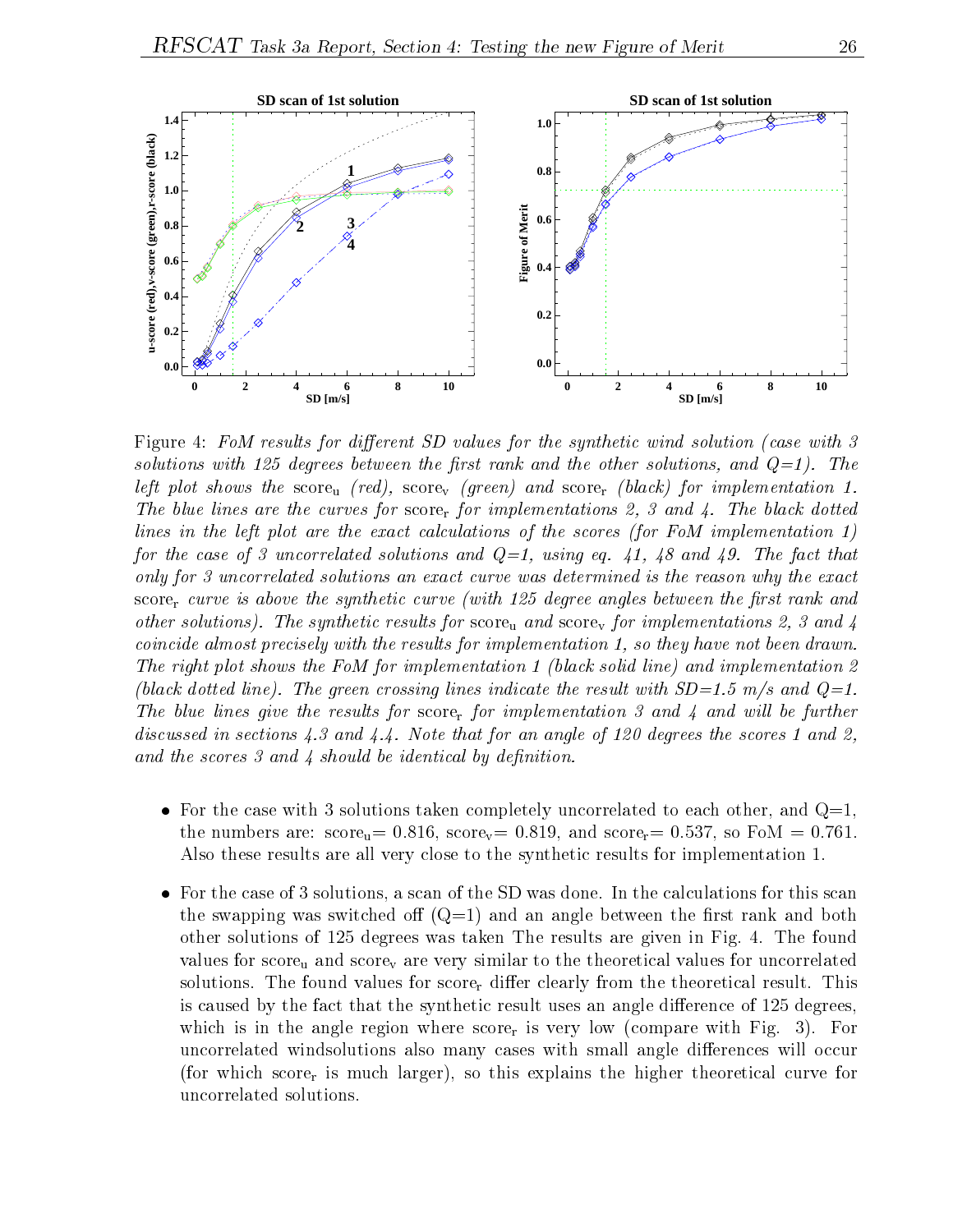

Figure 5: FoM results for different angles between the 1st rank solution and the other 2 strutions (cast with 9 synthetic within strutions). The 4 imprecitations are indicated by the indicated by the numbers 1-4. The green and red lines are the curves for scoreu and scorev . The black and blue lines are the curves for scorer. Note that for an angle of 120 degrees al l 3 solutions wil l have identical weights, so the curves for implementation <sup>1</sup> and <sup>2</sup> should cross each other at that the property that the curve should the curves of interesting  $\alpha$  and  $\alpha$  and  $\alpha$  and  $\alpha$  and  $\alpha$  and  $\alpha$ happen here pointed us to another bug in the implementation of the FoM implementation.  $H$ owever, the effect of this bug is very small fole section 4.2.9).

- Then for this 3 solution case, the angle between the 1st rank and the other 2 solutions was scanned. The results are given in Fig. 5. The found values for  $score_u$  and  $score<sub>v</sub>$  vary more than in the 2 solution case, but still not very much. The largest effect comes from the score<sub>r</sub>, despite of its small weight of only 0.2.
- For the case with 4 solutions (with random angle between the 1st rank solution and the other solutions) and Q=1 the numbers are:  $score_u= 0.803$ ,  $score_v= 0.798$ , and score<sub>r</sub>= 0.661, so FoM = 0.773.
- For the case with 4 solutions taken completely uncorrelated to each other, and  $Q=1$ , the numbers are:  $score_u= 0.835$ ,  $score_v= 0.847$ , and  $score_r= 0.809$ , so  $FoM = 0.835$ .
- Finally a case with 4 solutions was simulated. The angle between the 1st rank and the 2nd and 3rd solution was scanned. The angle between the 1st rank and the 4th solution was taken to be 180 degrees, and  $Q=1$  was taken. The results are given in Fig. 6. The results are very similar compared to the 3 solution case. For an angle of 125 degrees the values are:  $score_u = 0.804$ ,  $score_v = 0.790$ , and  $score_r = 0.530$ , so FoM  $= 0.744$ . This is very close the the values for 3 solutions, except for score,

#### 4.2.2 Comparison with Seawinds data

The FoM for the Seawinds geometry was also tested by applying it to real Seawinds data. For this the same data is used as was described in section 4.1.7. The node-averaged mean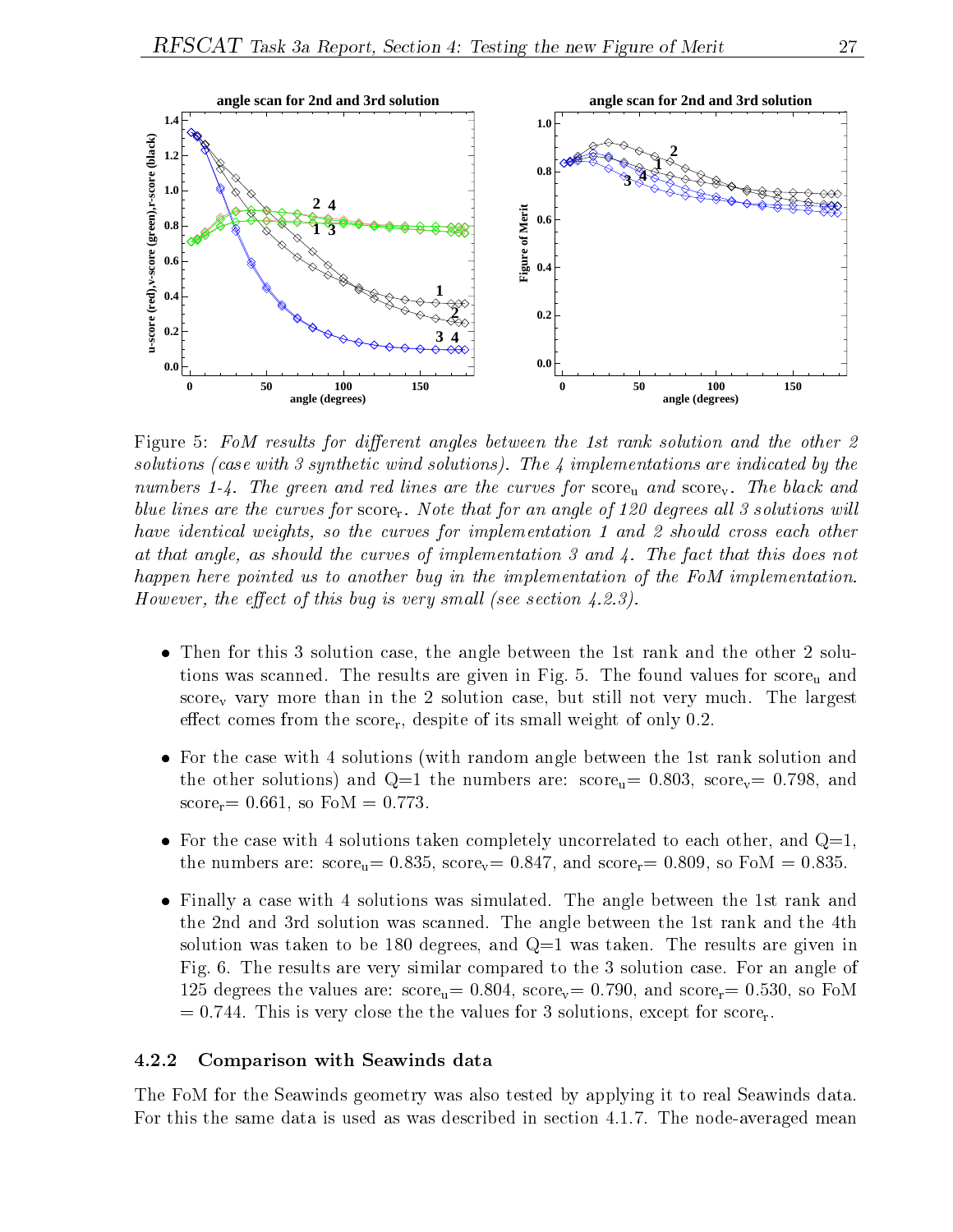

Figure 6: FoM results for different angles between the 1st rank solution and the 2nd and 3rd solution. I case with 4 synthetic winds conduction is the ambiguity of the 4th solution in the 4th solution is to <sup>180</sup> degrees.

Note that in this case the scorer curves do cross at 90 degrees, as expected.

results are:  $score_{u} = 0.728$ ,  $score_{v} = 0.703$ ,  $score_{r} = 0.422$ , FoM = 0.657.

These scores are very close to the ones found for implementation 1. From figures 4, 5 and 6 it can be seen that the score<sub>u</sub> and score<sub>v</sub> are very similar for implementation 1 and 2.

However, the curve for score<sub>r</sub> differs clearly in figure 5. For angle differences between 20 and 110 degrees implementation 2 gives a larger penalty. For angle differences between 110 and 180 degrees implementation 1 gives a larger penalty. An ideal score would give a large penalty around 0 degrees, and this behaveour is present in both implementations.

#### 4.2.3 Another small bug

The 3 solution case for angles between the 3 solutions of 120 degrees should give equal weights for the 3 solutions for FoM implementations 2 and 4. Therefore the FoM result should be identical to the FoM result of implementation 1 or 3. The fact that this is not the case in the results shown in Fig. 5 pointed us to yet another bug in the FoM code.

The main problem was that the routine that calculates the weights assumed that the solutions were sorted in counter-clock-wise direction, which was not always the case.

The code in Appendix A has been corrected for this bug, and the correction can be switched on by setting the switch "apply correction to weights  $=$  true". All synthetic results have been recalculated with this bug fix, which showed that the differences are very small.

- For 1 and 2 solutions there are no differences.
- For 3 solutions the only noticable change is that the score, curve for implementation 2 in Fig. 5 shifts a little up, causing the curves for implementations 1 and 2 to intersect now correctly at an angle of 120 degrees. A second effect is that the score, curves become somewhat noisier, which indicates that the buggy version of the FoM caused some extra smoothing.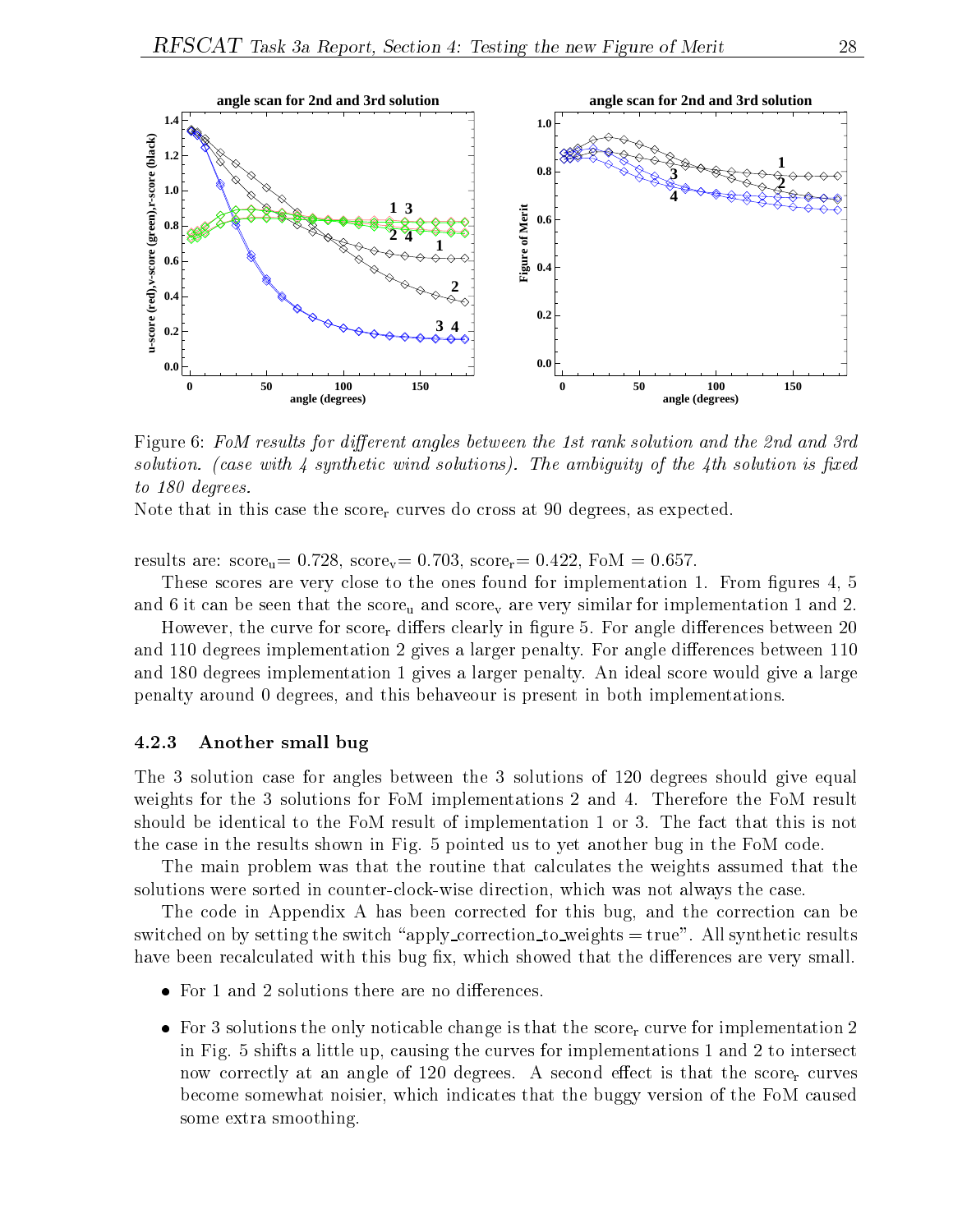• For 4 solutions no shift in score<sub>r</sub> is visible anymore and the only effect is the increased noisiness of the scorer curves in Fig. 5.

The differences in the SD scan shown in Fig. 4 are small and are within the variation caused by the statistical noise on the curves.

#### 4.3 Implementation <sup>3</sup>

#### 4.3.1 1 solution

For the 1 solution case, the score, is always zero, so there is no difference with implementation 1.

#### 4.3.2 2 solutions, 180 degrees apart, exact calculation

The new ranking score for this case is calculated by replacing  $P_o$  by  $P_a$  in eqs. 9 and 10. So:

$$
P_{a,2}(\Delta u, \Delta v) = P_a(\Delta u) P_a(\Delta v) = P_o(\Delta u) \times P_b(\Delta u) \times P_o(\Delta v) \times P_b(\Delta v)
$$
(53)

The probing functions  $P_{p,1}$  and  $P_{p,2,3,4}$  remain the same.

Using this the  $r_1$  score becomes:

$$
r_1 = \int_{\Delta u = -\infty}^{\infty} \int_{\Delta v = -\infty}^{\infty} P_{p,1}(\Delta u, \Delta v) \times P_{a,2}(\Delta u, \Delta v) d\Delta v d\Delta u
$$
  
\n
$$
= n_{\text{nodes}} \times f_{norm,1}^2 \times
$$
  
\n
$$
\left( \int_{\Delta u = -\infty}^{\infty} [QP_{o,1}(\Delta u) + (1 - Q)P_{o,2}(\Delta u)] \times [P_{o,1}(\Delta u) + P_{o,2}(\Delta u)] \times P_b(\Delta u) d\Delta u \right)^2
$$
  
\n
$$
= n_{\text{nodes}} \times f_{norm,1}^2 \times
$$
  
\n
$$
\left( \int_{\Delta u = -\infty}^{\infty} [QP_{o,1}^2(\Delta u) + (1 - Q)P_{o,2}^2(\Delta u) + P_{o,1}(\Delta u)P_{o,2}(\Delta u)] \times P_b(\Delta u) d\Delta u \right)^2
$$
  
\n
$$
= n_{\text{nodes}} \times f_{norm,1}^2 \times \left( \int_{\Delta u = -\infty}^{\infty} \left[ Qc_1^2 \exp\left(\frac{-\Delta u^2}{\sigma_1^2} + \frac{-\Delta u^2}{2\sigma_0^2}\right) + (1 - Q)c_2^2 \exp\left(\frac{-\Delta u^2}{\sigma_2^2} + \frac{-\Delta u^2}{2\sigma_0^2}\right) + (1 - Q)c_2^2 \exp\left(\frac{-\Delta u^2}{2\sigma_1^2} + \frac{-\Delta u^2}{2\sigma_2^2} + \frac{-\Delta u^2}{2\sigma_0^2}\right) \right] d\Delta u \right)^2
$$
  
\n
$$
= n_{\text{nodes}} \times f_{norm,1}^2 \times \left( Qc_1^2 \sigma_{1,b} \sqrt{\pi} + (1 - Q)c_2^2 \sigma_{2,b} \sqrt{\pi} + c_1 c_2 \sigma_{1,2,b} \sqrt{2\pi} \right)^2 \quad (54)
$$

with  $\sigma_{1,b} = \frac{1}{\sqrt{1-\frac{1}{2}}}$  and  $\sigma_i$  $\frac{1}{\sigma_1^2} + \frac{1}{2\sigma_b^2}$ . and  $\sigma_{2,b} = \frac{1}{\sqrt{1-\frac{1}{a}}}\$ . and  $\sigma_1$  $\frac{\sigma_2^2}{2^2} + \frac{1}{2\sigma_b^2}$ . and  $\sigma_{1,2,b} = \frac{1}{\sqrt{1-\frac{1}{2}}}$ .  $\frac{1}{\sigma_1^2} + \frac{1}{\sigma_2^2} + \frac{1}{\sigma_b^2}$  $S$  , and insert inserting the values for c1, c2 and fn  $I$  this becomes for constant in  $S$ 

$$
r_1 = \frac{n_{\text{nodes}}}{4\pi n_{\text{sol}}^2 [Q + (1 - Q)(n_{\text{sol}} - 1)]^2} \times \left(\frac{Q\sigma_{1,b}}{\sigma_1^2} + \frac{(1 - Q)(n_{\text{sol}} - 1)^2 \sigma_{2,b}}{\sigma_2^2} + \frac{\sqrt{2}(n_{\text{sol}} - 1)\sigma_{1,2,b}}{\sigma_1 \sigma_2}\right)^2 \tag{55}
$$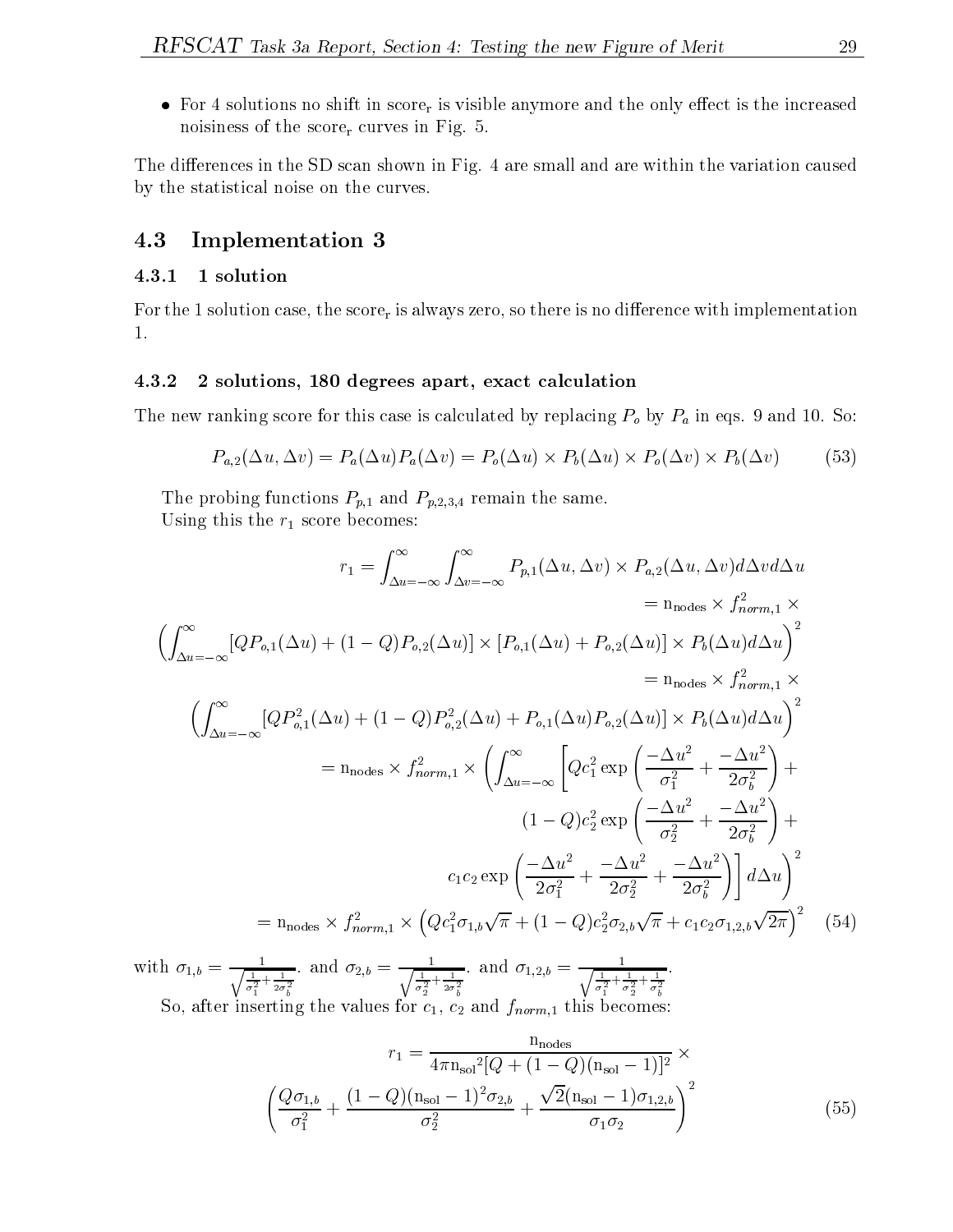(the normalisation constant for  $P_b$  was left out, since it is of no importance, and will be deleted again in the division that leads to the scorer)

Similarly,  $r_r$  follows from:

$$
r_r = \int_{\Delta u = -\infty}^{\infty} \int_{\Delta v = -\infty}^{\infty} P_{p,2,3,4}(\Delta u, \Delta v) \times P_{a,2}(\Delta u, \Delta v) d\Delta v d\Delta u
$$
  
\n
$$
= n_{nodes} \times (n_{sol} - 1) \times f_{norm,2}^2 \times
$$
  
\n
$$
\left( \int_{\Delta u = -\infty}^{\infty} [(1 - Q)P_{o,1}(\Delta u) + (n_{sol} - 1 + Q - 1)P_{o,2}(\Delta u)] \times
$$
  
\n
$$
[P_{o,1}(\Delta u) + P_{o,2}(\Delta u)]P_b(\Delta u) d\Delta u)^2
$$
  
\n
$$
= n_{nodes} \times (n_{sol} - 1) \times f_{norm,2}^2 \times
$$
  
\n
$$
\left( \int_{\Delta u = -\infty}^{\infty} [(1 - Q)P_{o,1}^2(\Delta u) + (n_{sol} - 1 + Q - 1)P_{o,2}^2(\Delta u) + (n_{sol} - 1)P_{o,1}(\Delta u)P_{o,2}(\Delta u)]P_b(\Delta u) d\Delta u \right)^2
$$
  
\n
$$
= n_{nodes} \times (n_{sol} - 1) \times f_{norm,2}^2 \times
$$
  
\n
$$
\left( \int_{\Delta u = -\infty}^{\infty} [(1 - Q)c_1^2 \exp\left(\frac{-\Delta u^2}{\sigma_1^2} + \frac{-\Delta u^2}{2\sigma_0^2}\right) + (n_{sol} - 1 + Q - 1)c_2^2 \exp\left(\frac{-\Delta u^2}{\sigma_2^2} + \frac{-\Delta u^2}{2\sigma_0^2}\right) + (n_{sol} - 1)c_1c_2 \exp\left(\frac{-\Delta u^2}{2\sigma_1^2} + \frac{-\Delta u^2}{2\sigma_2^2}\right) d\Delta u \right)^2
$$
  
\n
$$
= n_{nodes} \times (n_{sol} - 1) \times \frac{n_{sol}^2}{[(1 - Q) + (n_{sol} - 1 + Q - 1)(n_{sol} - 1)]^2} \times
$$
  
\n
$$
\left( (1 - Q)c_1^2 \sigma_{1,b} \sqrt{\pi} + (n_{sol} - 1 + Q -
$$

So, after inserting the values for  $c_1$ ,  $c_2$  and  $f_{norm,1}$  this becomes:

$$
r_r = \frac{n_{\text{nodes}}(n_{\text{sol}} - 1)}{4\pi n_{\text{sol}}^2 \times [(1 - Q) + (n_{\text{sol}} - 1 + Q - 1)(n_{\text{sol}} - 1)]^2} \times \left(\frac{(1 - Q)\sigma_{1,b}}{\sigma_1^2} + \frac{(n_{\text{sol}} - 1 + Q - 1)(n_{\text{sol}} - 1)^2 \sigma_{2,b}}{\sigma_2^2} + \frac{(n_{\text{sol}} - 1)^2 \sqrt{2}\sigma_{1,2,b}}{\sigma_1 \sigma_2}\right)^2 \tag{57}
$$

In an ideal case,  $Q=1$  and  $n_{sol}=2$ , which gives:  $r_1=0.315\times\frac{100\pi}{16\pi}$  and  $r_r=0.010\times\frac{100\pi}{16\pi}$ , so  $score_r = 0.064$ .

However, for the ERS case  $(n_{sol}=2)$  both ranks have (almost) equal probability (i.e.  $Q = 0.5$ ). From this it follows that  $r_1 = r_r$ . So equation 11 gives score<sub>r</sub>= 1.0. Combining the scores for 2 solutions, the Fom becomes 0:8 - 0:1 00 - 0:2 - 0:2 - 0:001 for Q\_0.5, and A control  $FoM = 0.620$  for  $Q = 1$ .

#### 4.3.3 2 solutions, general case, exact calculation

A similar calculation for 2 solutions, in which the second solution is uncorrelated to the first rank solution, uses a SD of  $\sigma_2 = \sqrt{2}\sigma_w = 7.778$  m/s. This gives again for Q=1 and n<sub>sol</sub>=2:  $r_1 = 0.359 \times \frac{2000 \text{ s}}{16 \pi}$  and  $r_r = 0.023 \times \frac{2000 \text{ s}}{16 \pi}$ , so score<sub>r</sub>= 0.121.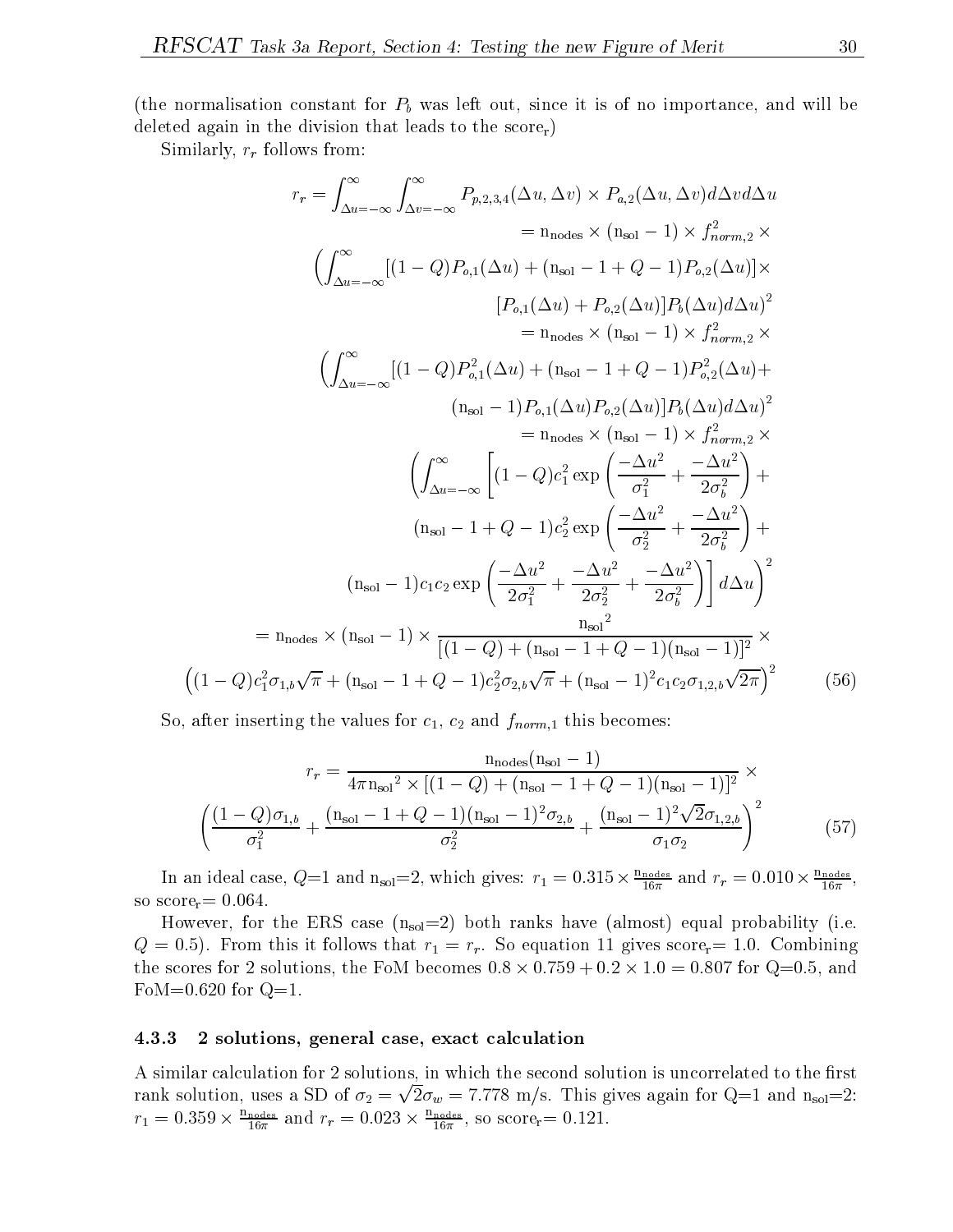However, for the ERS case  $(n_{sol}=2)$  both ranks have (almost) equal probability (i.e.  $Q = 0.5$ . From this it follows that  $r_1 = r_r$ . So equation 11 gives score<sub>r</sub>= 1.0.

In section 4.1.2 a value of  $score_u= 0.773$  was found, which is not changed by the changing definition of score,. Combining the scores for 2 uncorrelated solutions, the FoM becomes 0:8 - 0:773 + 0:2 - 1:0=0:818 for Q=0.5 and FoM = 0.643 for Q=1.

#### 4.3.4 3 and more solutions, exact calculation

Also in the case of three or more ambiguous solutions the exact calculation for implementation 3 only differs in the score,.

So again in case of 3 solutions score<sub>u</sub>=  $0.814$ .

To calculate the ranking score for this case, equations 55 and 57 are used, with  $Q=0.5$ and  $n_{sol}=3$ :

$$
r_1 = \frac{n_{\text{nodes}}}{4\pi \times 9 \times (\frac{3}{2})^2} \times \left(\frac{\frac{1}{2}\sigma_{1,b}}{\sigma_1^2} + \frac{4\sigma_{2,b}}{\sigma_2^2} + \frac{2\sqrt{2}\sigma_{1,2,b}}{\sigma_1 \sigma_2}\right)^2 \tag{58}
$$

and:

$$
r_r = \frac{n_{\text{nodes}} \times 2}{4\pi \times 9 \times (\frac{7}{2})^2} \times \left(\frac{\frac{1}{2}\sigma_{1,b}}{\sigma_1^2} + \frac{6\sigma_{2,b}}{\sigma_2^2} + \frac{4\sqrt{2}\sigma_{1,2,b}}{\sigma_1 \sigma_2}\right)^2 \tag{59}
$$

Now we fill in the values for  $\sigma_1$  and  $\sigma_2$  and get score<sub>r</sub>= 1.002 for Q=0.5, and score<sub>r</sub>= 0:220 for Q=1. Combining the scores for the 3 solution case, the 2 solution case, the FoM becomes  $0$ 0:2 - 1:002 = 0:852 for Q=0.5, and FoM = 0.693 for Q=1.

In case of 4 solutions  $score_u = 0.841$  still remains the same.

To calculate the ranking score for this case, equations 55 and 57 are used, with  $Q=0.5$ and  $n_{\rm sol}=4$ :

$$
r_1 = \frac{n_{\text{nodes}}}{4\pi \times 16 \times 2^2} \times \left(\frac{\frac{1}{2}\sigma_{1,b}}{\sigma_1^2} + \frac{\frac{1}{2} \times 3^2 \sigma_{2,b}}{\sigma_2^2} + \frac{3\sqrt{2}\sigma_{1,2,b}}{\sigma_1 \sigma_2}\right)^2 \tag{60}
$$

and:

$$
r_r = \frac{n_{\text{nodes}} \times 3}{4\pi \times 16 \times 8^2} \times \left(\frac{\frac{1}{2}\sigma_{1,b}}{\sigma_1^2} + \frac{\frac{5}{2} \times 3^2 \sigma_{2,b}}{\sigma_2^2} + \frac{3^2 \sqrt{2}\sigma_{1,2,b}}{\sigma_1 \sigma_2}\right)^2 \tag{61}
$$

From this we obtain  $score_r = 1.138$ . Combining the 3 scores for this case, the FoM becomes 0:8 - 0:841 + 0:2 - 1:138 = 0:900 for Q=0.5. In a similar way we obtain scorer= 0.284, so FoM = 0:8 - 0:841 + 0:2 - 0:284 = 0:730 for Q=1.

#### 4.3.5 Synthetic solutions

Also implementation 3 of the FoM calculation was tested by generating articial windvector solutions, and using them as input for the FoM routine. The results are summarised in table 3.

 $\bullet$  the 1 solution case is independant of the score<sub>r</sub> so is identical to implementation 1.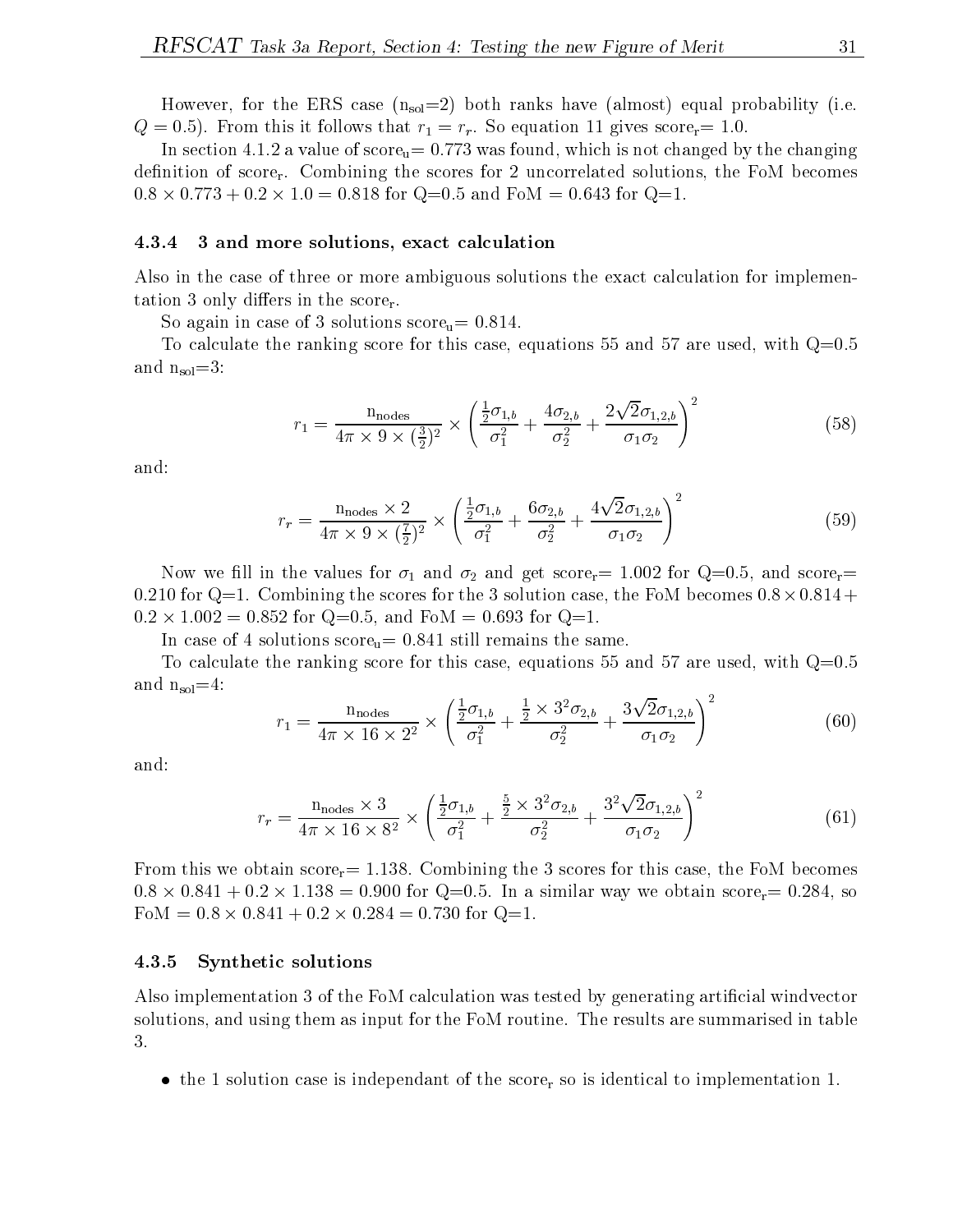|                                             |                    |           | rable 5. values for the roll for implementation 5. |           |                     |           |
|---------------------------------------------|--------------------|-----------|----------------------------------------------------|-----------|---------------------|-----------|
| $n_{\rm sol}$                               | score <sub>u</sub> | $score_v$ | $score_r$                                          | $score_r$ | FoM                 | FoM       |
|                                             |                    |           | $(Q = \frac{1}{2})$                                | $(Q = 1)$ | $(Q = \frac{1}{2})$ | $(Q=1)$   |
| Exact values                                |                    |           |                                                    |           |                     |           |
| $\mathbf{1}$                                | 0.707              | 0.707     | 0.0                                                | 0.0       | 0.566               | 0.566     |
| $(180 \text{ deg.amb.})$<br>$\overline{2}$  | 0.759              | 0.759     | 1.0                                                | 0.064     | 0.807               | 0.620     |
| (uncorrelated)<br>$\overline{2}$            | 0.773              | 0.773     | 1.0                                                | 0.121     | 0.818               | 0.643     |
| (uncorrelated)<br>3                         | 0.814              | 0.814     | 1.002                                              | 0.210     | 0.852               | 0.693     |
| (uncorrelated)<br>4                         | 0.841              | 0.841     | 1.138                                              | 0.284     | 0.900               | 0.730     |
| Values resulting from synthetic windvectors |                    |           |                                                    |           |                     |           |
| $\mathbf{1}$                                | 0.716              | 0.697     | 0.0                                                | $0.0\,$   | 0.565               | 0.565     |
| $(180 \text{ deg.amb.})$<br>$\overline{2}$  | 0.759              | 0.759     | $0.992\,$                                          | 0.059     | 0.806               | $0.619\,$ |
| (random angle)<br>$\overline{2}$            | 0.772              | 0.770     | 0.981                                              | 0.280     | 0.813               | 0.673     |
| (uncorrelated)                              | 0.773              | 0.778     | 0.963                                              | 0.103     | 0.813               | 0.641     |
|                                             | $Q = \frac{1}{2}$  |           |                                                    |           |                     |           |
| $3(125 \text{ deg.amb.})$                   | 0.805              | 0.799     | 0.902                                              |           | 0.822               |           |
| (random angle)<br>3                         | 0.805              | $0.804\,$ | 1.006                                              |           | 0.845               |           |
| (uncorrelated)<br>3                         | 0.809              | 0.816     | 0.953                                              |           | 0.841               |           |
| (random angle)                              | 0.826              | $0.822\,$ | 1.002                                              |           | 0.860               |           |
| (uncorrelated)<br>4                         | 0.838              | 0.842     | 0.953                                              |           | 0.863               |           |
|                                             |                    | $Q=1$     |                                                    |           |                     |           |
| $3(125 \text{ deg.}amb.)$                   | 0.807              | 0.798     |                                                    | 0.117     |                     | 0.665     |
| (random angle)<br>3                         | 0.810              | $0.801\,$ |                                                    | 0.326     |                     | 0.710     |
| (uncorrelated)<br>3                         | 0.815              | 0.817     |                                                    | 0.220     |                     | 0.697     |
| (random angle)                              | 0.827              | 0.823     |                                                    | 0.361     |                     | 0.732     |
| (uncorrelated)                              | 0.836              | 0.848     |                                                    | $0.311\,$ |                     | 0.736     |
| Real data                                   |                    |           |                                                    |           |                     |           |
| 2 (real ERS data)                           | 0.761              | 0.742     | 0.743                                              |           | 0.750               |           |
| var (real Seawinds data)                    | 0.725              | 0.701     | 0.235                                              |           | 0.617               |           |

Table  $3$ . Values for the  $F_0M$  for implementation 3

• the case with 2 solutions, with 180 degree ambiguity and 50 % swapping  $(Q=0.5)$ yielded: score<sub>u</sub>= 0.759, score<sub>v</sub>= 0.759, and score<sub>r</sub>= 0.992, so FoM = 0.806. Which is very close to both the analytic results and the results for implementation 1. For  $Q=1$ these numbers become:  $score_u = 0.759$ ,  $score_v = 0.759$ , and  $score_r = 0.059$ , so FoM = 0.619. So as expected the only change is in the score,. Again this is very close to the expected analytic result, but now a clear deviation is seen from implementation 1. This is also clearly seen in figure 2. Implementation 3 has a lower score<sub>r</sub> for all values of the SD of the closest wind solution, which can be understood by the fact that  $P_a$ has a narrower PDF than  $P_o$ . Therefore implementation 3 has lower values for  $r_r$  than implementation 1, since this is dominated by the solution at 180 degrees. This effect is also clearly seen in the angle scan shown in figure 3.

The dotted blue line in figure 2 is the analytical result for score<sub>r</sub> for implementation 3, based on equations 55 and 57. It does not exactly match the synthetic results, but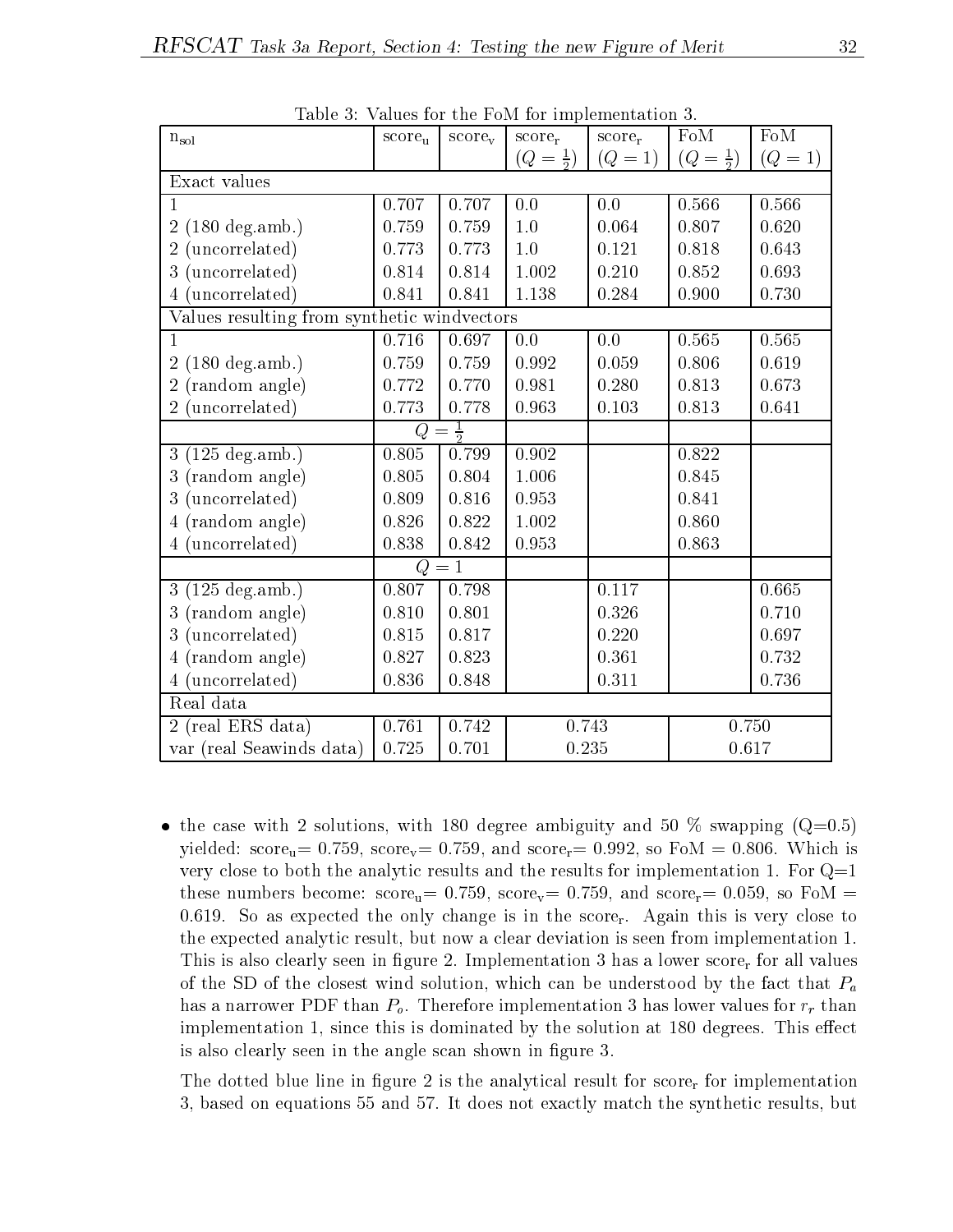is still pretty close.

- When this second solution is given a random angle compared to the first solution, and  $Q=0.5$ , this yields: score<sub>u</sub>= 0.772, score<sub>v</sub>= 0.770, and score<sub>r</sub>= 0.981, so FoM = 0.813. Again this is almost identical to the results of implementation 1, and to the analytic results. For  $Q=1$  this changes to score<sub>r</sub> = 0.280 and FoM=0.673.
- When this second solution is taken completely uncorrelated to the first solution, and  $Q=0.5$ , this yields: score<sub>u</sub>= 0.773, score<sub>v</sub>= 0.778, and score<sub>r</sub>= 0.963, so FoM = 0.813. This again is very close to the expected values of:  $score_u= 0.773$ ,  $score_v= 0.773$ , score<sub>r</sub> = 1.0, and FoM = 0.818. For  $Q=1$  score<sub>r</sub> = 0.103 and FoM = 0.641, which again is close to the expected theoretical values of score<sub>r</sub>=  $0.121$  and FoM=0.643.
- For the case with 3 solutions, with an ambiguity of  $+/- 125$  degrees between the 1st and both other solutions, and  $Q=0.5$ , the numbers are: score<sub>u</sub>= 0.805, score<sub>v</sub>= 0.799, and score<sub>r</sub>= 0.902, so FoM = 0.822. For Q=1 the scores are: score<sub>u</sub>= 0.807, score<sub>v</sub>= 0.798, and  $score_r = 0.117$ , so  $FoM = 0.665$ .
- For the case with 3 solutions (with random angle between the 1st rank solution and both other solutions), and Q=0.5, the numbers are:  $score_u= 0.805$ ,  $score_v= 0.804$ , and score<sub>r</sub>= 1.006, so FoM = 0.845. For Q=1 the scores are: score<sub>u</sub>= 0.810, score<sub>v</sub>= 0.801, and score<sub>r</sub> = 0.326, so FoM = 0.710.
- For the case with 3 solutions taken completely uncorrelated to each other, and  $Q=0.5$ , the numbers are:  $score_u= 0.809$ ,  $score_v= 0.816$ , and  $score_r= 0.953$ , so  $FoM = 0.841$ . The score<sub>u</sub> and score<sub>v</sub> are very close to the expected values of score<sub>u</sub>= 0.814, score<sub>v</sub>= 0.814, and are identical to the results of implementation 1. However the score<sub>r</sub> and the FoM deviate somewhat from the expected values of score<sub>r</sub>= 1.001, and FoM =  $0.852$  and are clearly below the values of implementation 1. For  $Q=1$  the scores are:  $score_u= 0.815$ ,  $score_v= 0.817$ , and  $score_r= 0.220$ , so  $FoM = 0.697$ . Now all scores and the FoM are again very close to the expected theoretical values of:  $score_u = 0.814$ ,  $score<sub>v</sub> = 0.814$ .  $score<sub>r</sub> = 0.210$  and FoM = 0.693. Again the score<sub>r</sub> and the FoM are clearly below the values of implementation 1.
- For the case with 4 solutions (with random angle between the 1st rank solution and the other solutions), and Q=0.5, the numbers are:  $score_u= 0.826$ ,  $score_v= 0.822$ , and score<sub>r</sub>= 1.002, so FoM = 0.860. For Q=1 the scores are: score<sub>u</sub>= 0.827, score<sub>v</sub>= 0.823, and score<sub>r</sub> = 0.361, so FoM = 0.732. Compared to implementation 1 the value of score<sub>r</sub> has dropped by ca. 50  $\%$ .
- For the case with 4 solutions taken completely uncorrelated to each other, and  $Q=0.5$ , the numbers are:  $score_u= 0.838$ ,  $score_v= 0.842$ , and  $score_r= 0.953$ , so  $FoM = 0.863$ . The score<sub>u</sub> and score<sub>v</sub> are very close to the expected values of score<sub>u</sub>= 0.841, score<sub>v</sub>= 0.841. However the score<sub>r</sub> and the FoM deviate significantly from the expected values of score<sub>r</sub>= 1.138, and FoM = 0.900. For Q=1 the scores are: score<sub>u</sub>= 0.836, score<sub>v</sub>= 0.848, and score<sub>r</sub>= 0.311, so FoM = 0.736. These scores again are close to the expected values for  $Q=1$  of score<sub>u</sub>= 0.841, score<sub>v</sub>= 0.841, score<sub>r</sub>= 0.284 and FoM = 0.730. Again, it is clear the score<sub>r</sub> has dropped by more than 50 %. compared to implementation 1. This effect on  $score<sub>r</sub>$  is also very clear in figure 6.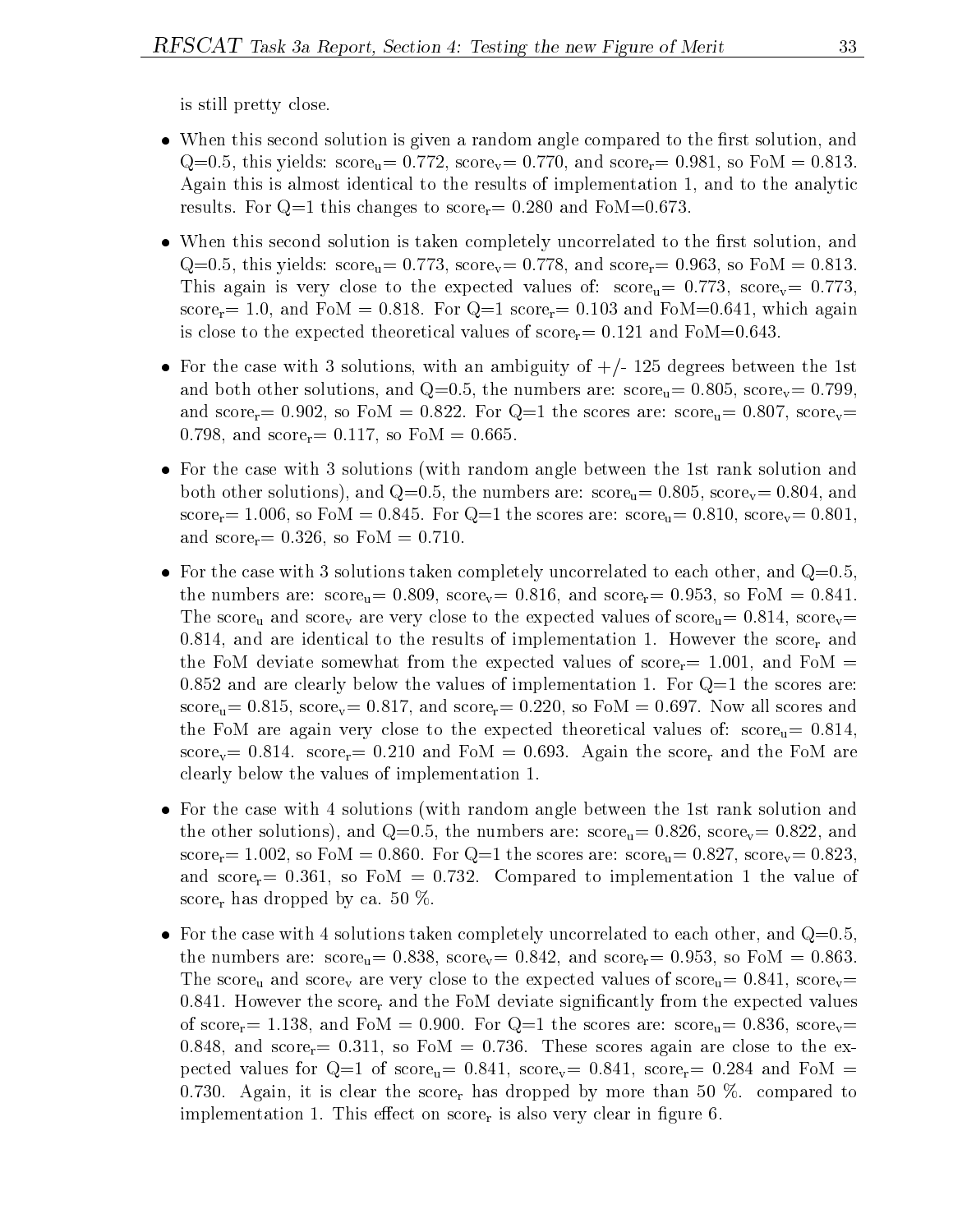#### 4.3.6 Comparison with ERS data

For implementation 3 the FoM for the ERS geometry was also tested by applying it to real ERS data. For this the same data is used aswas described in section 4.1.6. The nodeaveraged mean results are:  $score_u= 0.761$ ,  $score_v= 0.742$ ,  $score_r= 0.743$ , FoM = 0.750. From this it is clear that the result for implementation 3 only differs for score<sub>r</sub>. However, then effect is very small, which is not surprising due to the large mixing percentage for this case.

#### 4.3.7 Comparison with Seawinds data

For implementation 3 the FoM for the Seawinds geometry was also tested by applying it to real Seawinds data. For this the same data is used as was described in section 4.1.7. The node-averaged mean results are:  $score_u= 0.725$ ,  $score_v= 0.701$ ,  $score_r= 0.235$  and FoM = 0.617. Now a large effect is seen on score<sub>r</sub>, but due to the small weighting factor the effect on the FoM value is still modest.

## 4.4 Implementation <sup>4</sup>

|                           |             |           | Turned for the rest for mapromements |           |                     |         |
|---------------------------|-------------|-----------|--------------------------------------|-----------|---------------------|---------|
| $n_{\rm sol}$             | $score_{u}$ | $score_v$ | $score_r$                            | $score_r$ | FoM                 | FoM     |
|                           |             |           | $(Q = \frac{1}{2})$                  | $(Q = 1)$ | $(Q = \frac{1}{2})$ | $(Q=1)$ |
|                           | Q           |           |                                      |           |                     |         |
| $3(125 \text{ deg.amb.})$ | 0.802       | 0.798     | 0.901                                |           | 0.820               |         |
| 3 (random angle)          | 0.810       | 0.805     | 1.006                                |           | 0.847               |         |
| 3 (uncorrelated)          | 0.810       | 0.814     | 0.953                                |           | 0.840               |         |
| 4 (random angle)          | 0.802       | 0.795     | 1.001                                |           | 0.839               |         |
| 4 (uncorrelated)          | 0.839       | 0.840     | 0.953                                |           | 0.862               |         |
|                           | $Q=1$       |           |                                      |           |                     |         |
| $3(125 \text{ deg.amb.})$ | 0.804       | 0.792     |                                      | 0.115     |                     | 0.661   |
| 3 (random angle)          | 0.808       | 0.810     |                                      | 0.326     |                     | 0.713   |
| 3 (uncorrelated)          | 0.816       | 0.819     |                                      | 0.221     |                     | 0.698   |
| 4 (random angle)          | 0.803       | 0.798     |                                      | 0.357     |                     | 0.712   |
| 4 (uncorrelated)          | 0.835       | 0.847     |                                      | 0.310     |                     | 0.735   |
| Real data                 |             |           |                                      |           |                     |         |
| var (real Seawinds data)  | 0.728       | 0.703     | 0.236                                |           | 0.620               |         |

Table 4: Values for the FoM for implementation 4.

Again giving different weights to the different solutions, based on the angle-sector associated with each solution, only makes a difference for  $3$  or  $4$  solutions. These weights also complicate the exact calculation of the FoM so this has not been attempted for this implementation. The check with synthetic solutions has been done, as is described below, and also a comparison with real Seawinds data is performed.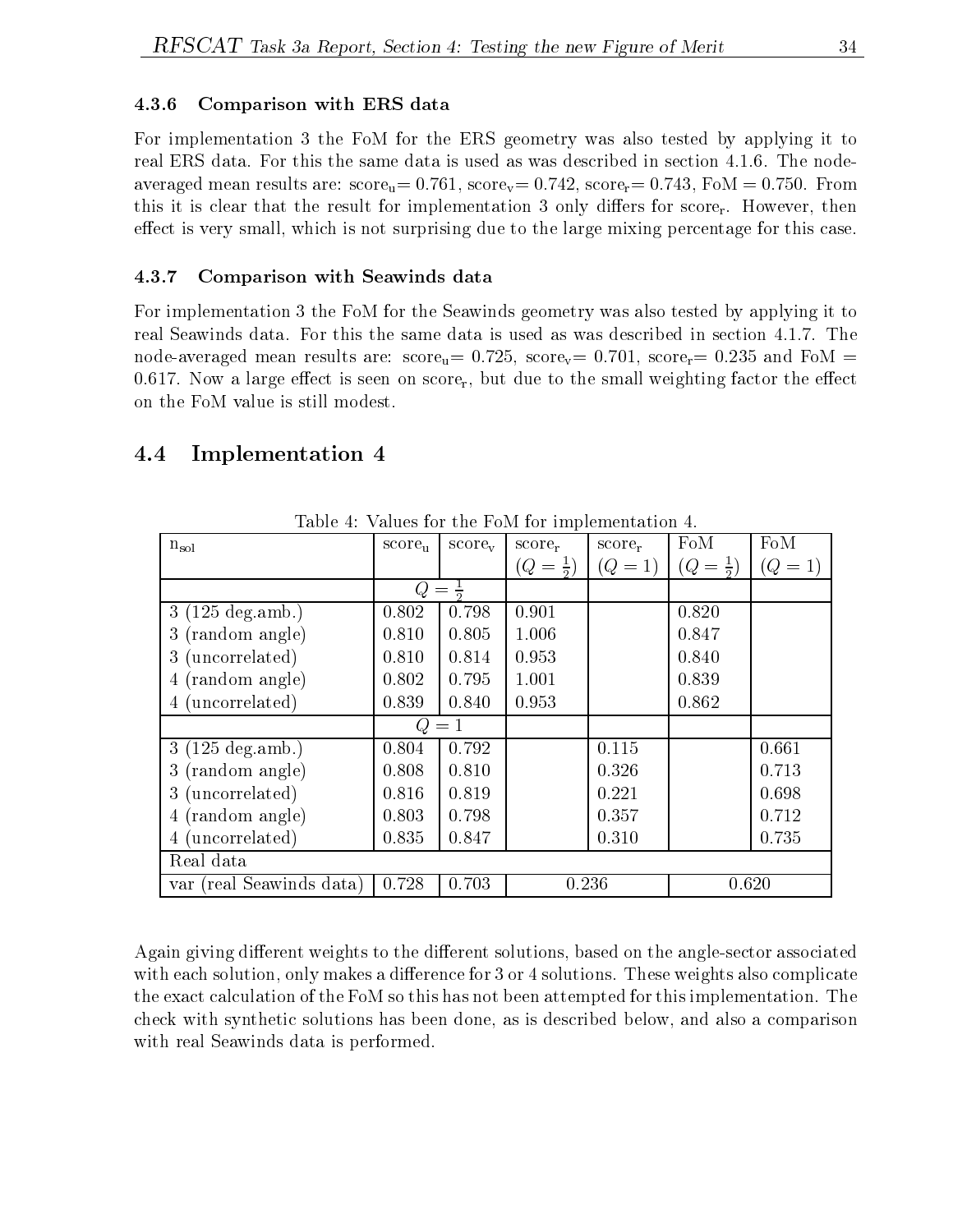#### 4.4.1 Synthetic solutions

Also this fourth implementation of the FoM calculation was tested by generating artificial windvector solutions, and using them as input for the FoM routine. 5001 windvectors were generated in each example. The results are summarised in table 4.

- First a case with 3 solutions is simulated. The first solution has a SD of 1.5 m/s. Then the second and third solution are constructed by adding and subtracting 125 degrees to the first solution. and  $Q=1$  was taken. When these synthetic solutions are used as input for the FoM calculation this yields:  $score_u= 0.804$ ,  $score_v= 0.792$ , and score<sub>r</sub> = 0.115, so FoM = 0.661. Again the large difference in score<sub>r</sub> compared to implementation 2 is very clear
- For the case with 3 solutions (with random angle between the 1st rank solution and both other solutions) and  $Q=1$  the numbers are: score<sub>u</sub>= 0.808, score<sub>v</sub>= 0.810, and  $score_r = 0.326$ , so FoM = 0.713. These results are all very close to the synthetic results for implementation 3, but again the score<sub>r</sub> differs clearly when compared to the result for implementation 2.
- For the case with 3 solutions taken completely uncorrelated to each other, and  $Q=1$ , the numbers are:  $score<sub>u</sub> = 0.816$ ,  $score<sub>v</sub> = 0.819$ , and  $score<sub>r</sub> = 0.221$ , so  $FoM = 0.698$ . Also these results are all very close to the synthetic results for implementation 3 and again the score, differs clearly when compared to the result for implementation 2.
- For the case of 3 solutions, a scan of the SD was done. In the calculations for this scan the swapping was switched of  $(Q=1)$  and an angle between the first rank and both other solutions of 125 degrees was taken The results are given in Fig. 4 on page 26. From this figure it can clearly be seen that implementations 3 and 4 give very similar results, but they differ clearly from implementations 1 and 2 in the score,
- Also for this 3 solution case, the angle between the 1st rank and the other 2 solutions was scanned (for  $Q=1$ ). The results are given in Fig. 5 on page 27. It is clear from this figure that the score, is much more peaked around the firstrank solution for implementations 3 and 4, than it is for implementations 1 and 2. Another noticable effect is that the score, is almost identical for implementations 3 and 4, so giving different weights to the different solutions seems to be a waste of effort.
- For the case with 4 solutions (with random angle between the 1st rank solution and the other solutions) and Q=1 the numbers are:  $score_u = 0.803$ ,  $score_v = 0.798$ , and score<sub>r</sub> = 0.357, so FoM = 0.712. Again the same behave our is seen, a much smaller score<sub>r</sub> compared to implementation 2, but just a small difference with implementation 3.
- For the case with 4 solutions taken completely uncorrelated to each other, and  $Q=1$ , the numbers are:  $score_u= 0.835$ ,  $score_v= 0.847$ , and  $score_r= 0.310$ , so  $FoM = 0.735$ , so again a clear effect in the score,.
- Finally a case with 4 solutions was simulated. The angle between the 1st rank and the 2nd and 3rd solution was scanned. The angle between the 1st rank and the 4th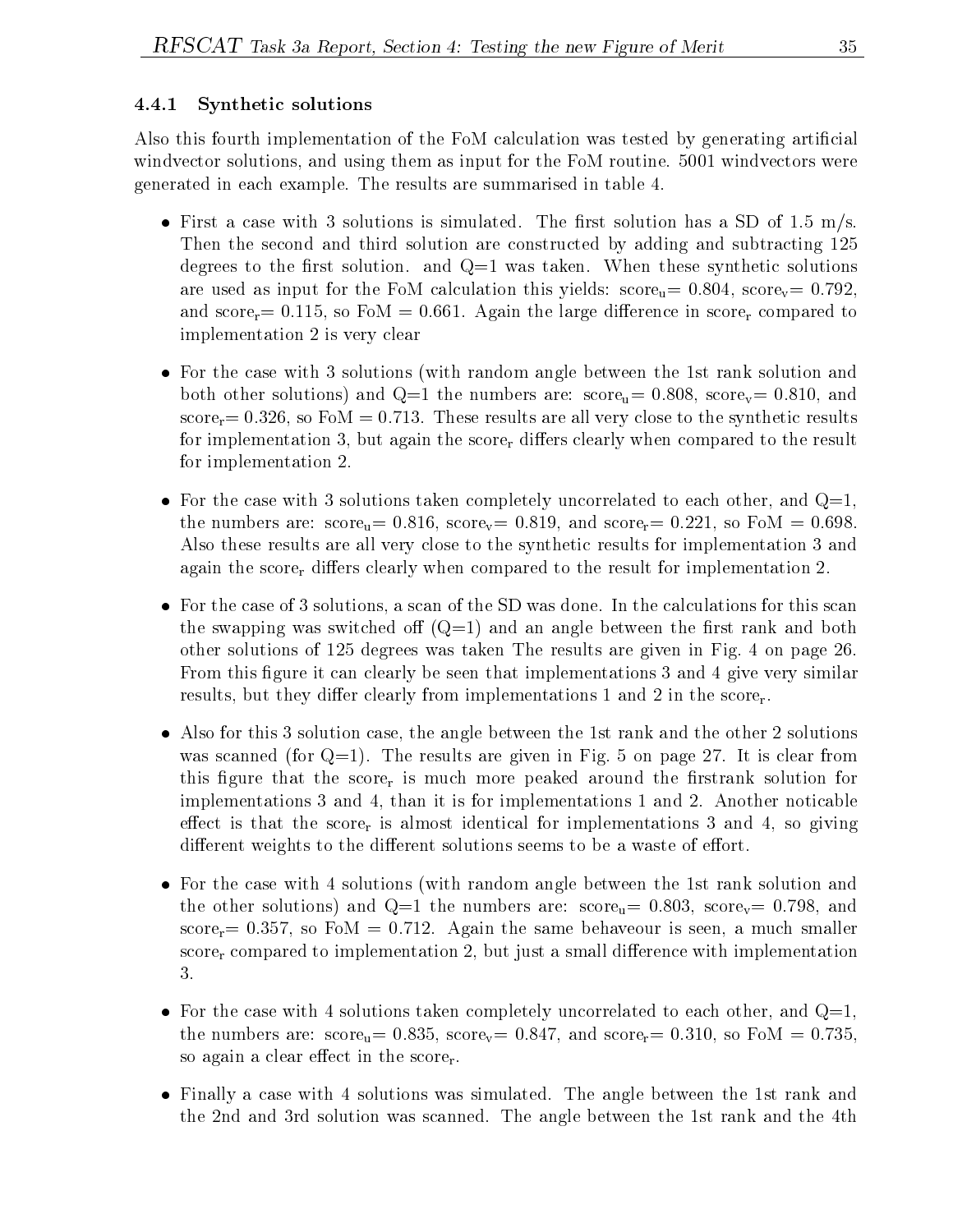solution was taken to be 180 degrees, and  $Q=1$  was taken. The results are given in Fig. 6 on page 28, and show the same effects as for the 3 solution case described above.

#### 4.4.2 Comparison with Seawinds data

The FoM for the Seawinds geometry for implementation 4 was also tested by applying it to real Seawinds data. For this the same data is used as was described in section 4.1.7. The node-averaged mean results are:  $score_u= 0.728$ ,  $score_v= 0.703$ ,  $score_r= 0.236$ ,  $FoM = 0.620$ . These scores are very close to the ones found for implementation 3, but the score<sub>r</sub> is clearly different from the one found in implementations 1 and 2.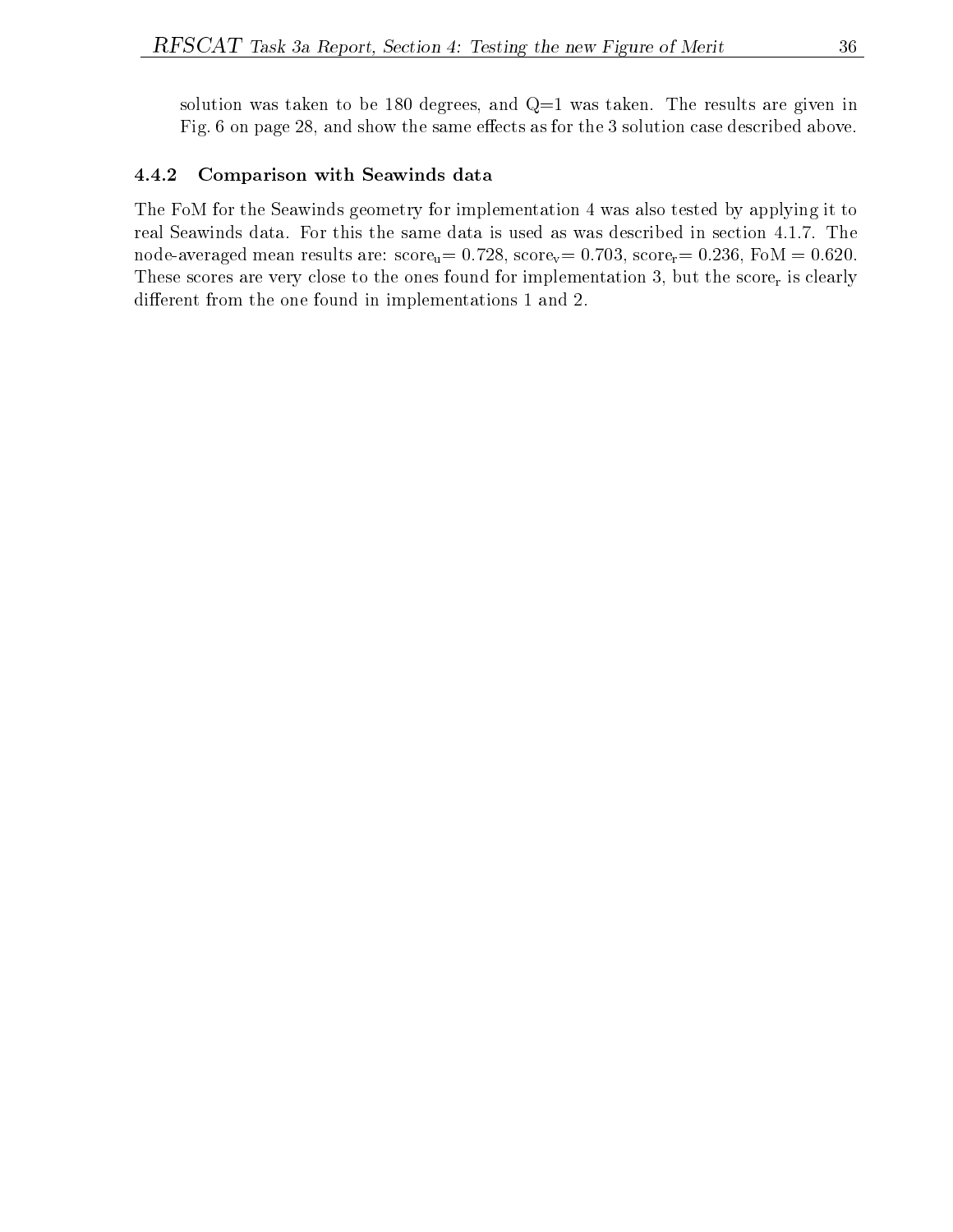## 5 Conclusions

#### 5.1 implementations <sup>1</sup> and <sup>2</sup>

For 1 and 2 solutions the first implementation of the new Figure of Merit is very well understood. The exact calculations and the synthetic approach agree very well with each other. Also the real ERS data agrees very well with the results.

The 3 components clearly have some desired properties. The score<sub>u</sub> and score<sub>v</sub> become worse (i.e.higher) for larger SD or larger angle differences. The score, clearly becomes worse for a higher number of solutions, which is also a good feature.

Also, the score<sub>r</sub> improves for a larger angle difference which partly counteracts the behaviour of the score<sub>u</sub> and score<sub>v</sub>.

From figure 1 it is clear that the current FoM is not fully optimised, since most of the variation in score<sub>u</sub> and score<sub>v</sub> occurs for a SD between 0 and 1.5 m/s. More desirable would be a perfect score of 0 when the SD of the solutions equals the (for this resolution of 50 km) expected SD of 1.5 m/s, and a degradation of the FoM for higher values of the SD.

Note also that a FoM is usually defined in such a way that a value of 1 is very good, and 0 is very bad. To get this the FoM is rewritten as:  $FoM' = 1 - FoM$ , which is the form used in [3].

For the case of 3 and 4 solutions the same behaviour is seen. The score<sub>u</sub> and score<sub>v</sub> increase for larger SD. They also increase for a larger angle difference, but go down again for angle differences larger than 50 degrees. This effect is a little more pronounced in implementation 2, but still the range in which these scores vary is rather small.

The score<sub>r</sub> again improves for a larger angle difference which partly counteracts the behaviour of the score<sub>u</sub> and score<sub>v</sub>.

The analytic results for implementation 1 agree very well with the synthetic (simulated) results. For Q=1 (no mixing of 1st rank with the other solutions) the results are in perfect agreement. For  $Q=0.5$  (50 % of all 1st rank solutions is swapped with one of the other solutions) the score, shows some differences, especially for the 3 and 4 solution case.

Implementation 2 of the FoM has only been tested with synthetic solutions. The differences between implementations 1 and 2 are very small. The trends of all the curves stay the same, and only for score, in the 4 solution case a significant difference is seen for large angle differences (between 130-180 degrees).

This difference might be increased by taking the solution probability after inversion (residual) in stead of the sectors between the solutions as weights.

Implementation 2 has also been applied to real Seawinds data. The results can be explained by assuming a better background wind quality than was used in the calculations. This is explained by the fact that the background ECMWF wind is of better quality, than was initially assumed in the calculation [9].

#### 5.2 implementations <sup>3</sup> and <sup>4</sup>

For implementations 3 and 4 there is no difference in score<sub>u</sub> and score<sub>v</sub>, so all remarks above remain valid.

The score, does show some differences. It does not increase as fast with SD, as it does in implementations 1 and 2, and it drops much faster with the angle difference between the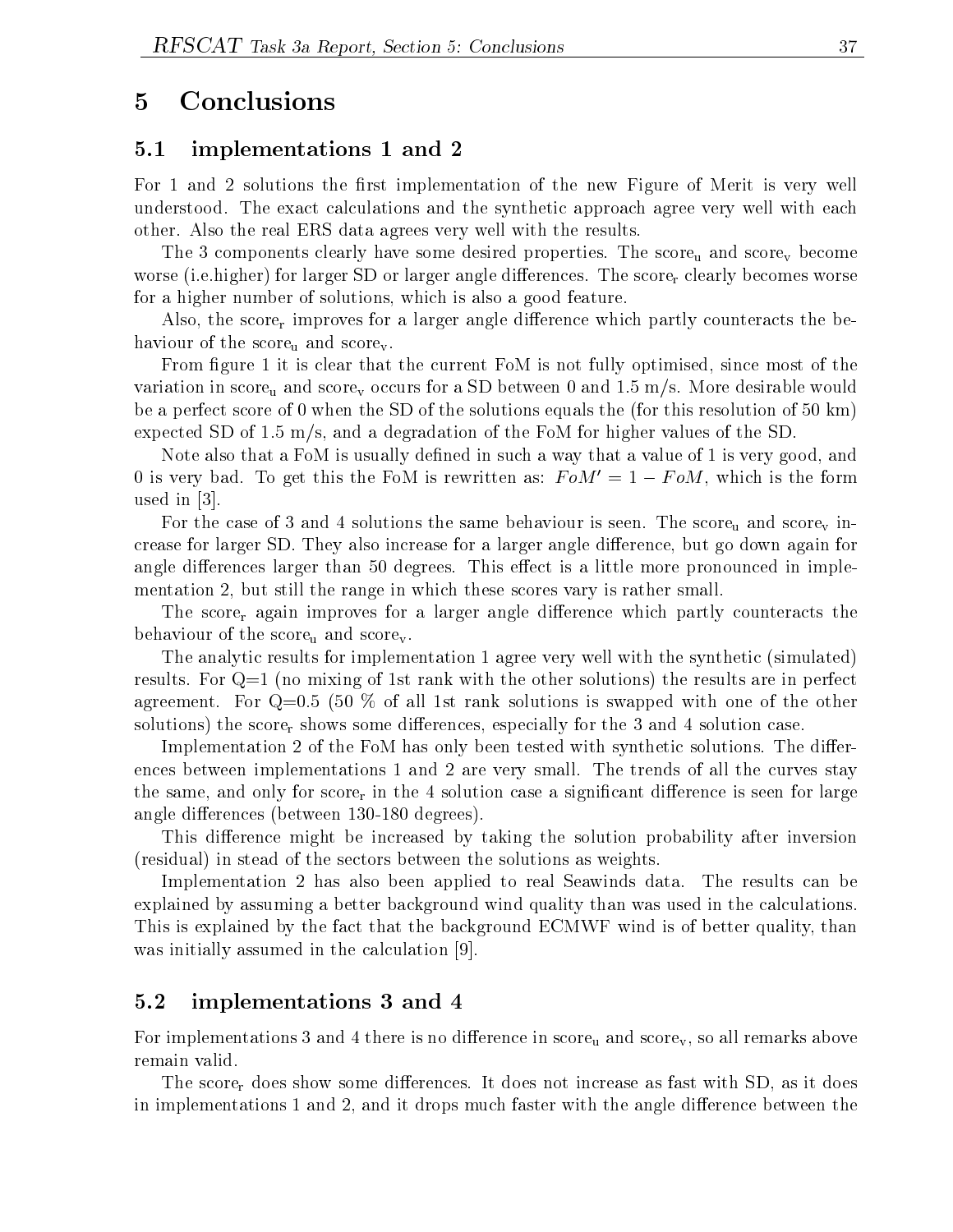solutions. Both effects can be understood when keeping in mind the different widths of the  $P<sub>o</sub>$  and the  $P<sub>a</sub>$  distributions.

Another clear effect is that score<sub>r</sub> is almost identical in implementations 3 and 4, so the different weights that are given to the solutions in implementation 4 have almost no effect.

However, the general trends of all the curves remains the same. Therefore all four implementations are equally suitable for use in optimising the parameters for scatterometer performance.

#### overal conclusion 5.3

From the angle scans for 2, 3 and 4 solutions it can be seen that the amount of variation of the FoM is not large, and is dominated by the score, behaviour.

The SD scans however do show a large variation, so this effect probably dominates when these measures are used for optimisation of an instrument.

Interpreting the absolute numbers of one of these FoM implementations remains difficult. The results should only be used to compare to a FoM value for a known situation and to decide if it is better or worse.

The overall conclusion is thus that these Figure of Merit implementations are usefull, but not completely optimised, and there certainly is room for improvement/tuning of the FoM.

It should also be noted that the optimal FoM is about 0.6, for a reference wind with SD of 1.5 m/s. Improvement of the instrument will not yield better results than this.

Looking at the fact that the results are almost identical for implementations 3 and 4, giving different weights to the different solutions seems to be not very effective. Using the solution probability as weight in the FoM implementation would probably improve the FoM, but is not feasible at this moment.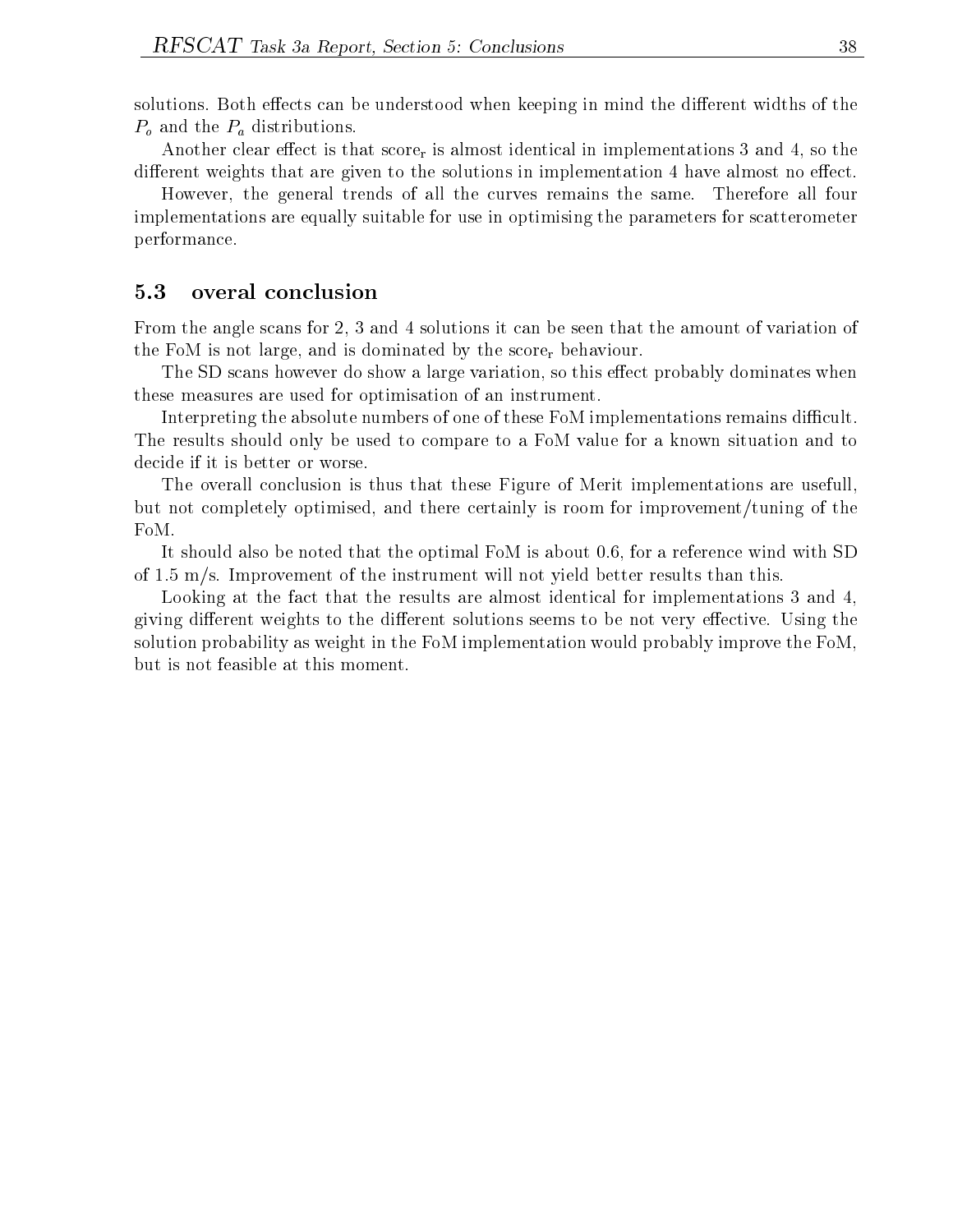## 6 Appendix A: FoM program code

The following code, suitable for PVWAVE and IDL, was used to calculate the new FoM:

```
;-------------------------------------------------------------; implemented by: Jos de Kloe
; last change: 20-02-2003
;; version 5
;; reference implementation of the FoM for all four versions
  (not optimised on runtime or memory usage)
;--------------------------------------
;-------------------------------------------------------------; interface of the adsociation of the adsociation of the adsociation of the adsociation of the adsociation of the additional substitution of the additional substitution of the additional substitution of the additional subst
; function call:
; ads_fom_all, FoM, score_r, score_u, score_v, $
; max_nr_of_wvcs, nws, wvcarr, inp_u, inp_v, $
; found_u1, found_v1, found_u2, found_v2, $
; found_u3, found_v3, found_u4, found_v4, $
; dirs, numsol, resolution, implementation
;;\mathbf{v} outputs:
; 4 real arrays with dimension \alpha real arrays with dimension \alpha arrays with dimensional \alpha FoM : the FoM value for each WVC
; score_r : the score_r for each WVC
; score_u : the score_u for each WVC
; score_v : the score_v for each WVC
;;\mathbf{v} is in put since \mathbf{v} is a set of \mathbf{v} is a set of \mathbf{v} is a set of \mathbf{v}; 2 integrate numbers in the contract of the contract of the contract of the contract of the contract of the c
     max_nr_of_wvcs : number of WVC's present in the data
;nws : number of nodes to process
;; an integer array with dimension [0..nws-1]
; wvcarr : listt the WVC number for each node
;; 10 real arrays with dimension [0..nws-1]
; inp_u, inp_v : the true/background windcomponents for each node
; found_u1, found_v1 : the found windcomponents for solution 1 for each node
; found_u2, found_v2 : the found windcomponents for solution 2 for each node
; found_u3, found_v3 : the found windcomponents for solution 3 for each node
; found_u4, found_v4 : the found windcomponents for solution 4 for each node
;;; a two dimensional real arrays with dimension [0..nws-1][0..3]
     dirs : the direction of the windvector for each node;
```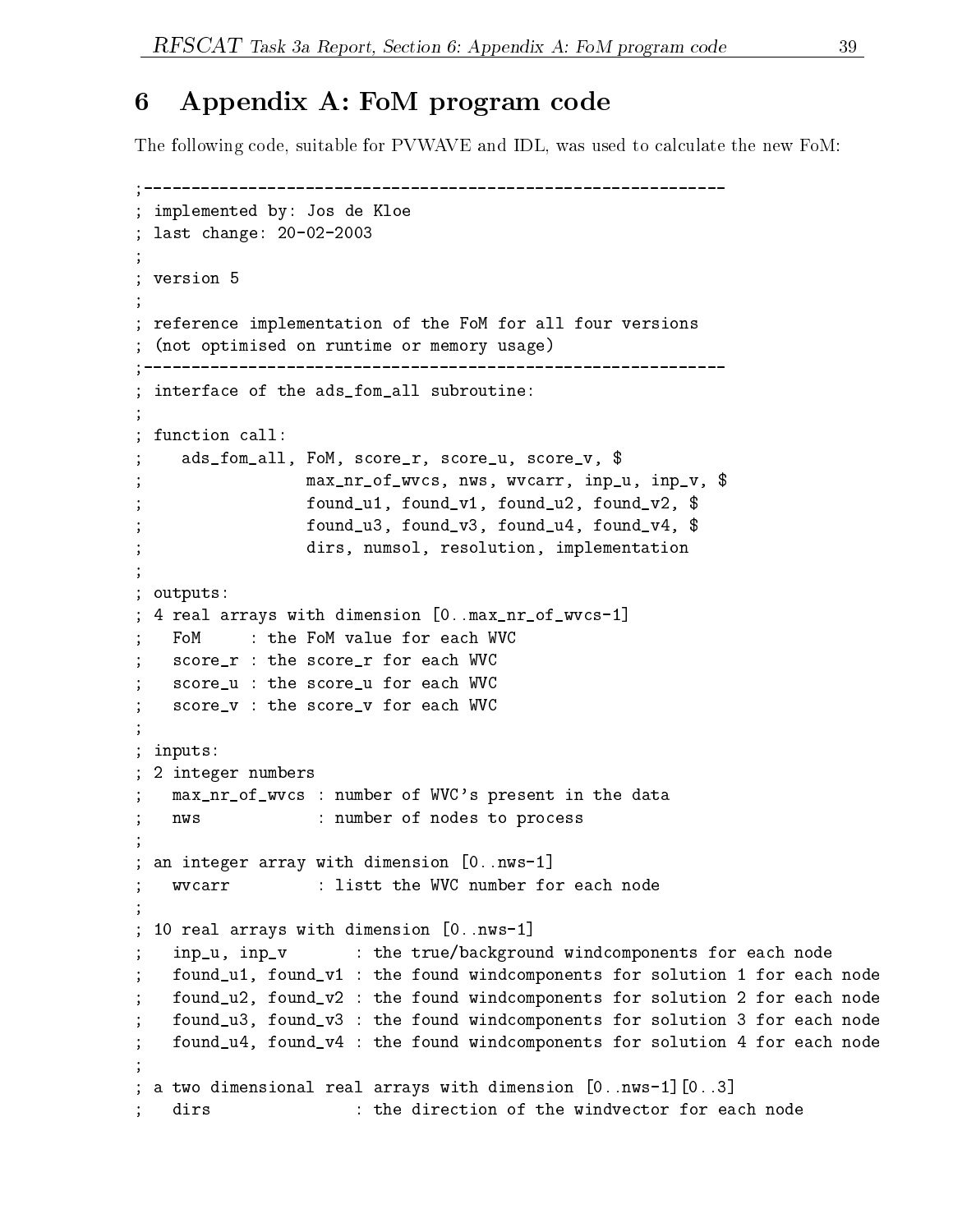```
; for each solution
;; an integer array with dimension [0..nws-1]
;numsol : number of found solutions for each node
;; one real number
; resolution : the measurement resolution in km
;\mathbf{y} on the integer number of \mathbf{y}; implementation : the implementation [1,2,3 or 4]
;-------------------------------------------------------------; two further switches can be set to false/true to
; return to the versions that contain the two described bugs:
;; -apply_correction_to_implementation_2
; -apply_correction_to_weights
;-------------------------------------------------------------function for a function \alpha and \alpha is a function \alpha and \alpha and \alpha and \alpha and \alpha and \alpha and \alpha and \alpha\sim 1 eq 1 w 1 a \sim 1 eq 0
  IF ( (implementation eq 1) OR $
        (implementation equality \mathcal{L} ) is the set of the true \mathcal{L} and the true \mathcal{L}IF ( (implementation eq 2) OR $
        \mathcal{L} = \mathcal{L} ) (implementation equality \mathcal{L} = \{ \mathcal{L} \mid \mathcal{L} \} ) to false factors for \mathcal{L} = \{ \mathcal{L} \}we impose that the 1.00 m \sim 1.000 \sim 1.000 \sim 1.000 \sim 1.000 \sim 1.000 \simapply to the true of the set \alpha true \alpha; apply to the correction of \alpha is \alpha . The false factor of \alphaIF (numsol eq 1) THEN weight = 1.0
  IF (numsol eq 2) THEN weight = 0.5
  \blacksquare . The state of \blacksquare is the state of \blacksquareBEGIN\blacksquareBEGINwe impose that \mathbf{r} is the \mathbf{r}END ELSE $
    BEGINIF (apply_correction_to_weights) THEN $
```
BEGIN ; sort the <sup>3</sup> directions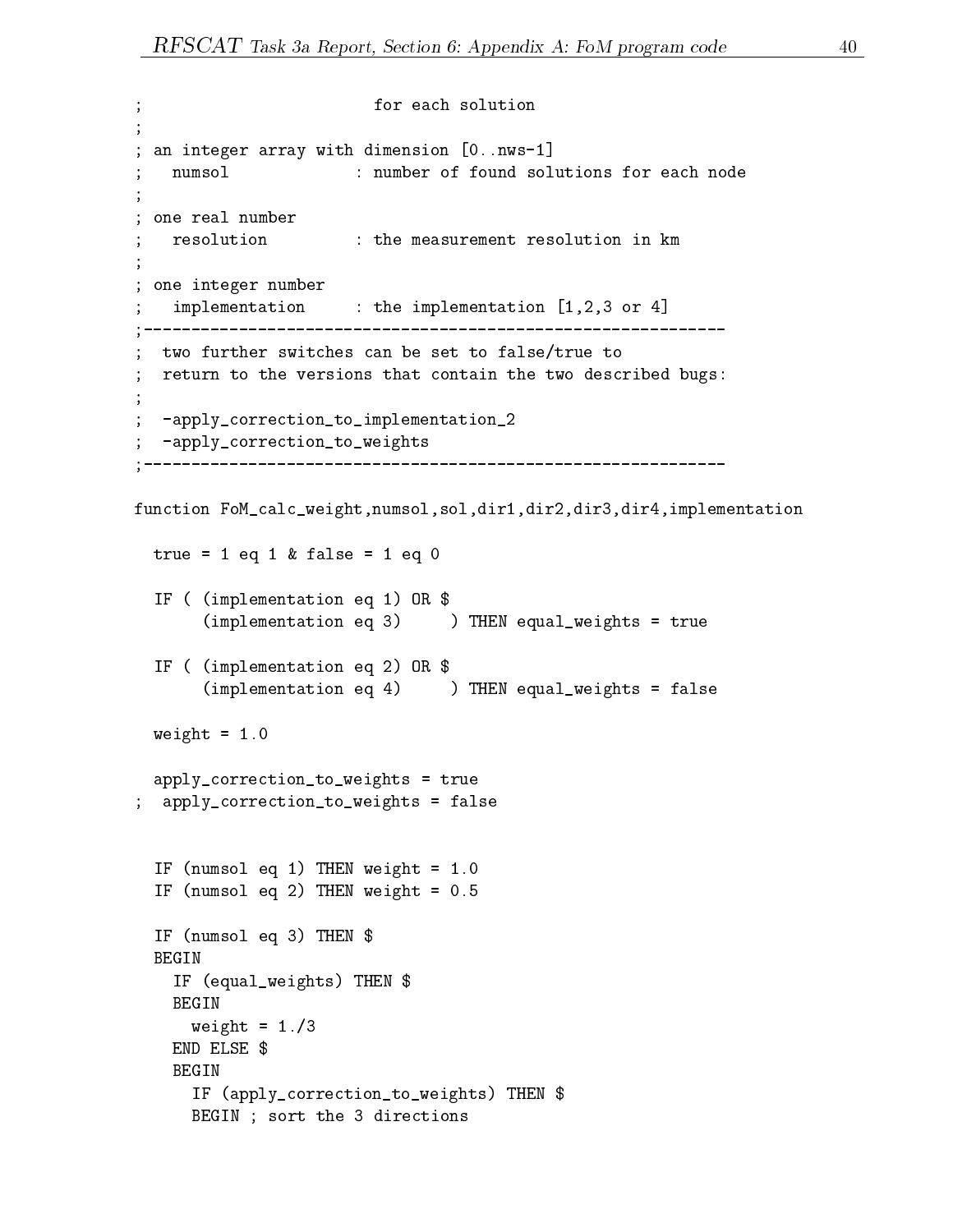```
direction directions are a constructed and a construction of the construction of the construction of the construction of the construction of the construction of the construction of the construction of the construction of t
   dirs the direct construction of the direct direct direct direct direct direct direct direct direct direct direct on \mathcal{A}(direct 360.) (direct 360.) \sim \sim \sim\lambda , and \lambda are local directed by \lambda . In the \lambdas . So the south s and s are sort \alpha . So the sort \alphasdirection \mathcal{L} . The direction of \mathcal{L}s and s and s and s and s and s and s (1))
   sdira\sim directed values of \sim directed values (2)) and the solution of \simIF (sol eq 1) THEN $
  BEGINIF (dirs(0) eq sdir1) THEN ssol=1
     IF (dirs(0) eq sdir2) THEN ssol=2
     IF (dirs(0) eq sdir3) THEN ssol=3
  ENDIF (sol eq 2) THEN $
  BEGINIF (dirs(1) eq sdir1) THEN ssol=1
     IF (dirs(1) eq sdir2) THEN ssol=2
     IF (dirs(1) eq sdir3) THEN ssol=3
  ENDIF (sol eq 3) THEN $
  BEGINIF (dirs(2) eq sdir1) THEN ssol=1
     IF (dirs(2) eq sdir2) THEN ssol=2
     \mathbf{1} . The state \mathbf{2} is the state state of \mathbf{3}ENDEND ELSE $
      ELSE $
BEGINsdir1 = dir1
   \sim solution \sim solution \sim solution \simENDIF (ssol eq 1) THEN $
BEGINIF (apply_correction_to_weights) THEN $
  BEGINsector =
                       sdir2-sdir3
     IF (sector gt 360.0) THEN sector = sector - 360.
     IF (sector le 0.0) THEN sector = sector + 360.
         ELSE $
```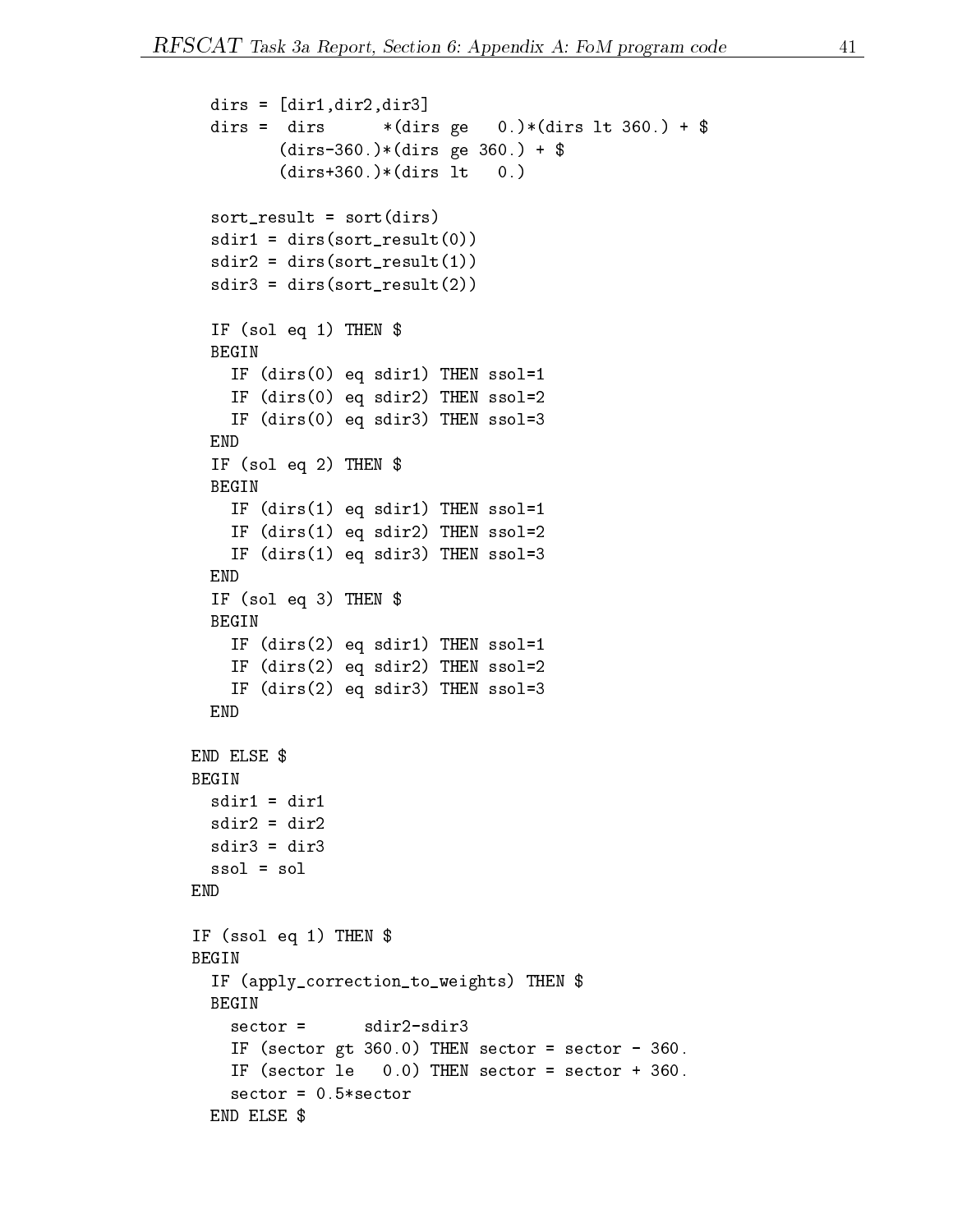```
BEGINs \sim 0.5 . s \sim 0.5 . s \sim 0.5 . s \sim 0.5IF (sector ge 360.0) THEN sector = sector - 360.
        IF (sector lt 0.0) THEN sector = sector + 360.
      ENDENDIF (ssol eq 2) THEN $
      IF (apply_correction_to_weights) THEN $
      BEGINIF (sector gt 360.0) THEN sector = sector - 360.
        IF (sector le 0.0) THEN sector = sector + 360.
      END ELSE $
           ELSE $
      BEGINs \sim 0.5 . s \sim 0.5 sectors s \sim 0.5 sectors and s \sim 0.5IF (sector ge 360.0) THEN sector = sector - 360.
        IF (sector lt 0.0) THEN sector = sector + 360.
      ENDENDIF (ssol eq 3) THEN $
    BEGINIF (apply_correction_to_weights) THEN $
      BEGINsector =
                      sdir1-sdir2
        IF (sector gt 360.0) THEN sector = sector - 360.
        IF (sector le 0.0) THEN sector = sector + 360.
      END ELSE $
           ELSE $
        s \sim 0.5 . s \sim 0.5 . s \sim 0.5 . s \sim 0.5 . s \sim 0.5IF (sector ge 360.0) THEN sector = sector - 360.
        IF (sector lt 0.0) THEN sector = sector + 360.
      ENDENDwe see the sector \mathcal{S} . Sector \mathcal{S} , we see that \mathcal{S}END ; end of un-equal weights case
END ; end of code for 3 solutions
\blacksquare . The \blacksquare is the \blacksquare then \blacksquare then \blacksquareBEGIN\blacksquareBEGINwe set that \mathbf{r} is the 1.1 \mathbf{r}
```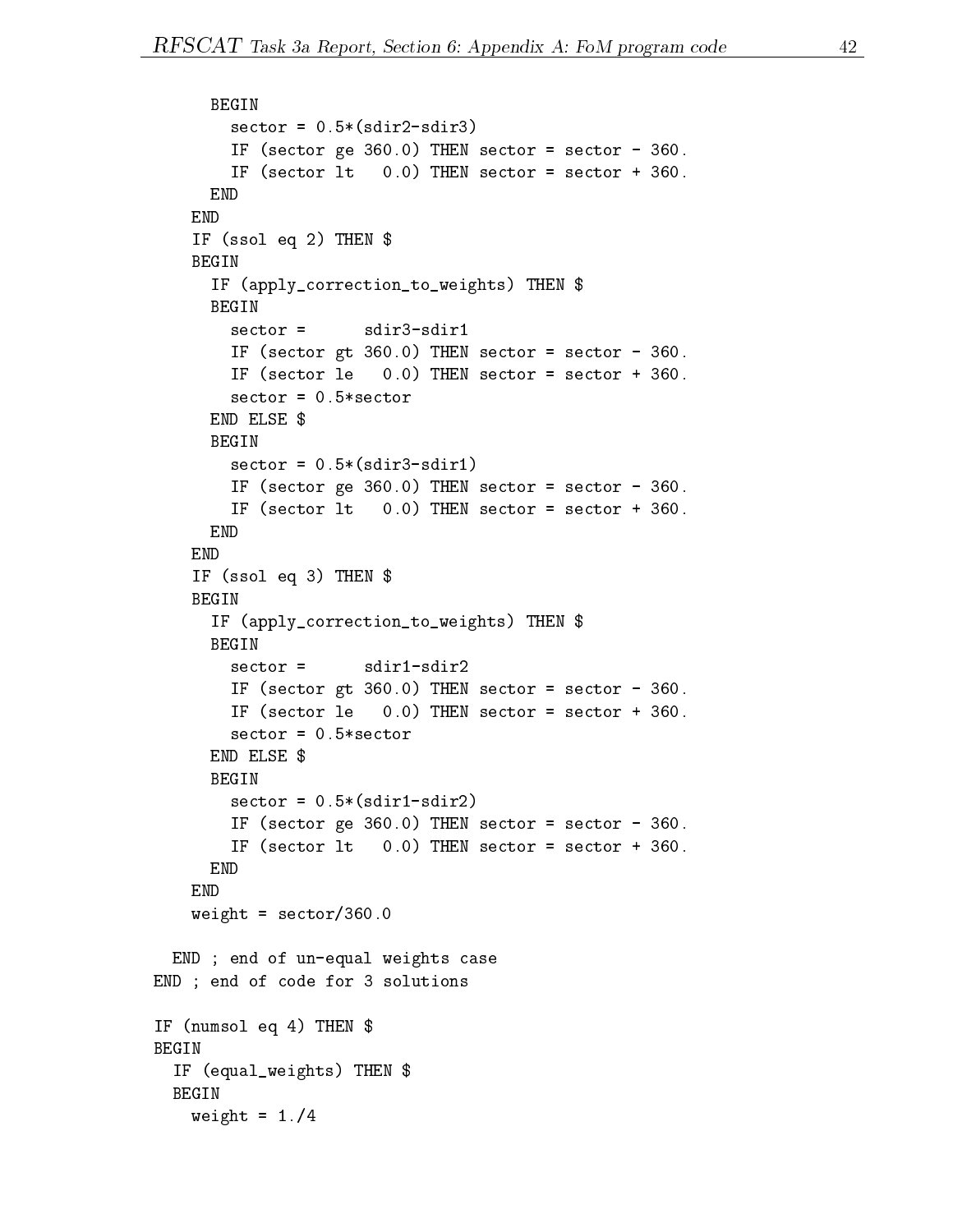```
END ELSE $
BEGINIF (apply_correction_to_weights) THEN $
    BEGIN ; sort the 4 directions in the 4 direction of the 4 direction of the 4 direction of the 4 direction of t
       \alpha and \alpha and \alpha , \alpha and \alpha , \alpha and \alpha , \alpha and \alphadirs*(\text{dirs ge } 0)*( \text{dirs 1t 360}) + $(dirs-360)*(dirs ge 360) + $
                   (dirs+360)*(dirs 1t) lt 0)
       sort_result = sort(dirs)
       s - directed and s - directed and s - directed and s - s - s - s - s - s - s - s - s - s - s - s - s - s - s - s - s - s - s - s - s - s - s - s - s - s - s - ssdirac to the direction of \sim direction \sim . The direction of \sims - directed and s - directed and s - directed and ssdiration \mathcal{A} . The direction of \mathcal{A} is the direction of \mathcal{A}IF (sol eq 1) THEN $
      BEGIN\blacksquare . \blacksquare . \blacksquare . \blacksquare . \blacksquare . \blacksquare . \blacksquare . \blacksquare . \blacksquare . \blacksquare . \blacksquare . \blacksquare . \blacksquare . \blacksquare . \blacksquare . \blacksquare . \blacksquare . \blacksquare . \blacksquare . \blacksquare . \blacksquare . \blacksquare . \blacksquare . \blacksquare . \blacksquareIF (dirs(0) eq sdir2) THEN ssol=2
           \blacksquare . \blacksquare . \blacksquare . \blacksquare . \blacksquare . \blacksquare . \blacksquare . \blacksquare . \blacksquare . \blacksquare . \blacksquare . \blacksquare . \blacksquare . \blacksquare . \blacksquare . \blacksquare . \blacksquare . \blacksquare . \blacksquare . \blacksquare . \blacksquare . \blacksquare . \blacksquare . \blacksquare . \blacksquareIF (dirs(0) eq sdir4) THEN ssol=4
      END\blacksquare . Then \blacksquare and \blacksquare \blacksquare are \blacksquare . Then \blacksquareBEGINIF (dirs(1) eq sdir1) THEN ssol=1
           IF (dirs(1) eq sdir2) THEN ssol=2
           IF (dirs(1) eq sdir3) THEN ssol=3
           IF (dirs(1) eq sdir4) THEN ssol=4
      ENDIF (sol eq 3) THEN $
      BEGINIF (dirs(2) eq sdir1) THEN ssol=1
           IF (dirs(2) eq sdir2) THEN ssol=2
           IF (dirs(2) eq sdir3) THEN ssol=3
           IF (dirs(2) eq sdir4) THEN ssol=4
      ENDIF (sol eq 4) THEN $
      BEGINIF (dirs(3) eq sdir1) THEN ssol=1
           IF (dirs(3) eq sdir2) THEN ssol=2
           IF (dirs(3) eq sdir3) THEN ssol=3
           IF (dirs(3) eq sdir4) THEN ssol=4
      END
```
 $\mathbf{r}$  remaining problem (20-3-2003):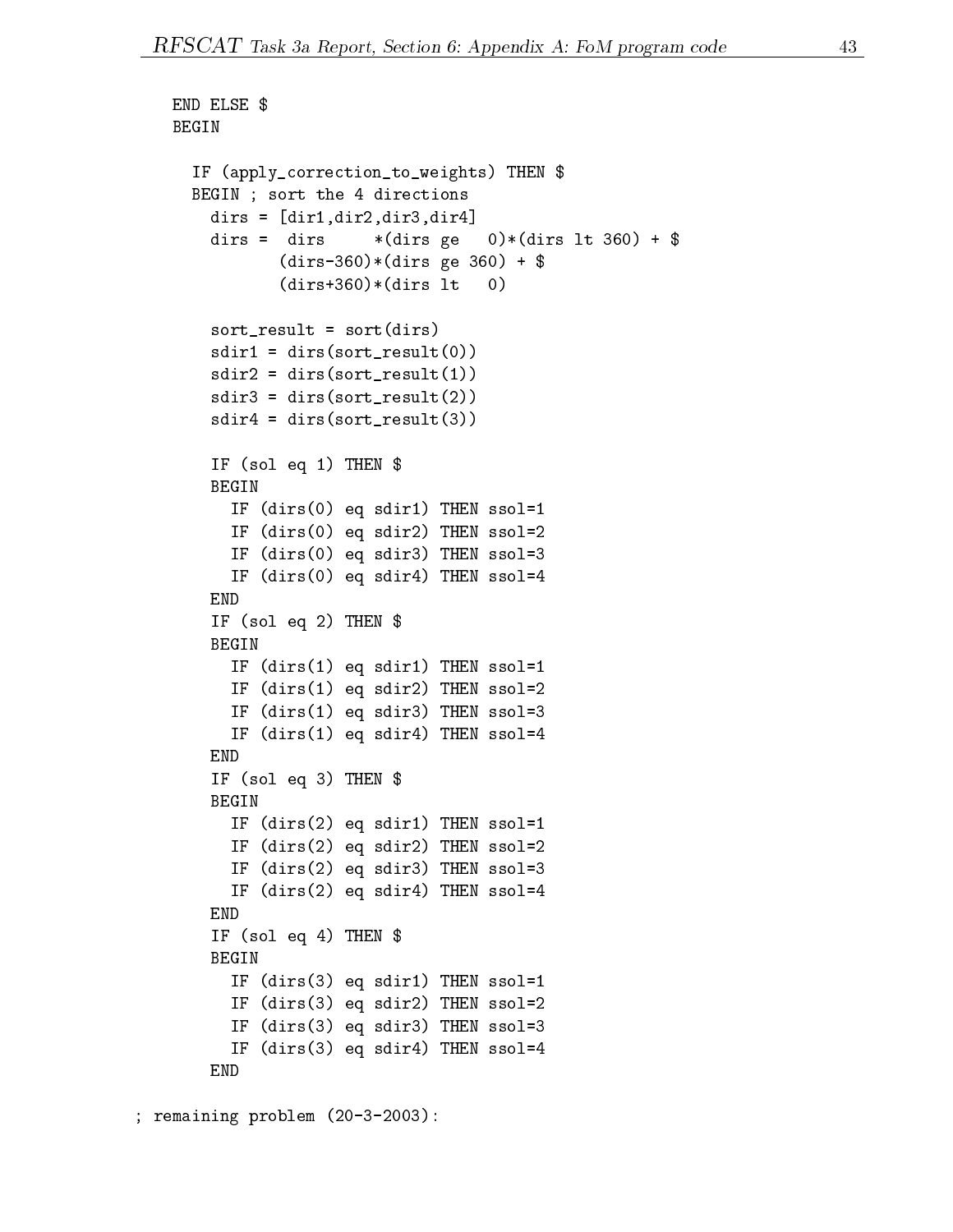;

```
; in the case that 2 or 3 solutions have identical directions
; the ordering of the solutions is wrong.
; example: if dirade needs needs then solve as \sim independant of the value of sol, for sol=2,3 or 4.
; however, since this never could occur in real scatterometer
; data, I have not yet tried to fix this.
               ELSE $
       BEGINsdir1 = dir1
          sdir2 = dir2s = 0 and direct \simENDIF (ssol eq 1) THEN $
        BEGINdiffs a great source the source of the second second second second second second second second second second s
           IF (apply_correction_to_weights) THEN $
              leftneighbours = difs*(difs ge 0.0)*(difs le 360) + $
                                      (difs+360.0)*(difs It)0.0) + $
                                      (different \alpha ) (different \alpha ) \alpha , \alphaELSE<sub>$</sub>
                  \bullet and the set of \bullet and \bullet and \bullet and \bullet and \bullet and \bullet and \bullet and \bullet and \bulletleftneighbours = difs*(difs ge 0.0) + (360.0+difs)*(difs lt 0.0)
           left is more than the contract of the contract of the contract of the contract of the contract of the contract of the contract of the contract of the contract of the contract of the contract of the contract of the contract
           diffs a construction of \alpha -set \alpha , so that is different construction of \alpha and \alpha and \alphaIF (apply_correction_to_weights) THEN $
              rightneighbours = difference general (difference in a 360) + $ $ 0.000 + $ $ 0.000 $ 0.000 $ 0.000 $ 0.000 $ 0
                                      (different later \alpha ) and \alpha and \alpha . The \alpha - \alpha(different \alpha ) (different \alpha ) \alpha , \alphaELSE<sub>$</sub>
                  \overline{\phantom{a}}rightneightneis = difference given (360.000 = difference in 0.0) + (difference literation in 0.000 = 0.000 = 0
           rightneighbour = min(rightneighbours)
           sector = 0.5*(leftneighbour-rightneighbour-rightneighbour-rightneighbour-
        ENDIF (ssol eq 2) THEN $
        BEGINdifs = [sdir1-sdir2,sdir3-sdir2,sdir4-sdir2]
```
If (apply to rection to the  $\sim$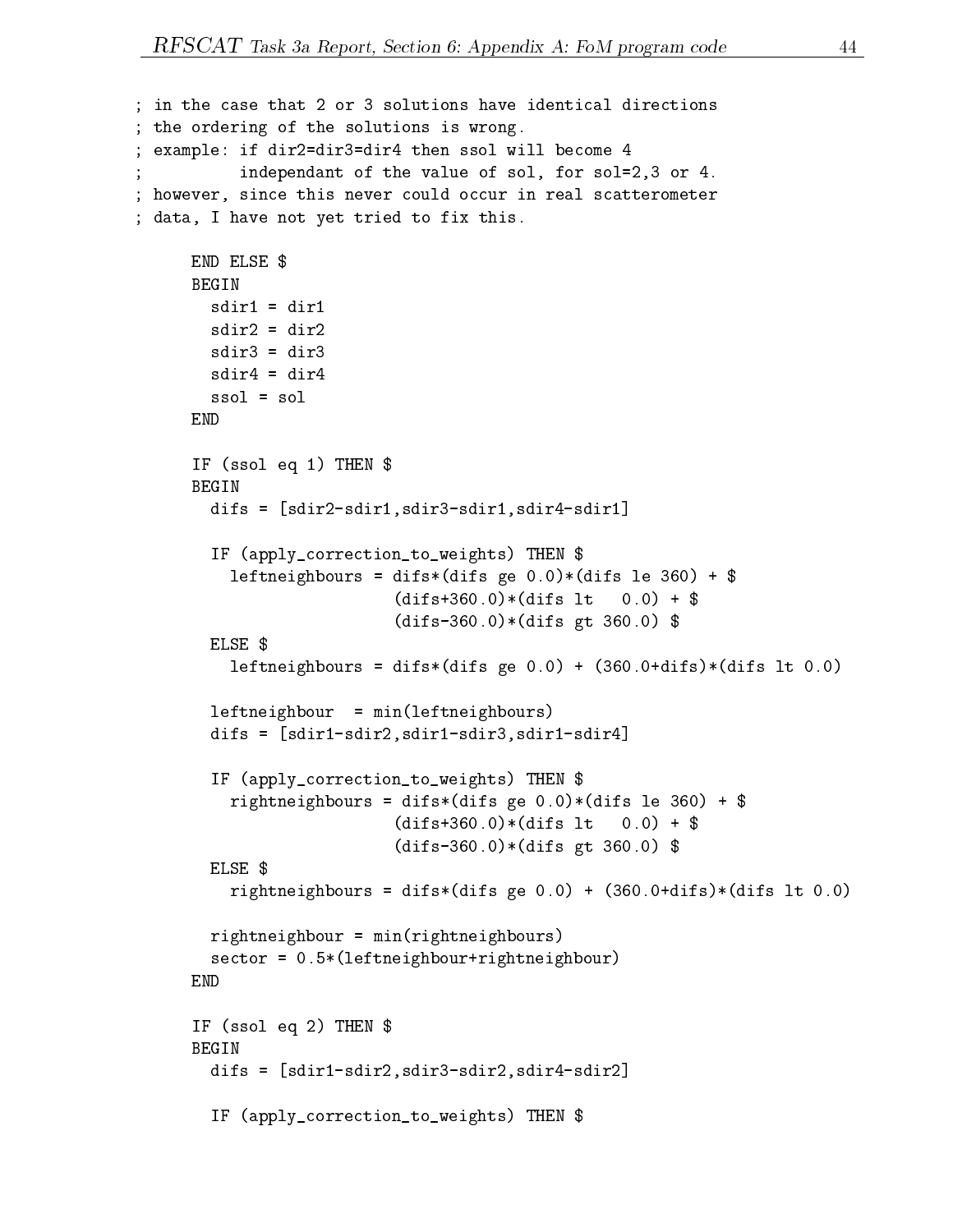```
leftneighbours = difs*(difs ge 0.0)*(difs le 360) + $
                                      (difs+360.0)*(difs It)0.0) + $(different and \mathbf{A} and \mathbf{A} and \mathbf{A} and \mathbf{A} and \mathbf{A} and \mathbf{A} and \mathbf{A} and \mathbf{A} and \mathbf{A} and \mathbf{A} and \mathbf{A} and \mathbf{A} and \mathbf{A} and \mathbf{A} and \mathbf{A} and \mathbf{A} an
   ELSE<sub>$</sub>
             \bullet and the set of \bullet and \bullet and \bullet and \bullet and \bullet and \bullet and \bullet and \bullet and \bulletleftneighbours = difs*(difs ge 0.0) + (360.0+difs)*(difs lt 0.0)
    left is more than the contract of the contract of the contract of the contract of the contract of the contract of the contract of the contract of the contract of the contract of the contract of the contract of the contract
    difs = [sdir2-sdir1,sdir2-sdir3,sdir2-sdir4]
    IF (apply_correction_to_weights) THEN $
       rightneighbours = difference general (difference in a 360) + $ $ 0.000 + $ $ 0.000 $ 0.000 $ 0.000 $ 0.000 $ 0
                                      (difs+360.0)*(difs It)0.0) + $
                                      (different and \mathbf{A} and \mathbf{A} and \mathbf{A} and \mathbf{A} and \mathbf{A} and \mathbf{A} and \mathbf{A} and \mathbf{A} and \mathbf{A} and \mathbf{A} and \mathbf{A} and \mathbf{A} and \mathbf{A} and \mathbf{A} and \mathbf{A} and \mathbf{A} an
   ELSE<sub>$</sub>
             \overline{\phantom{a}}rightneightneis = difference given (360.000 = difference in 0.0) + (difference literation in 0.000 = 0.000 = 0
    rightneighbour = min(rightneighbours)
    sector = 0.5*(leftneighbour-rightneighbour-rightneighbour-rightneighbour-
IF (ssol eq 3) THEN $
BEGINdifs = [sdir1-sdir3,sdir2-sdir3,sdir4-sdir3]
    IF (apply_correction_to_weights) THEN $
       leftneighbours = difs*(difs ge 0.0)*(difs le 360) + $
                                      (difs+360.0)*(difs 1t) lt 0.0) + $
                                      (different and \mathbf{A} and \mathbf{A} and \mathbf{A} and \mathbf{A} and \mathbf{A} and \mathbf{A} and \mathbf{A} and \mathbf{A} and \mathbf{A} and \mathbf{A} and \mathbf{A} and \mathbf{A} and \mathbf{A} and \mathbf{A} and \mathbf{A} and \mathbf{A} an
   ELSE<sub>$</sub>
             \overline{\phantom{a}}leftneighbours = difs*(difs ge 0.0) + (360.0+difs)*(difs lt 0.0)
    leftneighbour = min(leftneighbours)
    \alpha and \alpha is different and \alpha solutions of \alpha solutions are solutions of \alpha solutions of \alphaIF (apply_correction_to_weights) THEN $
       rightneighbours = difs*(difs ge 0.0)*(difs le 360) + $
                                      (difs+360.0)*(difs It)0.0) + $
                                      \sim 360.000 \sim 360.000 \sim 360.000 \sim 360.000 \simELSE<sup>$</sup>
             \overline{\phantom{a}}rightneighbours = diffs general general (different different let 0.0) + (different let 0.0) + (different let 0
    rightneighbours = min(rightneighbours)
    sector = 0.5*(leftneighbour-rightneighbour-rightneighbour-rightneighbour-
ENDIF (ssol eq 4) THEN $
```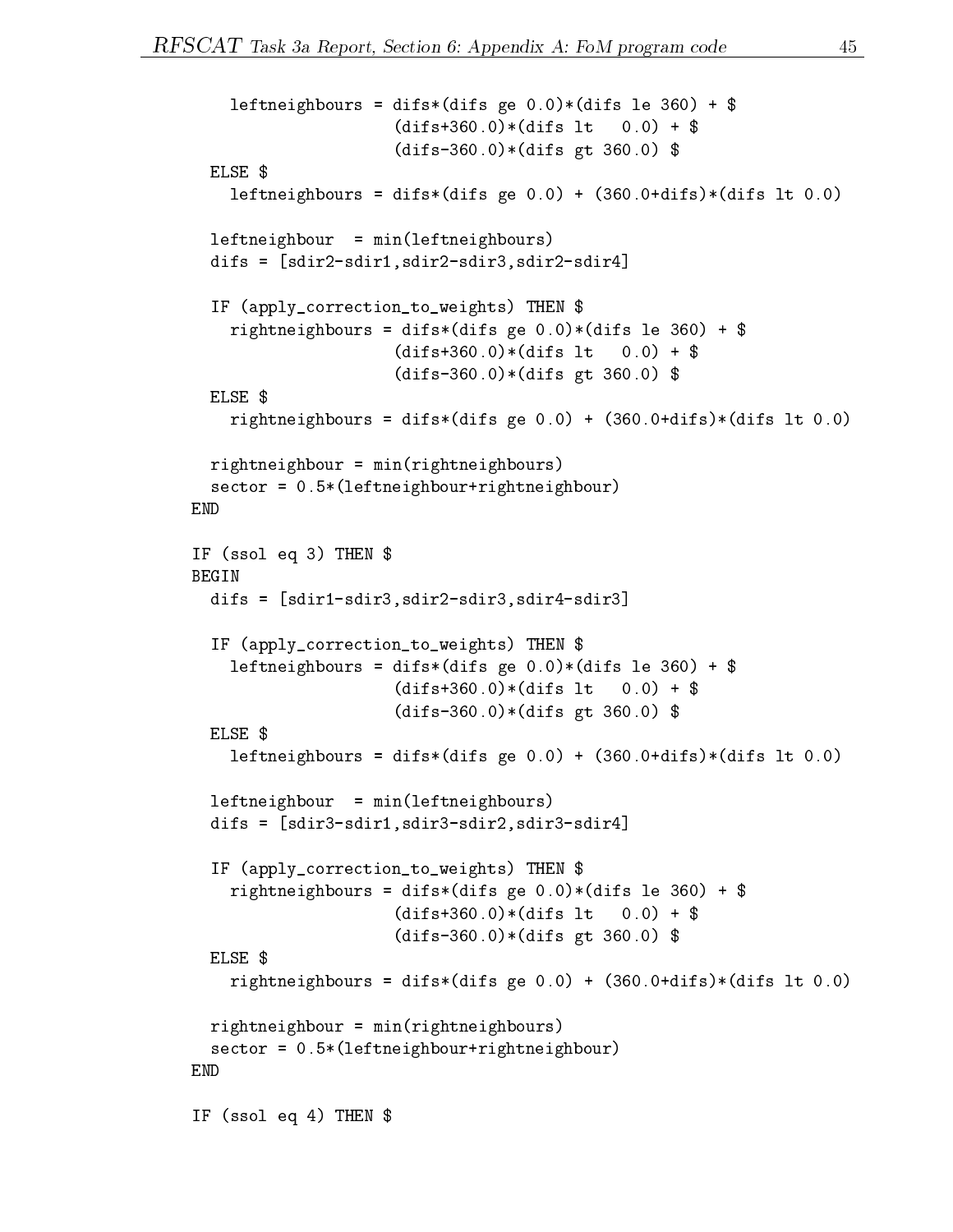```
BEGINdifs = [sdir1-sdir4,sdir2-sdir4,sdir3-sdir4]
            IF (apply_correction_to_weights) THEN $
              leftneighbours = difs*(difs ge 0.0)*(difs le 360) + $
                                       (different later \alpha ) and \alpha and \alpha . The \alpha - \alpha(different and \mathbf{A} and \mathbf{A} and \mathbf{A} and \mathbf{A} and \mathbf{A} and \mathbf{A} and \mathbf{A} and \mathbf{A} and \mathbf{A} and \mathbf{A} and \mathbf{A} and \mathbf{A} and \mathbf{A} and \mathbf{A} and \mathbf{A} and \mathbf{A} an
                   \bullet and the set of \bullet and \bullet and \bullet and \bullet and \bullet and \bullet and \bullet and \bullet and \bulletleftneighbours = difs*(difs ge 0.0) + (360.0+difs)*(difs lt 0.0)
            leftneighbour = min(leftneighbours)
            \alpha and \alpha is different order to \alpha , so that is different order to \alpha . The solution of \alphaIF (apply_correction_to_weights) THEN $
              rightneighbours = difs*(difs ge 0.0)*(difs le 360) + $
                                       (difs+360.0)*(difs0.0) + $\sim 360.000 \sim 360.000 \sim 360.000 \sim 360.000 \simELSE<sub>$</sub>
                   \overline{\phantom{a}}rightneighbours = diffs general general (different different let 0.0) + (different let 0.0) + (different let 0
            rightneighbour = min(rightneighbours)
            s \leftrightarrow s . \leftrightarrow s \leftrightarrow s . The sector \sim respectively and sENDwe see the sector \sim sectors and \simE = \frac{1}{2} , then the unit weights we have called the contract of E = \frac{1}{2}END ; end of 4 solutions case
   return, weight
end;-------------------------------------------------------------pro ads_fom_all, FoM, score_r, score_u, score_v, $
                         max_nr_of_was, word, input in partner, input in partner, input input in partner, in
                         found_u1, found_v1, found_u2, found_v2, $
                         found the contract of \alpha , foundation \alpha , foundation \alpha , \alphadirs, number, resolution, implementation, in
   \sim 1 eq 1 w 1 a \sim 1 eq 0
   apply \sim , \sim . The correction \sim \sim false products that is false to \sim \sim \sim \sim \sim \simexpected as \sim (1.0 sected by 1.0, 3.0) . The solution \sim; = 1.5 [m/s] for 50 km resolution
```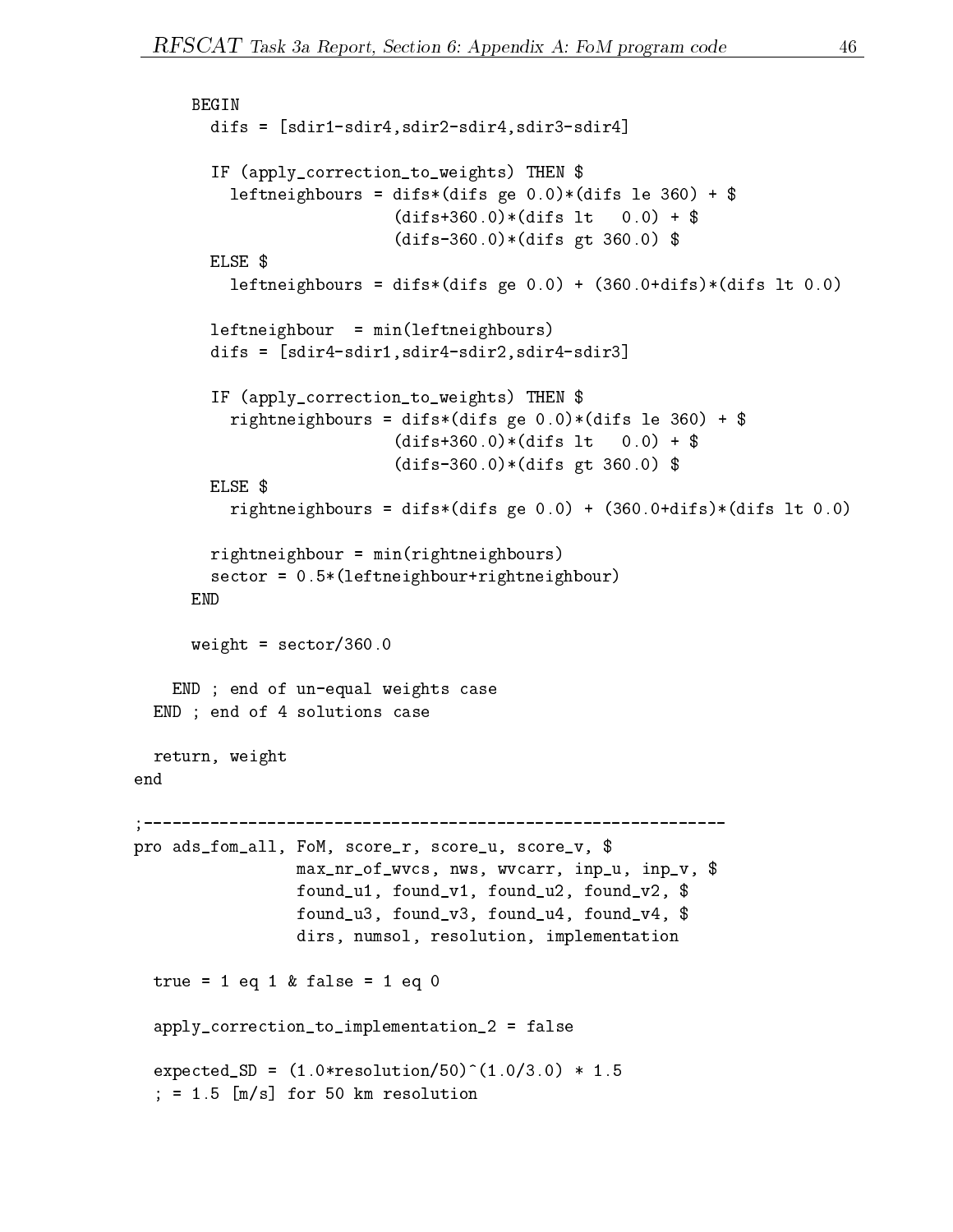```
; vars used for storing the distribution of solution of solutions \mathcal{L}nrbins = 201
stepval = 0.5
binned_u = fltarr(nrbins); -50 to +50, step 0.5
binned_v = fltarr(nrbins); -50 to +50, step 0.5
\mathbf{y} , we output to the results of the results of the results of the results of the results of the results of the results of the results of the results of the results of the results of the results of the results of th
FoM = fltarr(max_nr_of_wvcs)
score_u = fltarr(max_nr_of_wvcs)
score_v = fltarr(max_nr_of_wvcs)
score \sim flutarrance \sim flutarrance \sim flutarrance \sim \sim \sim \sim \sim; repeat the procedure for each satellite node
For words and the production of the contract of the contract of the contract of the contract of the contract o
BEGIN\sim 0.000 \sim 0.000 \sim 0.000 \sim 0.000 \sim 0.000 \sim 0.000 \sim 0.000 \sim 0.000 \sim 0.000 \sim 0.000 \sim 0.000 \sim 0.000 \sim 0.000 \sim 0.000 \sim 0.000 \sim 0.000 \sim 0.000 \sim 0.000 \sim 0.000 \sim 0.000 binned_v(*) = 0.
    \mathcal{L} is a loop over all windsvectors and produce the distribution and \mathcal{L}; function for the different for \alpha in components for us we use \alphaFOR i=0L,nws-1 DO $
    IF (wvcarr(i) eq wvc) THEN $
    BEGINIf the set of the \mathbf{y} = \mathbf{y} and \mathbf{y} = \mathbf{y} then \mathbf{y} = \mathbf{y}we ight for \epsilon and \epsilon and \epsilon and \epsilon and \epsilon and \epsilon and \epsilon and \epsilon and \epsilon and \epsilon and \epsilon and \epsilon and \epsilon and \epsilon and \epsilon and \epsilon and \epsilon and \epsilon and \epsilon and \epsilon and \epsilon and \epsilon and \epsilon and \direction is a set of the set of the set of the set of the set of the set of the set of the set of the set of \alphadirection in the contract of the contract of the contract of the contract of the contract of the contract of t
                                                            implementation )
            \cdots in the input of \cdots in \cdots in \cdots in \cdots in \cdots in \cdots in \cdots in \cdots in \cdots in \cdots in \cdots in \cdots in \cdots in \cdots in \cdots in \cdots in \cdots in \cdots in \cdots in \cdots in \cdots in \cdots in index = FIX((vector_diff_u1-startval)/stepval)
            index \alpha . The maximum is a maximum of \alpha , and in the set of \alpha . In the set of \alpha , \alphabindex binned under the binned under the bindex of the bindex of the bindex of the bindex of the bindex of the
            vector_diff_v1 = inp_v(i)-found_v1(i)
            index = FIX((vector_diff_v1-startval)/stepval)
            index = max([0,min([index,nrbins-1])])
            bindex \sim \sim \sim binned values \sim weight \sim weight \sim weight \simENDIF (numsol(i) ge 2) THEN $
       BEGINweight = FoM_calc_weight(numsol(i),2,$
```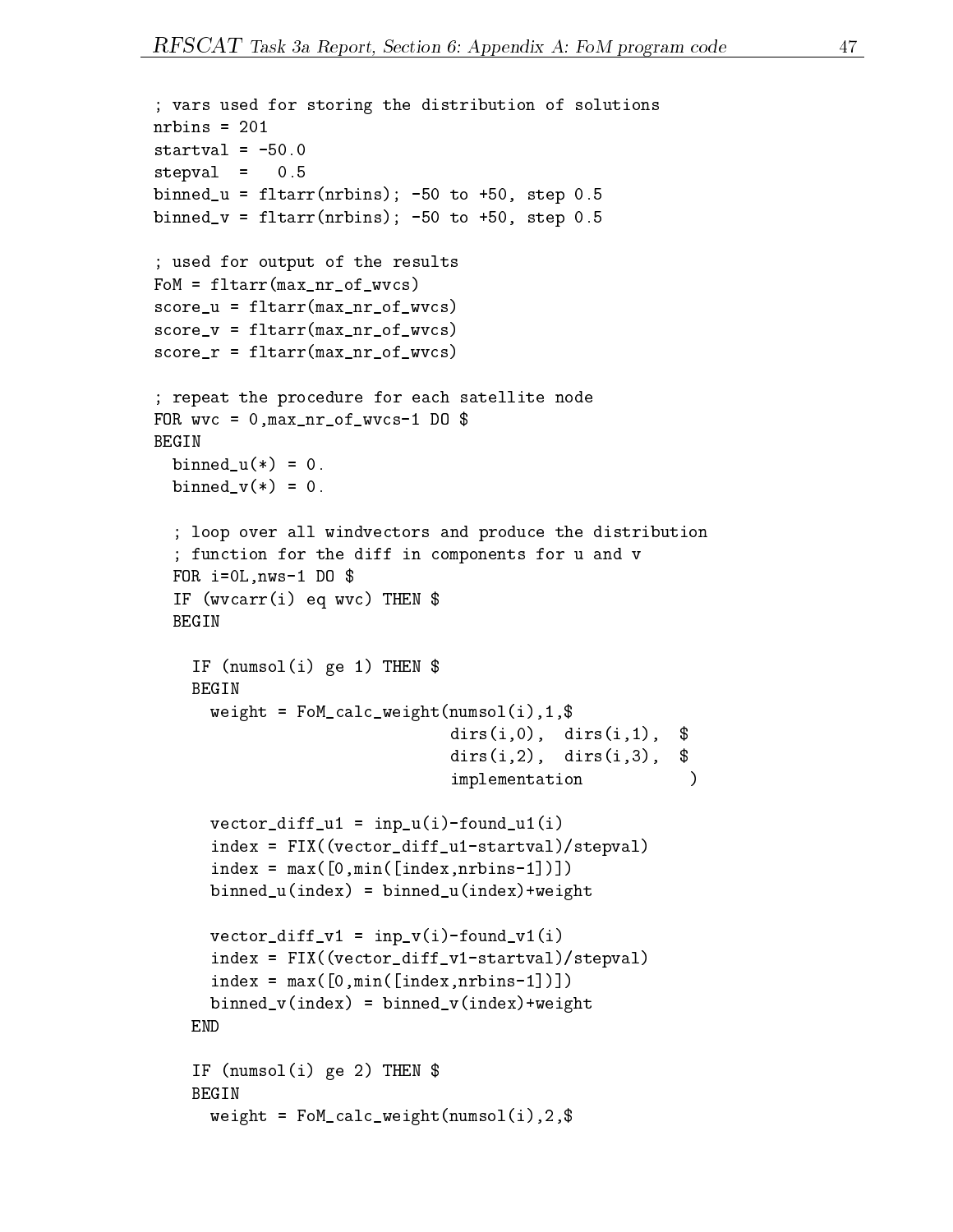```
direction of the contract of the contract of the contract of the contract of the contract of the contract of t
                                                   dirs(i,2), dirs(i,3), $
                                                  implementation\lambda )
    \cdots in the input of \cdots in \cdots in \cdots in \cdots in \cdots in \cdots in \cdots in \cdots in \cdots in \cdots in \cdots in \cdots in \cdots in \cdots in \cdots in \cdots in \cdots in \cdots in \cdots in \cdots in \cdots in \cdots in index = FIX((vector_diff_u2-startval)/stepval)
    index = maximum ([0,min])]) = maximum - maximum - maximum - maximum - maximum - m
    \sim binned u(index) \sim binned u(index) +weights
    vector_diff_v2 = inp_v(i)-found_v2(i)
    index \sim FIX((vector differential)/step val)
    \; = max([0,1])])])])])])])])])])]])]]([index,nrbins-1])]]([index,nrbins-1])]]([index,nrb]]]]([index,nrb]][[index,nrb]][[index,nrb][[index,nrb]][[index,nrb][[index,nrb]][[index,nrb]][[index,nrb]][[index,nrb]][[index,nrb
    bindex binned_v(index) = binned_v(index)+weighters = binned_v(index)+weighters = binned_v(index)+weighters = b
ENDIf the set \mathbf{y} = \mathbf{y} - \mathbf{y} and \mathbf{y} = \mathbf{y} - \mathbf{y} then \mathbf{y} = \mathbf{y} - \mathbf{y}BEGINwe ignore the following and \alpha is a following the set of \alpha , \alpha , \alpha , \alphadirs(i,0), dirs(i,1), $
                                                   direction is a set of the set of \alpha , and \alphaimplementation )
    vector_diff_u3 = inp_u(i)-found_u3(i)
    index = FIX((vector_diff_u3-startval)/stepval)
    index = max([0,min([index,nrbins-1])])
    \begin{array}{ccc} \hline \end{array} , we have the contract of the set of \begin{array}{ccc} \hline \end{array} , we have the set of \begin{array}{ccc} \hline \end{array}vector_diff_v3 = inp_v(i)-found_v3(i)
    index = FIX((vector_diff_v3-startval)/stepval)
    index = maximum ([0,min])]) = maximum - maximum - maximum - maximum - maximum - m
    \sim binned variables \sim binned variables \sim weight \simENDIF (numsol(i) ge 4) THEN $
BEGINweight = FoM_calc_weight(numsol(i),4,$
                                                   direction is a set of the set of the set of the set of the set of the set of the set of the set of the set of \alphadirs(i,2), dirs(i,3), $
                                                  implementation\lambda )
    \cdots in the input of \cdots in \cdots in \cdots in \cdots in \cdots in \cdots in \cdots in \cdots in \cdots in \cdots in \cdots in \cdots in \cdots in \cdots in \cdots in \cdots in \cdots in \cdots in \cdots in \cdots in \cdots in \cdots in index = FIX((vector_diff_u4-startval)/stepval)
    \; = max([0,1])])])])])])])])])])]])]]([index,nrbins-1])]]([index,nrbins-1])]]([index,nrb]]]]([index,nrb]][[index,nrb]][[index,nrb][[index,nrb]][[index,nrb][[index,nrb]][[index,nrb]][[index,nrb]][[index,nrb]][[index,nrb
    \sim binned u(index) \sim binned u(index) +weights
    vector_diff_v4 = inp_v(i)-found_v4(i)
```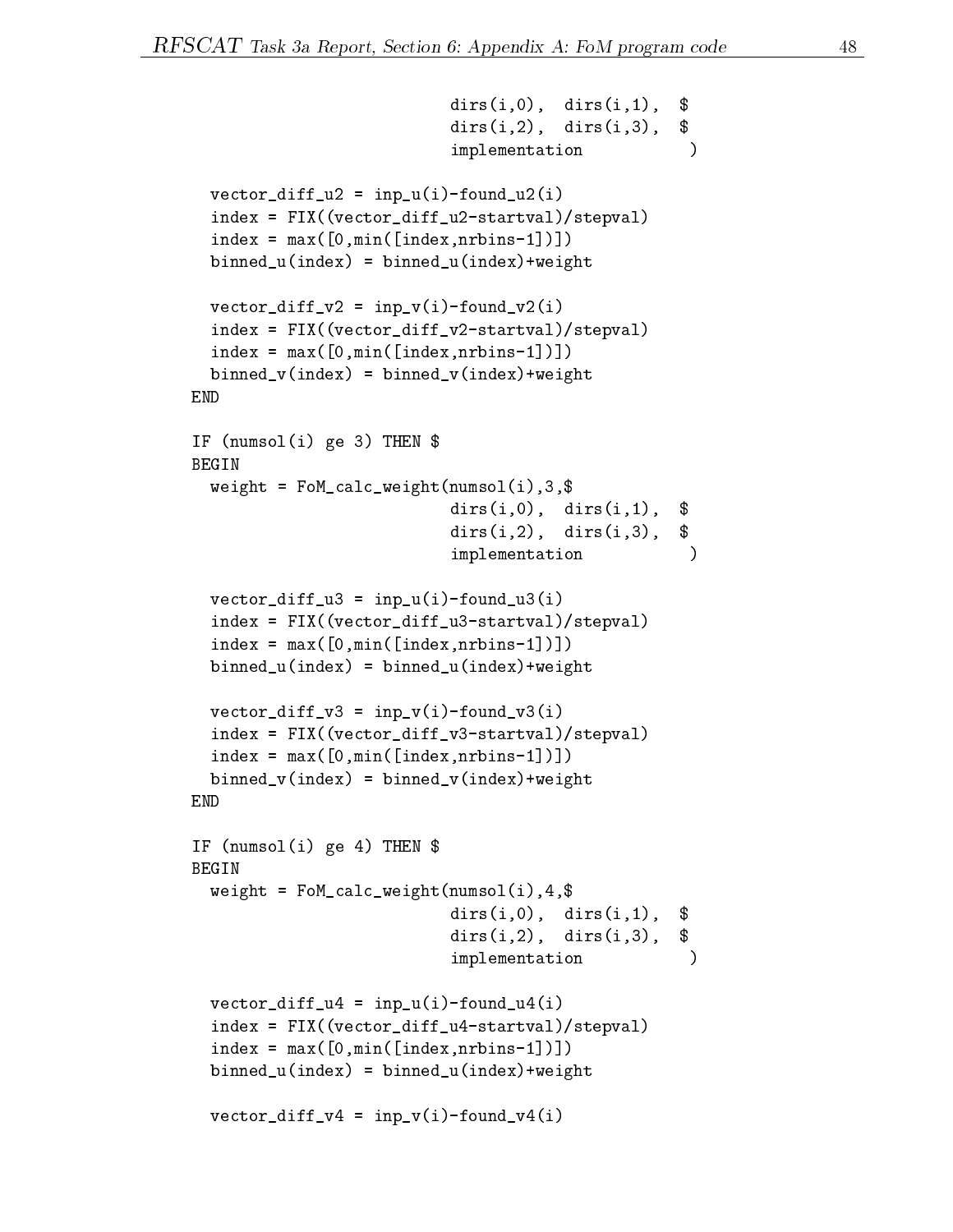```
index = FIX((vector_diff_v4-startval)/stepval)
     index = max([0,min([index,nrbins-1])])
     bindex binned_v(index) = binned_v(index)+weighters = binned_v(index)+weighters = binned_v(index)+weighters = b
  ENDEND ; end IF (wvcarr(i) eq wvc)
\mathbf{u} is the distribution of \mathbf{u} integrals and \mathbf{u} of \mathbf{u} is the \mathbf{u}If \left( is a constant of \left( \begin{array}{ccc} 0 & 0 & 0 \\ 0 & 0 & 0 \\ 0 & 0 & 0 \end{array} \right) , where \left( is a constant \left( is a constant \left( is a constant \left( is a constant \left( is a constant \left( is a constant \left( is a constant 
  obs_prob_u = 1.0*binned_u/total(binned_u) $
ELSE obs_prob_u = 0.0*binned_u
; let the distribution of \mathbb{R}^n and \mathbb{R}^n and \mathbb{R}^n and \mathbb{R}^n and \mathbb{R}^nIF (total(binned_v) ne 0.0) THEN $
  obs_prob_v = 1.0*binned_v/total(binned_v) $
ELSE obs_prob_v = 0.0*binned_v
; in some new variable new variable new variable \sim\rho = 0.5 and \rho = 0.5 and \rho = 0.5 and \rho = 0.5 and \rho = 0.5 and \rho = 0.5and p = 0.5 . The v = 0.5 is the contract of v = 0.5sum \sim - \sim 0.000 means \sim 0.000 means \sim 0.000 means \simsum_weighted_mean_squares_v = 0.00
sum_anal_prob_u= 0.0sum_anal_prob_v= 0.0; produce a new (smaller) distribution by multiplying the
; found distribution by a Gaussian background distribution.
exp_factor = -1.000 = -1.000 = -1.000 = -1.000 = -1.000 = -1.000 = -1.000 = -1.000 = -1
; = -1.0/4.5 if expected_SD = 1.5
; (4.5 = 2.5 m/s = 2.5 m/s ) so \mathbb{R}^n so \mathbb{R}^nvector_diff = startval + stepval*(indgen(nrbins)+0.5)
backgroups are expected and \alpha is the expectator of \alphaanal_prob_u = backgr_prob * obs_prob_u
anal_prob_v = backgr_prob * obs_prob_v
sum weighted means against u . To the (analysis p is u vector different \ellsum weighted means a quare and \sim to the \sim to \sim to tallet \simsum analyze p = t is to an allowing the probability p = t , where p = tsum_anal_proba_v = total(analysis) = to \sim; compute the rms from this distribution
IF (sum_anal_prob_u ne 0.0) THEN $
```
rms u sqrt(sum usiqueven means of weight  $\sim$  weighted  $\sim$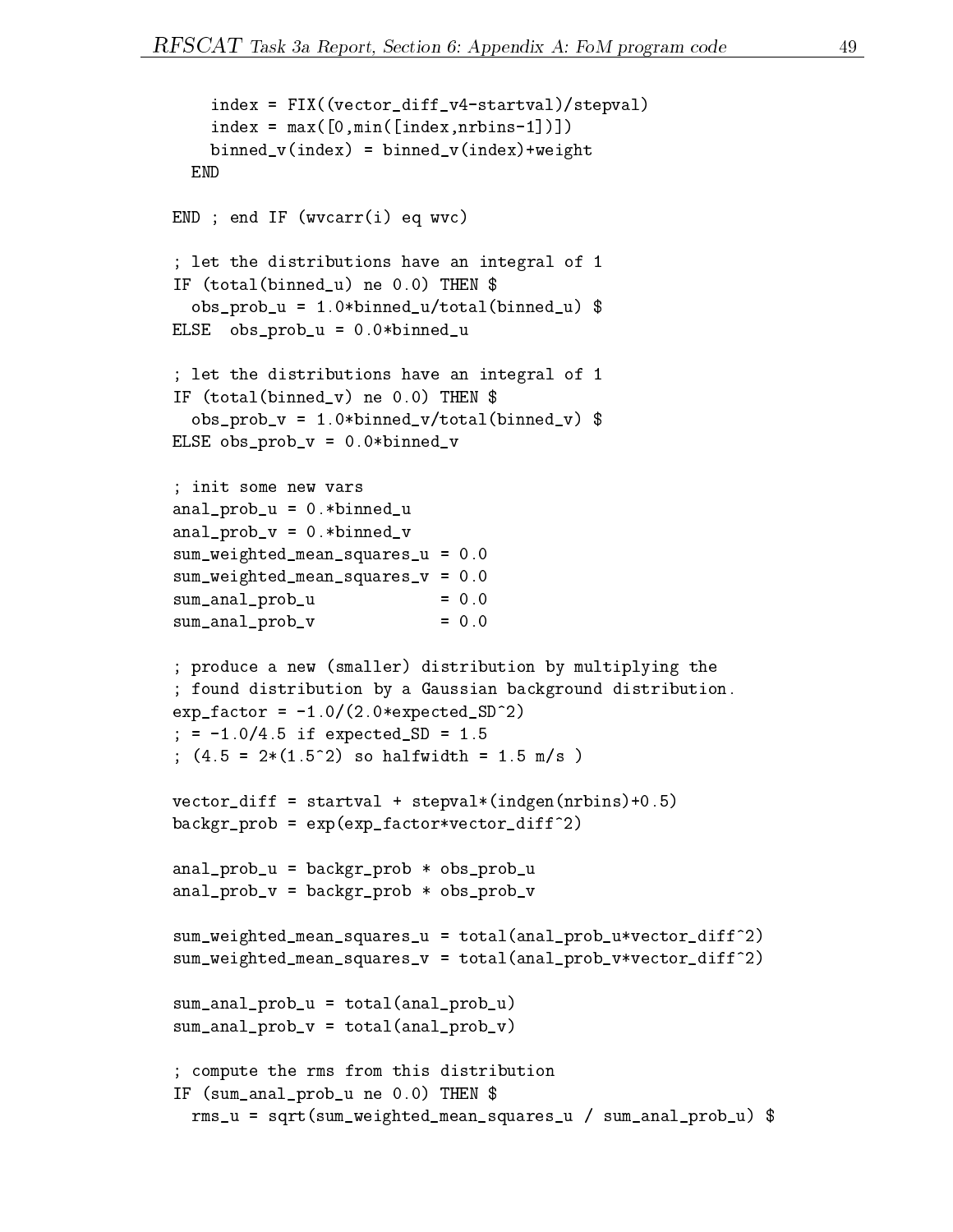```
ELSE rms_u = 0.0
; compute the rms from this distribution that \alpha\blacksquarerms v is squared weighted means the squares v of v is the sum v of v is the sum v \rightarrowELSE rms_v = 0.0
score_u(wvc) = rms_u/expected_SD
score_v(wvc) = rms_v/expected_SD
\mathbf{r} . Compute a ranking score using Paper and \mathbf{r}r1 = 0.
- -- 0.000 - 0.000 - 0.000 - 0.000 - 0.000 - 0.000 - 0.000 - 0.000 - 0.000 - 0.000 - 0.000 - 0.000 - 0.000 - 0.000 - 0.000 - 0.000 - 0.000 - 0.000 - 0.000 - 0.000 - 0.000 - 0.000 FOR i=0L,nws-1 DO $
IF (wvcarr(i) eq wvc) THEN $
BEGINIf (we return to the correction \alpha is the correction \alpha then \alphaBEGIN\blacksquare . The set of \blacksquare is the \blacksquare is the set of \blacksquareBEGIN
        vector <u>in absolute</u> and including \alpha and \alpha in \alphavector_diff_v = abs(inp_v(i)-found_v1(i))
        index and \sim FIX((vector difference in the start value \mu , we have \muindex \sim Fix((vector will be valid view \sim vector \simindex is an analyzed \mu and \mu and \mu and \mu and \mu and \mu and \mu and \muindex_v = max([0,min([index_v,nrbins-1])])
        IF ( (implementation eq 1) OR (implementation eq 2) ) THEN $
           r1 = r1 + obs_prob_u(index_u)*obs_prob_v(index_v)
        If \mathcal{L} (in produce the support of \mathcal{L} ) is the support of \mathcal{L} , \mathcal{L} , \mathcal{L} , \mathcal{L} , \mathcal{L} , \mathcal{L} , \mathcal{L} , \mathcal{L} , \mathcal{L} , \mathcal{L} , \mathcal{L} , \mathcal{L} , \mathcal{L} , \mathcal{L} ,
           rate rate \alpha , and \alpha index \alpha and \alpha index \alpha index \alpha index \alpha in \alphaENDEND ELSE $
  BEGINIF (numsol(i) ge 2) THEN $
     BEGIN
        vector_diff_u = abs(inp_u(i)-found_u1(i))
        \cdots and \cdots absolute \cdots absolute \cdots absolute \cdotsindex_u = FIX((vector_diff_u-startval)/stepval)
        index_v = FIX((vector_diff_v-startval)/stepval)
        index with a maximum \mathcal{L} , minimum \mathcal{L} , in the value of the set of \mathcal{L} , \mathcal{L}index_v = max([0,min([index_v,nrbins-1])])
        If \mathcal{L} (implementation equal \mathcal{L} ) or (implementation equal \mathcal{L} ) then \mathcal{L}
```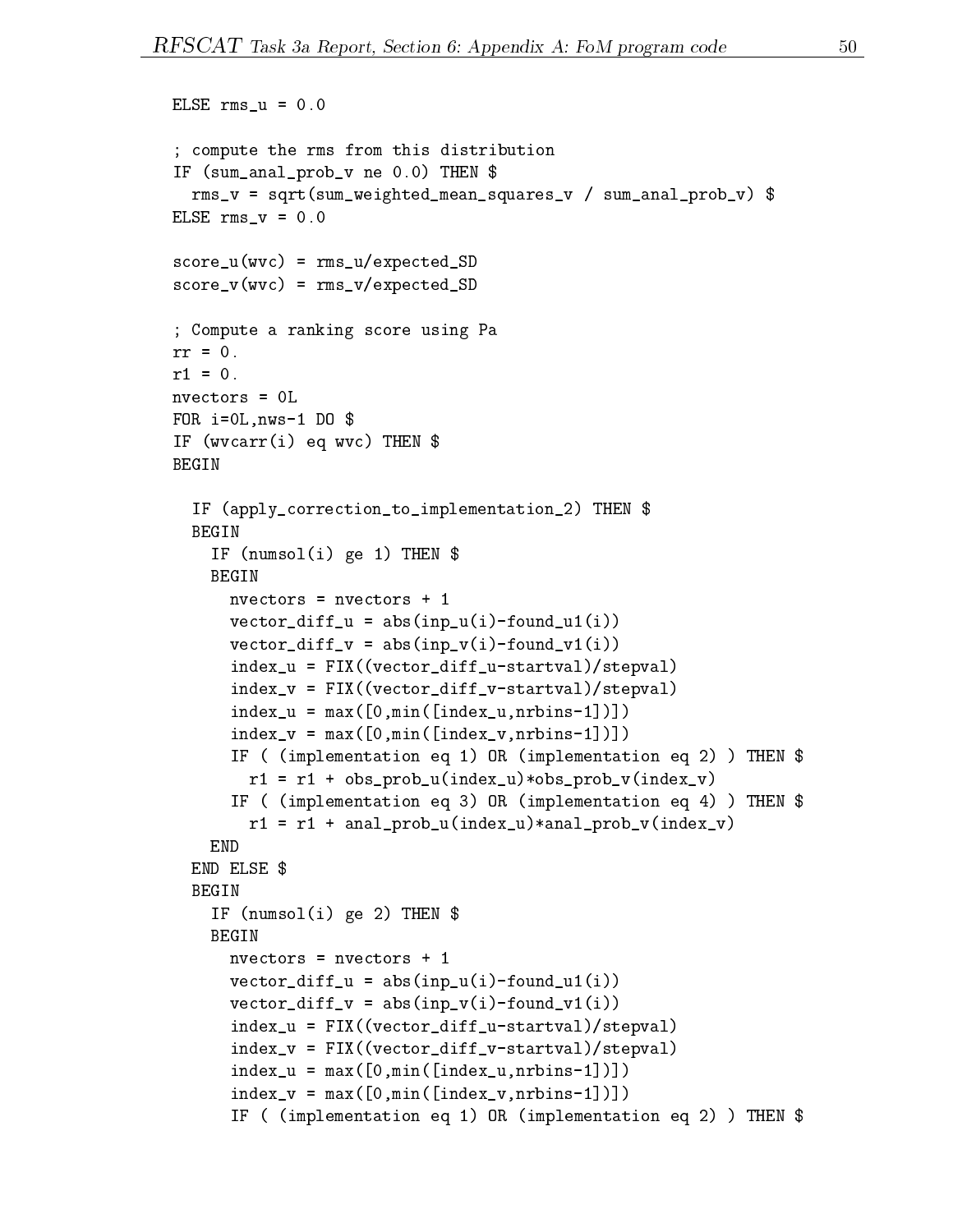```
r1 = r1 + obs_prob_v(======= y + o - _prob_v(====== y
       If \mathcal{L} (in produce the support of \mathcal{L} ) is the support of \mathcal{L} , \mathcal{L} , \mathcal{L} , \mathcal{L} , \mathcal{L} , \mathcal{L} , \mathcal{L} , \mathcal{L} , \mathcal{L} , \mathcal{L} , \mathcal{L} , \mathcal{L} , \mathcal{L} , \mathcal{L} ,
          r1 = r1 + and probably the range \rho index \sigmaENDIf \sum_{i=1}^n x_i = 1 and \sum_{i=1}^n x_i = 1 and \sum_{i=1}^n x_i = 1\alpha and \alpha absolute \alpha absolute \alpha absolute \alpha absolute \alphavector_diff_v = abs(inp_v(i)-found_v2(i))
    index a fixed for \alpha = 1 and \alpha = 1 , \alpha = 1 , \alpha = 1 , \alpha = 1index_v = FIX((vector_diff_v-startval)/stepval)
    index in the case \alpha (index \alpha ) in the case \alpha - \alpha in the case \alpha - \alpha ) is a set of \alphaindex_v = max([0,min([index_v,nrbins-1])])
    IF ( (implementation eq 1) OR (implementation eq 2) ) THEN $
       rr = rr + obs_prob_u(index_u)*obs_prob_v(index_v)
    If \mathcal{L} (in produce the support of \mathcal{L} ) is the support of \mathcal{L} , \mathcal{L} , \mathcal{L} , \mathcal{L} , \mathcal{L} , \mathcal{L} , \mathcal{L} , \mathcal{L} , \mathcal{L} , \mathcal{L} , \mathcal{L} , \mathcal{L} , \mathcal{L} , \mathcal{L} ,
       re the rest of \alpha index \alpha , and \alpha in the probability of \alpha\blacksquare . The set \blacksquare is a set \blacksquare . Then \blacksquareBEGINvector_diff_u = abs(inp_u(i)-found_u3(i))
    \alpha and \alpha absolute \alpha absolute \alpha absolute \alpha absolute \alphaindex a fixed for \alpha = 1 and \alpha = 1 , \alpha = 1 , \alpha = 1 , \alpha = 1index_v = FIX((vector_diff_v-startval)/stepval)
    index with a maximum \langle ( \sigma ) and \sigma ( in the view \sigma is the contract of \sigma ) \sigmaindex \sim max([0,1])]]) and \sim (index \sim 1]) and \sim 1]) and 1] and 1] (iii) and 1] (iii) and 1] (iii) and 1] (iii) and 1] (iii) and 1] (iii) and 1] (iii) and 1] (iii) and 1] (iii) and 1] (iii) and 1] (iii) and 1] (
    IF ( (implementation eq 1) OR (implementation eq 2) ) THEN $
       rr = rr + obs_prob_v(index_v) *or_prob_v(index_v)
    If \mathcal{L} (in produce the support of \mathcal{L} ) is the support of \mathcal{L} , \mathcal{L} , \mathcal{L} , \mathcal{L} , \mathcal{L} , \mathcal{L} , \mathcal{L} , \mathcal{L} , \mathcal{L} , \mathcal{L} , \mathcal{L} , \mathcal{L} , \mathcal{L} , \mathcal{L} ,
       rr = rr + anal_prob_u(index_u)*anal_prob_v(index_v)
ENDIf the set of the \mathbf{y} = \mathbf{y} and \mathbf{y} = \mathbf{y} then \mathbf{y} = \mathbf{y}BEGIN\cdots and \cdots absolute \cdots absolute \cdots absolute \cdotsvector_diff_v = abs(inp_v(i)-found_v4(i))
    index_u = FIX((vector_diff_u-startval)/stepval)
    index \sim Fix((vector_different vector_different)
    index and index \alpha , and \alpha , and \alpha is the \alpha -form \alpha and \alpha is the \alphaindex \sim max([0,1])]]) and \sim (index \sim 1]) and \sim 1]) and 1] and 1] (iii) and 1] (iii) and 1] (iii) and 1] (iii) and 1] (iii) and 1] (iii) and 1] (iii) and 1] (iii) and 1] (iii) and 1] (iii) and 1] (iii) and 1] (
    IF ( (implementation eq 1) OR (implementation eq 2) ) THEN $
       rr = vvo prob_u(index_v) vvo prob_v(index-v)
    IF ( (implementation eq 3) OR (implementation eq 4) ) THEN $
       rr = rr + anal_prob_u(index_u)*anal_prob_v(index_v)
```